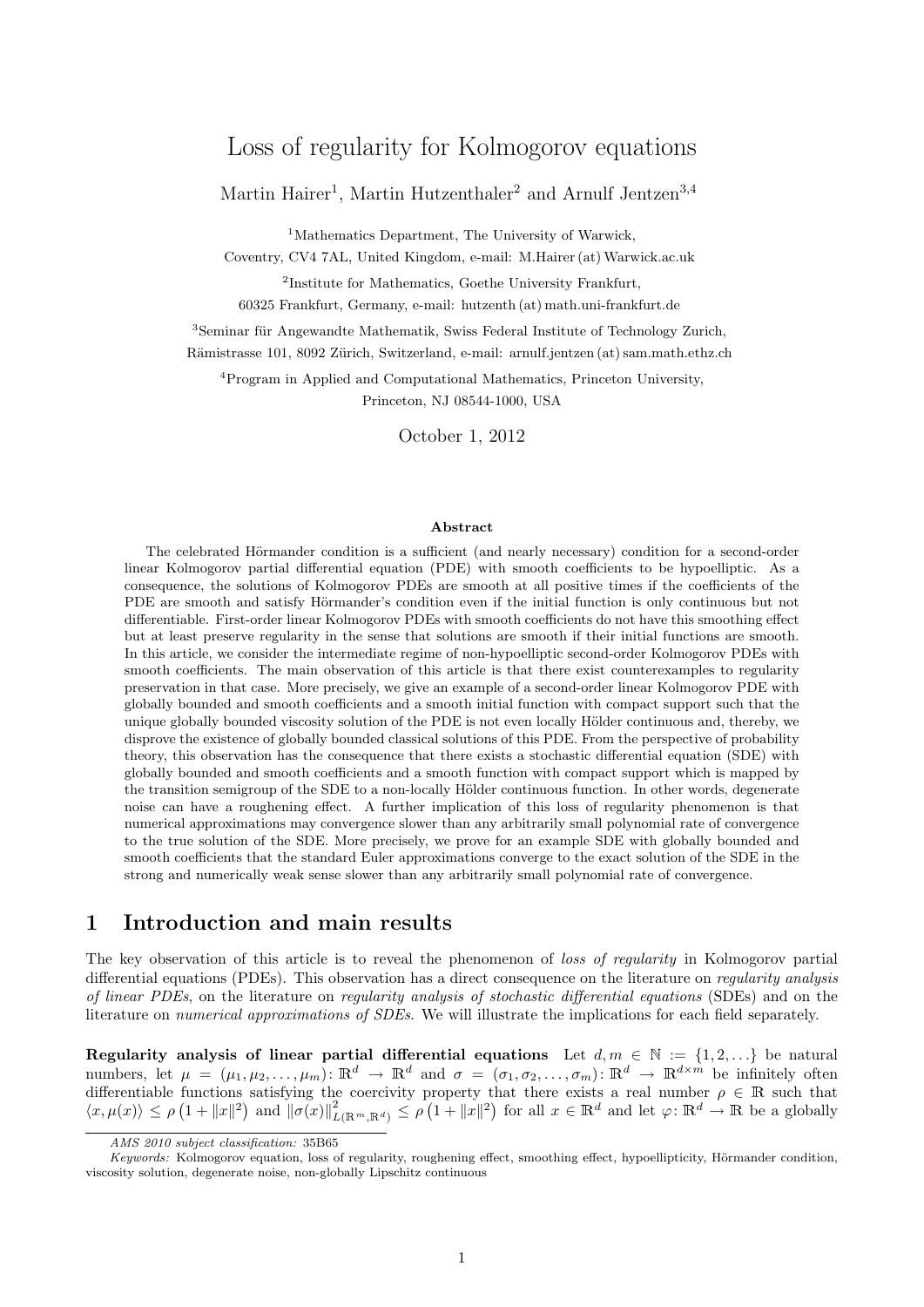bounded and continuous function. Then we consider the second-order PDE

$$
\frac{\partial}{\partial t}u(t,x) = \frac{1}{2} \sum_{i,j=1}^d \sum_{k=1}^m \sigma_{i,k}(x) \cdot \sigma_{j,k}(x) \cdot \frac{\partial^2}{\partial x_i \partial x_j} u(t,x) + \sum_{i=1}^d \mu_i(x) \cdot \frac{\partial}{\partial x_i} u(t,x)
$$
(1a)

$$
u(0,x) = \varphi(x) \tag{1b}
$$

for  $(t, x) \in (0, \infty) \times \mathbb{R}^d$ . The PDE (1) is referred to as *Kolmogorov equation* in the literature (see, for example, Cerrai [5], Da Prato [10], Röckner [63], Röckner & Sobol [64]; it is also referred to as Kolmogorov backward equation or Kolmogorov PDE, see, e.g., Da Prato & Zabczyk [11], Øksendal [58]). It has a strong link to probability theory and appeared first (in a slightly different form; see display (125) in [44]) in Kolmogorov's celebrated paper [44]. Corollary 4.11 in Section 4 below implies that the PDE (1) admits a unique globally bounded viscosity solution. More precisely, Corollary 4.11 proves that there exists a unique globally bounded continuous function  $u: [0, \infty) \times \mathbb{R}^d \to \mathbb{R}$  such that  $u|_{(0, \infty) \times \mathbb{R}^d}$  is a viscosity solution of (1a) and such that  $u(0,x) = \varphi(x)$  for all  $x \in \mathbb{R}^d$ . In this article, we are interested to know whether solutions u of the PDE (1a) preserve regularity in the sense that  $u|_{(0,\infty)\times\mathbb{R}^d}$  is smooth if the initial function  $u(0,\cdot) = \varphi(\cdot)$  is smooth. In particular, we will answer the question whether smoothness and global boundedness of the initial function  $\varphi: \mathbb{R}^d \to \mathbb{R}$  implies the existence of a *classical solution* of the PDE (1).

In the case of first-order Kolmogorov PDEs with smooth coefficients, that is,  $\sigma \equiv 0$  in (1a), regularity preservation of solutions of (1a) is well known. More precisely, if  $\sigma(x) = 0$  for all  $x \in \mathbb{R}^d$  and if the initial function  $\varphi: \mathbb{R}^d \to \mathbb{R}^d$  in (1b) is smooth, then it is well known that there exists a unique smooth classical solution of (1). In this sense, the PDE (1a) is regularity preserving in the purely first-order case  $\sigma \equiv 0$ . In the second-order case  $\sigma \neq 0$ , the situation may be even better in the sense that the PDE (1a) often has a smoothing effect. More precisely, if the PDE (1a) is hypoelliptic, then by definition solutions u of the PDE (1a) are smooth in the sense that  $u|_{(0,\infty)\times\mathbb{R}^d}$  is infinitely often differentiable even if the initial function  $u(0,\cdot) = \varphi(\cdot)$ is only continuous but not differentiable. In the seminal paper [32], Hörmander gave a sufficient (and also nearly necessary; see the discussion before Theorem 1.1 in [32] and Section 2 in Hairer [27]) condition for (1a) to be hypoelliptic; see Theorem 1.1 in [32]. To formulate Hörmander's condition, define the vector field  $\sigma_0 \colon \mathbb{R}^d \to \mathbb{R}^d$ through  $\sigma_0(x) = \mu(x) - \frac{1}{2} \sum_{k=1}^m \sigma'_k(x) \sigma_k(x)$  for all  $x \in \mathbb{R}^d$ . Then the *Hörmander condition* is fulfilled if

$$
\text{span}\{\sigma_{i_0}(x), [\sigma_{i_0}, \sigma_{i_1}](x), \left[ [\sigma_{i_0}, \sigma_{i_1}], \sigma_{i_2} \right](x), \dots \in \mathbb{R}^d \colon i_0, i_1, i_2, \dots \in \{0, 1, \dots, m\}, i_0 \neq 0 \} = \mathbb{R}^d
$$
 (2)

for all  $x \in \mathbb{R}^d$  where  $[f, g](x) := f'(x)g(x) - g'(x)f(x)$  for all  $x \in \mathbb{R}^d$  is the Lie-bracket of two smooth vector fields  $f, g \colon \mathbb{R}^d \to \mathbb{R}^d$ . Consequently, if Hörmander's condition (2) is satisfied, then the PDE (1) admits a unique globally bounded smooth classical solution even if the initial function  $\varphi \colon \mathbb{R}^d \to \mathbb{R}$  is assumed to be continuous and globally bounded only. Clearly, there are many cases where the Hörmander condition (2) fails to be fulfilled and where (1a) is not hypoelliptic, e.g., if  $\sigma \equiv 0$ . To the best of our knowledge, regularity of solutions of the PDE (1a) is in general unkown in the non-hypoelliptic case.

In this article, we address the question whether the second-order linear PDEs with smooth coefficients of the form (1a) at least preserve regularity in the non-hypoelliptic case. The following Theorem 1.1 answers this question to the negative. More precisely, the key observation of this article is to reveal the phenomenon of loss of regularity in the sense that the solution u of the PDE (1) starting in a smooth function  $u(0, \cdot) \in C_{cpt}^{\infty}(\mathbb{R}^d, \mathbb{R})$ with compact support may turn into a non-differentiable function  $u(t, \cdot) \notin C^1(\mathbb{R}^d, \mathbb{R})$  for every positive time  $t \in (0,\infty)$ . In analogy to the well-known "smoothing effect" in the hypoelliptic case, we will say in the case of loss of regularity that the PDE (1a) has a roughening effect. Here is a simple two-dimensional example with polynomial  $\mu$  and linear  $\sigma$  which has this roughening effect. In the special case  $d = 2, m = 1$  and  $\mu(x) = (x_1 \cdot x_2, -(x_1)^2)$  and  $\sigma(x) = (0, x_2)$  for all  $x = (x_1, x_2) \in \mathbb{R}^2$ , the PDE (1a) reads as

$$
\frac{\partial}{\partial t}u(t,x) = \frac{(x_2)^2}{2} \cdot \frac{\partial^2}{\partial x_2^2}u(t,x) + x_1x_2 \cdot \frac{\partial}{\partial x_1}u(t,x) - (x_1)^2 \cdot \frac{\partial}{\partial x_2}u(t,x) \tag{3}
$$

for  $(t, x) \in (0, \infty) \times \mathbb{R}^2$ . Theorem 2.1 and Corollary 4.11 below imply that there exists an infinitely often differentiable function  $\varphi \in C_{cpt}^{\infty}(\mathbb{R}^d, \mathbb{R})$  with compact support such that the unique globally bounded viscosity solution  $u: [0,\infty) \times \mathbb{R}^2 \to \mathbb{R}$  of the PDE (3) with  $u(0,\cdot) = \varphi(\cdot)$  has the property that  $u|_{(0,\infty)\times\mathbb{R}^d}$  is not differentiable and not locally Lipschitz continuous. In particular, we thereby disprove the existence of a globally bounded classical solution of the PDE (3) with  $u(0, \cdot) = \varphi(\cdot)$ . The drift coefficient  $\mu$  of the PDE (3) grows superlinearly. One could wonder whether the roughening effect of example (3) is due to this superlinear growth of  $\mu$ . To exclude this possibility, we prove for an example PDE with globally bounded and smooth coefficients that there exists a smooth initial function with compact support such that the solution  $u$  is not even locally Hölder continuous; see Theorem 1.1 below. In particular, Theorem 1.1 implies that, in general, the PDE  $(1)$  does not have a classical solution even if the coefficients and the initial function are globally bounded and infinitely often differentiable.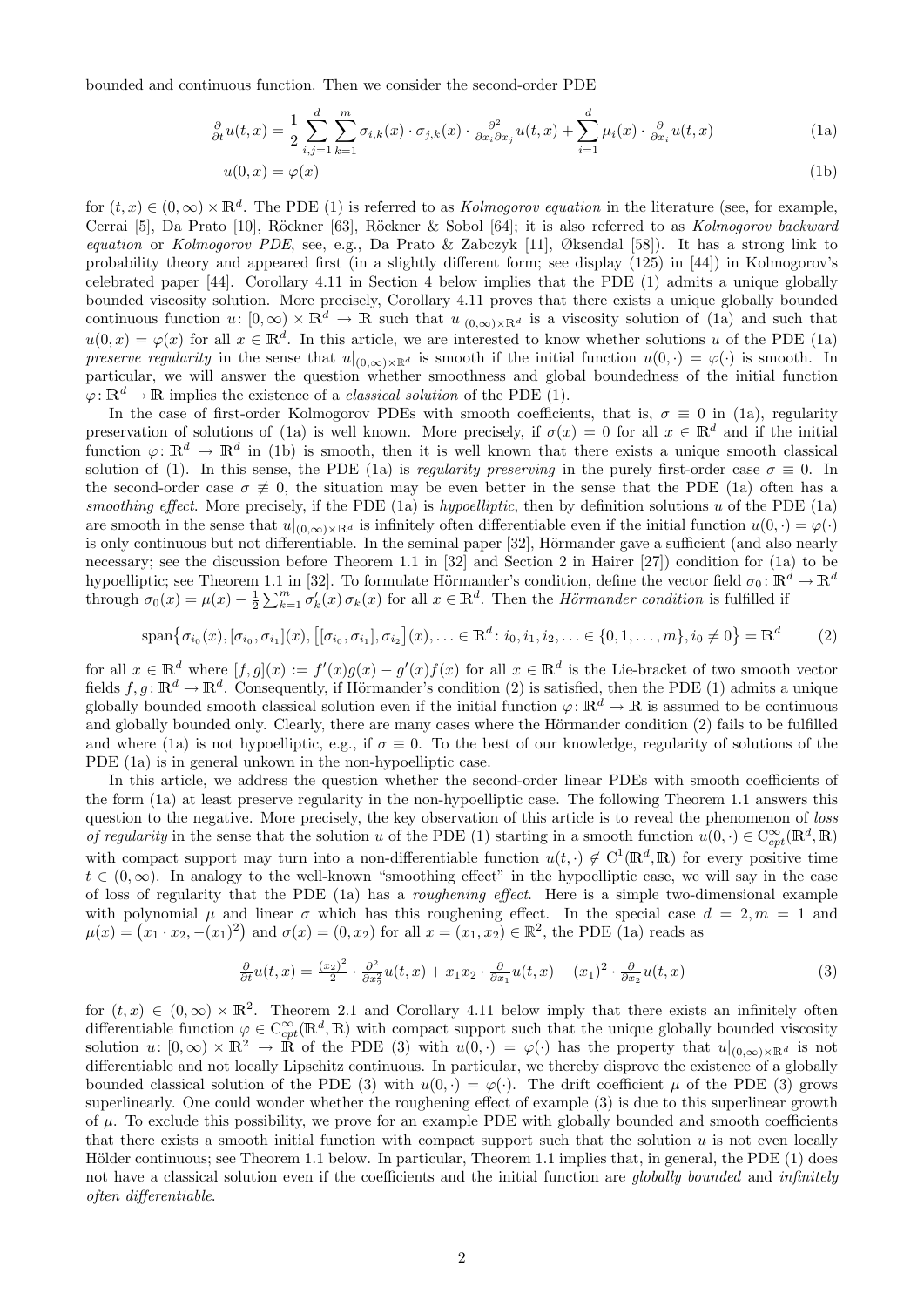Theorem 1.1 (Disprove of the existence of classical solutions of the Kolmogorov PDE with smooth and globally bounded coefficients and initial function). There exists a natural number  $d \in \mathbb{N}$ , a globally bounded and infinitely often differentiable function  $\mu: \mathbb{R}^d \to \mathbb{R}^d$ , a symmetric nonnegative matrix  $A = (A_{i,j})_{i,j \in \{1,2,\ldots,d\}} \in \mathbb{R}^{d \times d}$  and an infinitely often differentiable function  $\varphi \in C_{cpt}^{\infty}(\mathbb{R}^d,\mathbb{R})$  with compact support such that there exists no globally bounded classical solution of the PDE

$$
\frac{\partial}{\partial t}u(t,x) = \sum_{i,j=1}^d A_{i,j} \cdot \frac{\partial^2}{\partial x_i \partial x_j}u(t,x) + \sum_{i=1}^d \mu_i(x) \cdot \frac{\partial}{\partial x_i}u(t,x)
$$
\n
$$
u(0,x) = \varphi(x)
$$
\n(4)

 $for (t, x) \in (0, \infty) \times \mathbb{R}^d$ . In addition, there exists a unique globally bounded viscosity solution  $u: [0, \infty) \times \mathbb{R}^d \to \mathbb{R}$ of  $(4)$  and this function fails to be locally Hölder continuous.

Theorem 1.1 follows immediately from Corollary 4.11 in Section 4 and from Theorem 3.1 in Section 3. More precisely, Corollary 4.11 and Theorem 3.1 imply that there exists an infinitely differentiable function  $\varphi \in$  $C_{cpt}^\infty(\mathbb{R}^3,\mathbb{R})$  with compact support such that the unique globally bounded viscosity solution  $u\colon[0,\infty)\times\mathbb{R}^3\to\mathbb{R}$ of the PDE

$$
\frac{\partial}{\partial t}u(t,x) = \frac{\partial^2}{\partial x_2^2}u(t,x) + \cos\left(x_3 \exp\left([x_2]^3\right)\right) \cdot \frac{\partial}{\partial x_1}u(t,x) \tag{5}
$$

with initial condition  $u(0, x) = \varphi(x)$  for  $(t, x) = (t, x_1, x_2, x_3) \in (0, \infty) \times \mathbb{R}^3$  is not locally Hölder continuous. In particular, the PDE (5) with  $u(0, \cdot) = \varphi(\cdot)$  has no globally bounded classical solution. The PDE (5) has a globally bounded and highly oscillating drift coefficient and a constant diffusion coefficient and serves as a counterexample to regularity preservation for Kolmogorov PDEs. An SDE with a globally bounded and highly oscillating diffusion coefficient and a vanishing drift coefficient has been presented in Li & Scheutzow [49] as a counterexample for strong completeness of SDEs. It is interesting to observe that the PDE (5) without the second-order term on the right-hand side of (5) preserves regularity and has a smooth classical solution, and that the PDE (5) without the first-order term on the right-hand side of (5) also preserves regularity and has a smooth classical solution. Thus, the roughening effect of the PDE (5) is a consequence of the interplay between the first-order and the second-order term in (5). We add that Theorem 3.4 in Section 3 is a stronger version of Theorem 1.1 in which the roughening effect appears on every arbitrarily small open subset of the state space; see Section 3 and also Theorem 1.2 below for more details. Note that the coefficients in our counterexample PDE (5) are analytic functions and that the initial function  $\varphi: \mathbb{R}^d \to \mathbb{R}$  may be chosen to be analytic (see Theorem 3.1 for details). We emphasize that this does not contradict the classical Cauchy-Kovalevskaya Theorem (e.g., Theorem 4.6.2 in Evans [18]) proving existence, uniqueness and analyticity of solutions of PDEs with analytic coefficients as the Cauchy-Kovalevskaya Theorem applies to  $(4)$  in the case  $A = 0$  only. Moreover, we would like to point out that Theorem 1.1 does not contradict to Theorems 7.1.3, 7.1.4 and 7.1.7 in Evans [18] which show the existence of a unique classical solution of (4) if A is strictly positive (note that A in  $(5)$  is nonnegative but not strictly positive).

Theorem 1.1 shows that a general existence theorem for globally bounded classical solutions of the PDE (1) cannot be established. However, it is possible to ensure the existence of a viscosity solution of the PDE (1) under rather general assumptions on the coefficients. More precisely, one of our main results, Theorem 4.10 below, establishes the existence of a within a certain class unique viscosity solution for every second-order linear Kolmogorov PDE whose coefficients are locally Lipschitz continuous and satisfy the Lyapunov-type inequality (81). To the best of our knowledge, this is the first result in the literature proving existence and uniqueness of solutions of the Kolmogorov PDE (1) in the above generality; see also the discussion after Theorem 4.10 for a short review of existence and uniqueness results for Kolmogorov PDEs. A crucial result on the route to Theorem 4.10 is the uniqueness result of Corollary 4.7 for viscosity solutions of degenerate parabolic second-order linear PDEs.

The roughening effect of the PDE (1a) revealed in this first paragraph of this introduction has a direct consequence on the literature on regularity analysis of SDEs. This is subject of the next paragraph.

Regularity analysis of stochastic differential equations For the rest of this introduction, we use the following notation. Let  $(\Omega, \mathcal{F}, \mathbb{P})$  be an arbitrary probability space with a normal filtration  $(\mathcal{F}_t)_{t\in[0,\infty)}$  which supports a standard  $(\mathcal{F}_t)_{t\in[0,\infty)}$ -Brownian motion  $W: [0,\infty)\times\Omega\to\mathbb{R}^m$  with continuous sample paths. It is a classical result that the above assumptions on  $\mu$  and  $\sigma$  ensure the existence of a family  $X^x = (X_1^x, \ldots, X_d^x)$ :  $[0, \infty) \times$  $\Omega \to \mathbb{R}^d$ ,  $x \in \mathbb{R}^d$ , of up to indistinguishability unique solution processes (see, e.g., Theorem 3.1.1 in [62]) with continuous sample paths of the SDE

$$
dX^{x}(t) = \mu(X^{x}(t)) dt + \sigma(X^{x}(t)) dW(t)
$$
\n
$$
(6)
$$

for  $t \in (0,\infty)$  and  $x \in \mathbb{R}^d$  and with  $X^x(0) = x$  for all  $x \in \mathbb{R}^d$  (see, e.g., Theorem 1 in Krylov [46]). Here, the function  $\mu: \mathbb{R}^d \to \mathbb{R}^d$  is the infinitesimal mean and the function  $\sigma \cdot \sigma^* \colon \mathbb{R}^d \to \mathbb{R}^{d \times d}$  is the infinitesimal covariance matrix of the SDE (6). It is also well known that the coercivity assumption on  $\mu$  and the linear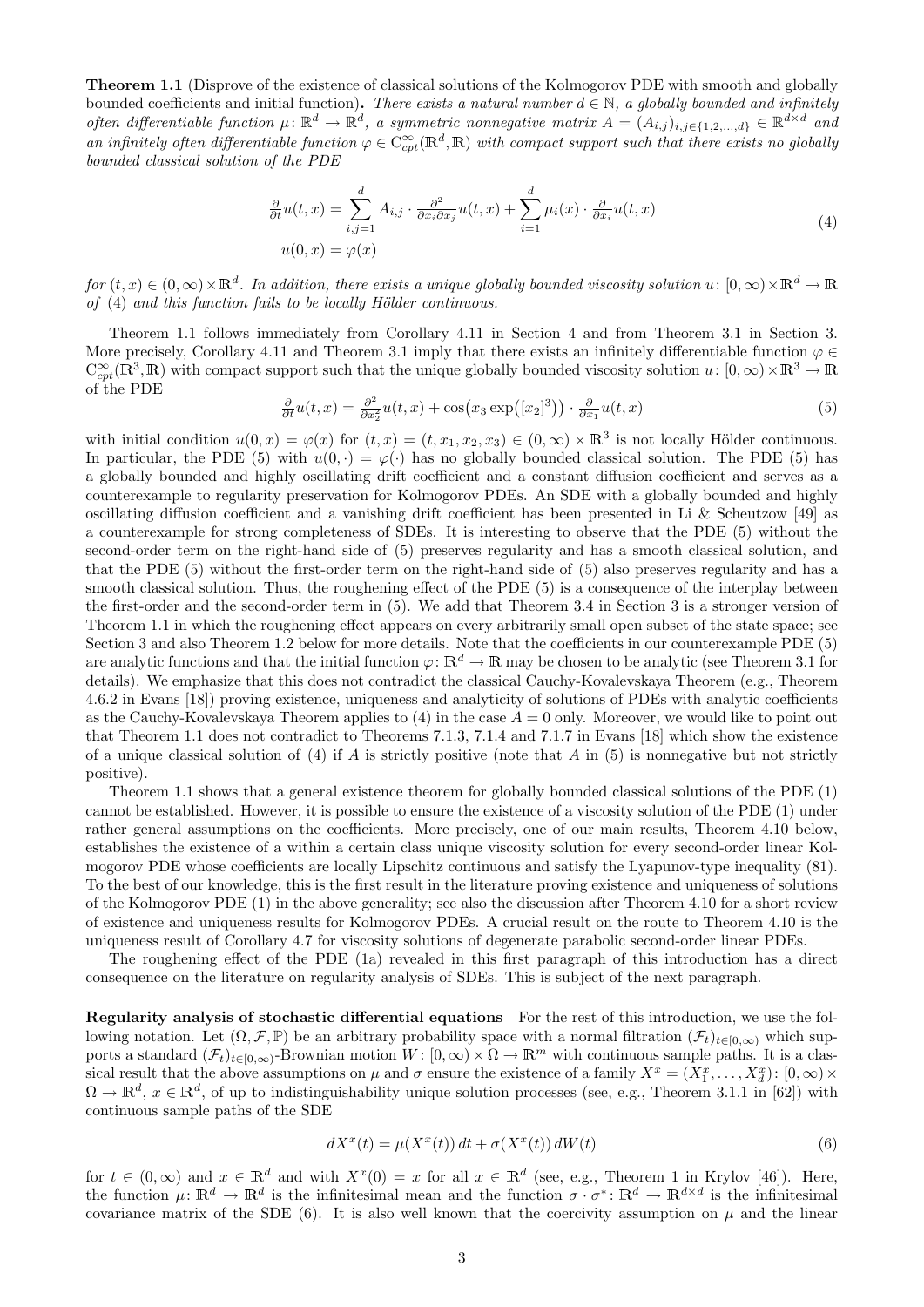growth bound on  $\sigma$  additionally imply moment bounds  $\sup_{x \in \{y \in \mathbb{R}^d : ||y|| \leq p\}} \mathbb{E} \big[ \sup_{t \in [0,p]} ||X^x(t)||^p \big] < \infty$  for all  $p \in [0, \infty)$  for the solution processes of the SDE (6). The transition semigroup  $P_t: C_b(\mathbb{R}^d, \mathbb{R}) \to C_b(\mathbb{R}^d, \mathbb{R}),$  $t \in [0,\infty)$ , of the SDE (6) is defined through  $(P_t\varphi)(x) := \mathbb{E}[\varphi(X^x(t))]$  for all  $t \in [0,\infty)$ ,  $x \in \mathbb{R}^d$  and all  $\varphi \in C_b(\mathbb{R}^d, \mathbb{R})$  where  $C_b(\mathbb{R}^d, \mathbb{R})$  is as usual the space of globally bounded and continuous functions from  $\mathbb{R}^d$ to R. Note for every  $\varphi \in C_b(\mathbb{R}^d, \mathbb{R})$  that the function  $\mathbb{R}^d \ni x \mapsto \mathbb{E}[\varphi(X^x(t))] \in \mathbb{R}$  is continuous (see, e.g., Theorem 1.7 in Krylov [47]) and hence, the semigroup  $(P_t)_{t\in[0,\infty)}$  is well-defined. Observe also that the function  $\mathbb{R}^d \ni x \mapsto \mathbb{E}[\varphi(X^x(t))] \in \mathbb{R}$  is continuous for every  $\varphi \in C_b(\mathbb{R}^d, \mathbb{R})$  although the SDE (6) is, in general, not strongly complete; see Li & Scheutzow [49] and see, e.g., also Elworthy [15], Kunita [48] and Fang, Imkeller & Zhan [19] for further results on strong completeness of SDEs.

Theorem 1.1 in Hörmander  $[32]$  and Proposition 4.12 below imply that if the Hörmander condition  $(2)$  is fulfilled, then the semigroup is smoothing in the sense that  $P_t(C_b(\mathbb{R}^d,\mathbb{R})) \subseteq C_b^{\infty}(\mathbb{R}^d,\mathbb{R})$  for all  $t \in (0,\infty)$ . To the best of our knowledge, it remained an open question in the non-hypoelliptic case whether SDEs with infinitely often differentiable coefficients such as (6) preserve regularity in the sense that  $P_t(C_b^{\infty}(\mathbb{R}^d,\mathbb{R})) \subseteq C_b^{\infty}(\mathbb{R}^d,\mathbb{R})$ for all  $t \in (0,\infty)$ . This article answers this question to the negative. More precisely, the following theorem reveals that smooth functions with compact support may be mapped to non-smooth functions by the transition semigroup of the SDE (6). In analogy to the well-known "smoothing effect" of many SDEs, we will say that the semigroup has a *roughening effect* in that case. Here is a simple two-dimensional example SDE with polynomial drift coefficient and linear diffusion coefficient which has this roughening effect. In the special case  $d = 2$ ,  $m = 1$ and  $\mu(x) = (x_1 \cdot x_2, -(x_1)^2)$  and  $\sigma(x) = (0, x_2)$  for all  $x = (x_1, x_2) \in \mathbb{R}^2$ , the SDE (6) reads as

$$
dX_1^x(t) = X_1^x(t) \cdot X_2^x(t) dt
$$
  
\n
$$
dX_2^x(t) = -(X_1^x(t))^2 dt + X_2^x(t) dW(t)
$$
\n(7)

for  $t \in (0,\infty)$  and  $x \in \mathbb{R}^2$ . Observe that (3) is the Kolmogorov PDE of (7); see Corollary 4.11 for details. Moreoever, note that  $\langle x, \mu(x) \rangle = 0$  for all  $x \in \mathbb{R}^2$  in this example. Thus the solution process of the associated ordinary differential equation stays on the circle centered at  $(0, 0) \in \mathbb{R}^2$  going through the starting point. Theorem 2.1 in Section 2 shows for the SDE (7) that there exists an infinitely often differentiable function  $\varphi \in C^{\infty}_{cpt}(\mathbb{R}^d,\mathbb{R})$  with compact support such for every  $t \in (0,\infty)$  the functions  $\mathbb{R}^2 \ni x \mapsto \mathbb{E}[\varphi(X^x(t))] \in \mathbb{R}$  and  $\mathbb{R}^2 \ni x \mapsto \mathbb{E}[X^x(t)] \in \mathbb{R}^2$  are continuous but not differentiable and not locally Lipschitz continuous. For every  $t \in (0,\infty)$  we hence have the roughening effect  $P_t(C_{cpt}^{\infty}(\mathbb{R}^d,\mathbb{R})) \not\subseteq C^1(\mathbb{R}^d,\mathbb{R})$  in the case of the SDE (7). The drift coefficient  $\mu$  of the SDE (7) grows superlinearly. As above, the superlinear growth of  $\mu$  is not necessary for the transition semigroup of the SDE to be roughening. This is subject of the next main result of this article.

**Theorem 1.2** (A counterexample to regularity preservation with degenerate additive noise). There exists a natural number  $d \in \mathbb{N}$ , a globally bounded and infinitely often differentiable function  $\mu: \mathbb{R}^d \to \mathbb{R}^d$  and a constant function  $\sigma: \mathbb{R}^d \to \mathbb{R}^{d \times d}$ , that is  $\sigma(x) = \sigma(0)$  for all  $x \in \mathbb{R}^d$ , with the following properties. For every  $t \in (0, \infty)$ the function  $\mathbb{R}^d \ni x \mapsto \mathbb{E}[X^x(t)] \in \mathbb{R}^d$  is continuous but nowhere locally Hölder continuous and for every open set  $O \subset \mathbb{R}^d$  there exists an infinitely often differentiable function  $\varphi \in C_{cpt}^{\infty}(\mathbb{R}^d, \mathbb{R})$  with compact support such that the function  $O \ni x \mapsto \mathbb{E}[\varphi(X^x(t))] \in \mathbb{R}$  is continuous but not locally Hölder continuous. In particular, for every  $t \in (0, \infty)$  we have  $P_t(C_{cpt}^{\infty}(\mathbb{R}^d, \mathbb{R})) \not\subseteq \cup_{\alpha \in (0, \infty)} C^{\alpha}(\mathbb{R}^d, \mathbb{R}).$ 

Theorem 1.2 follows immediately from Theorem 3.4 in Section 3. The roughening effect of some SDEs with smooth coefficients revealed through example (7) and Theorem 1.2 above, has a direct consequence on the literature on numerical approximations of SDEs. This is subject of the next paragraph.

Numerical approximations of stochastic differential equations Starting with Maruyama's adaptation of Euler's method to SDEs in 1955 (see [51]), an extensive literature on the numerical approximation of solutions of SDEs has been published in the last six decades; see, e.g., the books and overview articles [42, 43, 52, 24, 3, 53, 56, 38, 41] for extensive lists of references. A key objective in this field of research is to prove convergence of suitable numerical approximation processes to the solution process of the SDE and to establish a rate of convergence for the considered approximation scheme in the strong, in the almost sure or in the numerically weak sense.

Almost sure convergence rates of many numerical schemes such as the standard Euler method or the higher order Milstein method are well known for the SDE (6) and even for a much larger class of nonlinear SDEs; see Gyöngy [23] and Jentzen, Kloeden & Neuenkirch [39]. Many applications, however, require the numerical approximation of moments or other functionals of the solution process, for instance, the expected pay-off of an option in computational finance; see, e.g., Glasserman [22] for details. For this reason, applications are particularly interested in strong and numerically weak convergence rates. The vast majority of research results establishing strong and numerically weak convergence rates assume that the coefficients of the SDE are globally Lipschitz continuous or at least that they satisfy the *global monotonicity condition* that there exists a real number  $\rho \in \mathbb{R}$  such that  $\langle x - y, \mu(x) - \mu(y) \rangle + \frac{1}{2} \sum_{k=1}^{m} \|\sigma_k(x) - \sigma_k(y)\|^2 \leq \rho \|x - y\|^2$  for all  $x, y \in \mathbb{R}^d$  (see, e.g.,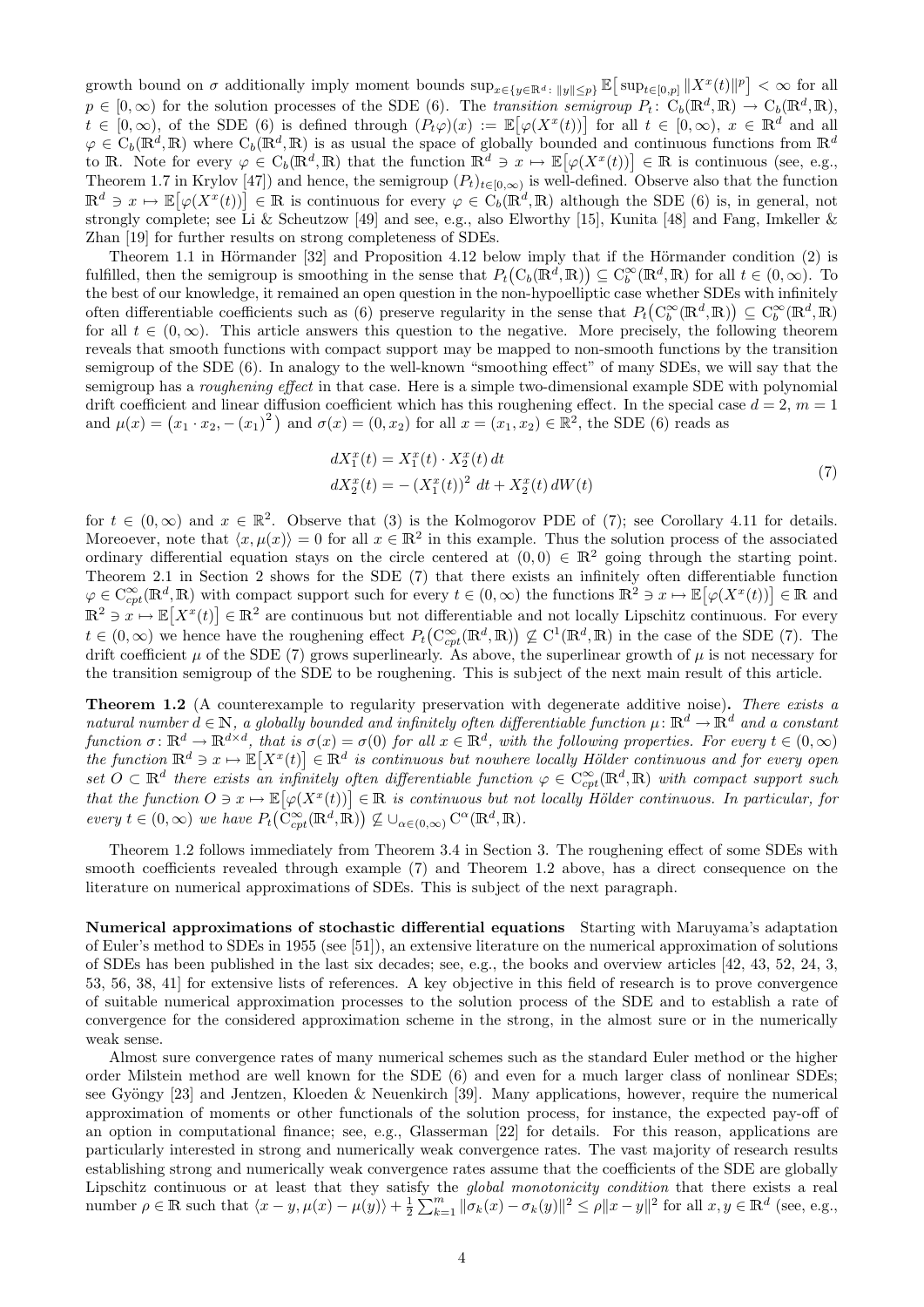Theorem 2.4 in Hu [34], Theorem 5.3 in Higham, Mao & Stuart [29], Schurz [66], Theorems 2 and 3 in Higham & Kloeden [28], Theorem 6.3 in Mao & Szpruch [50], Theorem 1.1 in Hutzenthaler, Jentzen & Kloeden [36], Theorem 3.2 in Gan & Wang [20]). Strong and numerically weak convergence rates without assuming global monotonicity are established in Göngy  $&$  Rasonyi [26] in the case of a class of scalar SDEs with globally Hölder continuous coefficients, in Dörsek [14] in the case of the two-dimensional stochastic Navier-Stokes equations and in Dereich, Neuenkirch & Szpruch [13], Alfonsi [1], Neuenkirch & Szpruch [57] in the case of a class of scalar SDEs (including, e.g., the Cox-Ingersoll-Ross process) that can be transformed in a suitable sense to SDEs that satisfy the global monotonicity assumption. The global monotonicity assumption is a serious restriction on the coefficients of the SDE and excludes many interesting SDEs in the literature (e.g., stochastic Lorenz equations, stochastic Duffing-van der Pol oscillators and the stochastic SIR model; see Section 4 in [35] for details and further examples). It remains an open problem to establish strong and numerically weak convergence rates in the general setting of the SDE (6).

In this article, we establish in the setting (6) the existence of an SDE with *globally bounded* and *infinitely* often differentiable coefficients for which the Euler approximations converge in the strong and in the numerically weak sense slower than any arbitrarily small polynomial rate of convergence. More precisely, our main result for the literature on the numerical approximation of SDEs is the following theorem.

Theorem 1.3 (A counterexample to the rate of convergence in the numerical approximation of nonlinear SDEs with additive noise). Let  $T \in (0,\infty)$  and  $x_0 \in \mathbb{R}^4$  be arbitrary. Then there exists a globally bounded and infinitely often differentiable function  $\mu \colon \mathbb{R}^4 \to \mathbb{R}^4$  and a symmetric nonnegative matrix  $B \in \mathbb{R}^{4 \times 4}$  such that the  $stochastic process X: [0, T] \times \Omega \to \mathbb{R}^4$  with continuous sample paths satisfying  $X(t) = x_0 + \int_0^t \mu(X(s)) ds + BW(t)$ for all  $t \in [0,T]$  and its Euler-Maruyama approximations  $Y^N$ :  $\{0,\frac{T}{N},\frac{2T}{N},\ldots,T\} \times \Omega \to \mathbb{R}^4$ ,  $N \in \mathbb{N}$ , satisfying  $Y^{N}(0) = x_0$  and  $Y^{N}(\frac{(n+1)T}{N})$  $\frac{(-1)^{N+1}}{N}$  =  $Y^{N}(\frac{nT}{N})+\mu(Y^{N}(\frac{nT}{N}))\frac{T}{N}+B\left(W_{(n+1)T/N}-W_{nT/N}\right)$  for all  $n \in \{0,1,\ldots,N-1\},$  $N \in \mathbb{N}$ , fulfill that

$$
\lim_{N \to \infty} \left( N^{\alpha} \cdot \mathbb{E} \left[ \|X(T) - Y^{N}(T)\| \right] \right) = \lim_{N \to \infty} \left( N^{\alpha} \cdot \left\| \mathbb{E} [X(T)] - \mathbb{E} \left[ Y^{N}(T) \right] \right\| \right) = \begin{cases} 0 & : \alpha = 0 \\ \infty & : \alpha > 0 \end{cases} \tag{8}
$$

for all  $\alpha \in [0,\infty)$ . In particular, for every  $\alpha \in (0,\infty)$  there exists no real number  $c_{\alpha} \in (0,\infty)$  such that  $\left\| \mathbb{E}\left[X(T)\right] - \mathbb{E}\left[Y^{N}(T)\right] \right\| \leq c_{\alpha} \cdot N^{-\alpha}$  for all  $N \in \mathbb{N}$ .

Theorem 1.3 follows immediately from Theorem 5.1 in Section 5. In the deterministic case  $\sigma \equiv 0$ , it is well known that the Euler approximations converge to the solution process of (6) with the rate 1. In the stochastic case  $\sigma \neq 0$ , this rate of convergence can often not be achieved. In particular, Clark & Cameron [6] proved for an SDE in the setting of (6) that a class of Euler-type schemes cannot, in general, converge strongly with a higher order than  $\frac{1}{2}$ . Since then, there have been many results on lower bounds of strong and numerically weak approximation errors for numerical approximation schemes of SDEs; see, e.g., [65, 4, 31, 30, 12, 54, 55, 56, 45] and the references therein. Now the observation of Theorem 1.3 is that there exist SDEs with smooth and globally bounded coefficients for which the standard Euler approximations converge in the strong and numerically weak sense slower than any arbitrarily small polynomial rate of convergence. To the best of our knowledge, Theorem 1.3 is the first result in the literature in which it has been established that Euler's method converges to the solution of an SDE with smooth coefficients in the strong and numerical weak sense slower than any arbitrarily small polynomial rate of convergence. Clearly, this lack of a rate of convergence is not a special property of the Euler scheme and holds for other schemes such as the Milstein scheme too. It is a consequence of the fact that the SDE (see (99)) to which we show that Euler's method converges in the strong and numerically weak sense slower than any arbitrarily small polynomial rate of convergence suffers under the *roughening effect* revealed in Theorems 1.1 and 1.2 (see Corollary 5.2 and Theorem 5.1 in Section 5 for details).

Comparing Theorem 5.1 with Theorem 2.4 in Gyöngy [23] reveals the remarkable difference that the Euler approximations for some SDEs have almost sure convergence rate  $\frac{1}{2}$  but no strong and no numerically weak rate of convergence. More formally, Theorem 2.4 in [23] shows in the setting of Theorem 1.3 that there exist finite random variables  $C_{\varepsilon} \colon \Omega \to [0, \infty)$ ,  $\varepsilon \in (0, \frac{1}{2})$ , such that  $||X(T) - Y^N(T)|| \le C_{\varepsilon} \cdot N^{(\varepsilon - \frac{1}{2})}$  P-a.s. for all  $N \in \mathbb{N}$  and all  $\varepsilon \in (0, \frac{1}{2})$ . Taking expectation then results in  $\mathbb{E}[\|X(T) - Y^N(T)\|] \leq \mathbb{E}[C_{\varepsilon}] \cdot N^{(\varepsilon - \frac{1}{2})}$  for all  $N \in \mathbb{N}$ and all  $\varepsilon \in (0, \frac{1}{2})$  and from Theorem 1.3 we hence get that the error constants have infinite expectations, i.e.,  $\mathbb{E}[C_{\varepsilon}] = \infty$  for all  $\varepsilon \in (0, \frac{1}{2})$ . Finally, we emphasize that Monte Carlo simulations confirm the slow strong and numerically weak convergence phenomenon of Euler's method revealed in Theorem 1.3. For details, the reader is referred to Figure 1 in Section 5 below.

## 2 A counterexample to regularity preservation with linear multiplicative noise

In this section we establish the phenomenon of loss of regularity of the simple example SDE (7) with polynomial drift coefficient and linear diffusion coefficient. For this we consider the following setting. Let  $(\Omega, \mathcal{F}, \mathbb{P})$  be a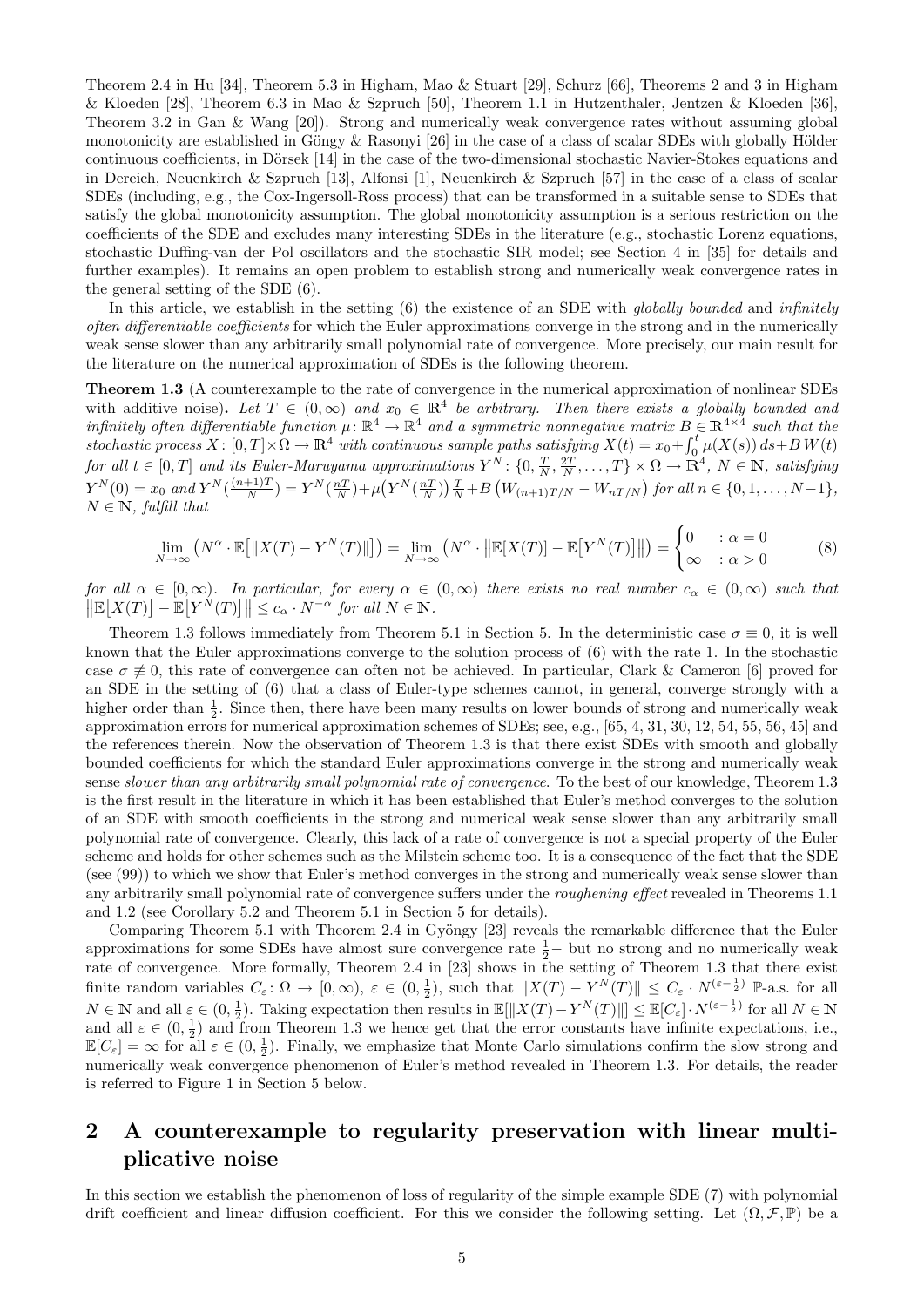probability space with a normal filtration  $(\mathcal{F}_t)_{t\in[0,\infty)}$ , let  $W: [0,\infty)\times\Omega\to\mathbb{R}$  be a one-dimensional standard  $(\mathcal{F}_t)_{t\in[0,\infty)}$ -Brownian motion with continuous sample paths and let  $X^x = (X_1^x, X_2^x)$ :  $[0,\infty) \times \Omega \to \mathbb{R}^2$ ,  $x \in \mathbb{R}^2$ , be the up to indistinguishability unique solution processes with continuous sample paths of the SDE

$$
dX_1^x(t) = X_1^x(t) \cdot X_2^x(t) dt
$$
  
\n
$$
dX_2^x(t) = -(X_1^x(t))^2 dt + X_2^x(t) dW(t)
$$
\n(9)

for  $t \in (0,\infty)$  and  $x \in \mathbb{R}^2$  satisfying  $X^x(0) = x$  for all  $x \in \mathbb{R}^2$ . The following Theorem 2.1 shows that the semigroup associated with the SDE (9) looses regularity in the sense that there exists an infinitely often differentiable function with compact support which is mapped to a non-smooth function by the semigroup.

**Theorem 2.1** (A counterexample to regularity preservation with linear multiplicative noise). Let  $X^x$ :  $[0, \infty) \times$  $\Omega \to \mathbb{R}^2$ ,  $x \in \mathbb{R}^2$ , be solution processes of the SDE (9) with continuous sample paths and with  $X^x(0) = x$  for all  $x \in \mathbb{R}^2$ . Then  $\sup_{x \in \{y \in \mathbb{R}^2 : \|y\| \leq p\}} \mathbb{E} \big[ \sup_{t \in [0,p]} \|X^x(t)\|^p \big] < \infty$  for all  $p \in [0,\infty)$  and there exists an infinitely often differentiable function  $\varphi \in \widetilde{\mathrm{C}_{cpt}^\infty}(\mathbb{R}^2, \mathbb{R})$  with compact support such that for every  $t, p \in (0, \infty)$  the mappings  $\mathbb{R}^2 \ni x \mapsto \mathbb{E}[X^x(t)] \in \mathbb{R}^2$ ,  $\mathbb{R}^2 \ni x \mapsto \mathbb{E}[\varphi(X^x(t))] \in \mathbb{R}$  and  $\mathbb{R}^2 \ni x \mapsto X^x(t) \in L^p(\Omega;\mathbb{R}^2)$  are continuous but not locally Lipschitz continuous and not differentiable.

The proof of Theorem 2.1 is deferred to the end of this section. The proof of Theorem 2.1 uses the following simple lemma. Its proof is straightforward and therefore omitted.

**Lemma 2.2** (Restricted exponential integrals of a geometric Brownian motion). Let  $(\Omega, \mathcal{F}, \mathbb{P})$  be a probability space and let  $W: [0, \infty) \times \Omega \to \mathbb{R}$  be a one-dimensional standard Brownian motion. Then

$$
\mathbb{E}\bigg[\mathbb{1}_{\left\{a\leq e^{W(t)}\leq b\right\}}\exp\bigg(c\cdot\int_0^t e^{W(s)}\,ds\bigg)\bigg]=\infty\tag{10}
$$

for all t, a, b,  $c \in (0,\infty)$  with  $a < b$ .

The proof of the following Lemma 2.3 makes use of Lemma 2.2. Using Lemma 2.3, the proof of Theorem 2.1 is then completed at the end of this section.

**Lemma 2.3.** Let  $X^x$ :  $[0,\infty) \times \Omega \to \mathbb{R}^2$ ,  $x \in \mathbb{R}^2$ , be solution processes of the SDE (9) with continuous sample paths and with  $X^x(0) = x$  for all  $x \in \mathbb{R}^2$ . Then  $\sup_{x \in \{y \in \mathbb{R}^2 : ||y|| \leq p\}} \mathbb{E} \big[ \sup_{t \in [0,p]} ||X^x(t)||^p \big] < \infty$  for all  $p \in [0,\infty)$ and

$$
\lim_{0 \neq x_1 \to 0} \left( \frac{1}{x_1} \cdot \mathbb{E} \Big[ X_1^{(x_1, x_2)}(t) - X_1^{(0, x_2)}(t) \Big] \right) = \infty = \lim_{0 \neq x_1 \to 0} \left( \frac{1}{|x_1|} \cdot \left\| X_1^{(x_1, x_2)}(t) - X_1^{(0, x_2)}(t) \right\|_{L^p(\Omega; \mathbb{R})} \right) \tag{11}
$$

for all  $t, x_2, p \in (0, \infty)$  and there exists an infinitely often differentiable function  $\varphi \in C_{cpt}^\infty(\mathbb{R}^2, \mathbb{R})$  with compact support such that  $\lim_{0 \neq x_1 \to 0} \left( \frac{1}{x_1} \cdot \mathbb{E} \big[ \varphi \big( X^{(x_1, x_2)}(t) \big) - \varphi \big( X^{(0, x_2)}(t) \big) \big] \right) = \infty$  for all  $t, x_2 \in (0, \infty)$ .

Proof of Lemma 2.3. Corollary 2.6 in Gyöngy & Krylov [25] guarantees the existence of a family of up to indistinguishability unique adapted stochastic processes  $X^x$ :  $[0,\infty) \times \Omega \to \mathbb{R}^2$ ,  $x \in \mathbb{R}^2$ , with continuous sample paths satisfying (9). Moreover, the globally Lipschitz continuity of  $\sigma$ , the locally Lipschitz continuity of  $\mu$  and  $\langle x, \mu(x) \rangle = 0$  for all  $x \in \mathbb{R}^2$  imply that  $\sup_{x \in \{y \in \mathbb{R}^2 : \|y\| \leq p\}} \mathbb{E} \big[ \sup_{t \in [0,p]} \|X^x(t)\|^p \big] < \infty$  for all  $p \in [0,\infty)$ . Next we disprove local Lipschitz continuity of the mapping  $\mathbb{R}^2 \ni x \mapsto X_1^x(t) \in L^p(\Omega;\mathbb{R})$  for every  $t, p \in (0,\infty)$ . More precisely, aiming at a contradiction, we assume that the second equality in (11) is false. Then there exist positive real numbers  $t, x_2, p \in (0, \infty)$  and a sequence of real numbers  $h_n \in \mathbb{R} \setminus \{0\}, n \in \mathbb{N}$ , such that  $\lim_{n \to \infty} h_n = 0$ and such that  $\limsup_{n\to\infty}\left(\frac{1}{|h_n|}\left\|X_1^{(h_n,x_2)}(t)-X_1^{(0,x_2)}(t)\right\|_{L^p(\Omega;\mathbb{R})}\right)<\infty$ . Theorem 1.7 in Krylov [47] (see also Proposition 3.2.1 in Prévôt & Röckner [62]) yields that  $\sup_{s\in[0,t]}||X^{(h_n,x_2)}(s)-X^{(0,x_2)}(s)||\to 0$  in probability as  $n \to \infty$ . Hence, there exists a strictly increasing sequence  $n_k \in \mathbb{N}$ ,  $k \in \mathbb{N}$ , of natural numbers such that  $\lim_{k\to\infty} \sup_{s\in[0,t]} \|X^{(h_{n_k},x_2)}(s) - X^{(0,x_2)}(s)\| = 0$  P-a.s.; see, e.g., Corollary 6.13 in Klenke [40]. Applying this, Fatou's lemma and Lemma 2.2 implies

$$
\infty > \limsup_{k \to \infty} \left( \frac{1}{|h_{n_k}|} \| X_1^{(h_{n_k}, x_2)}(t) - X_1^{(0, x_2)}(t) \|_{L^p(\Omega; \mathbb{R})} \right) = \limsup_{k \to \infty} \left( \frac{1}{|h_{n_k}|} \| X_1^{(h_{n_k}, x_2)}(t) \|_{L^p(\Omega; \mathbb{R})} \right)
$$
  
\n
$$
= \limsup_{k \to \infty} \left\| \exp \left( \int_0^t X_2^{(h_{n_k}, x_2)}(s) ds \right) \right\|_{L^p(\Omega; \mathbb{R})} \ge \left\| \liminf_{k \to \infty} \left\{ \exp \left( \int_0^t X_2^{(h_{n_k}, x_2)}(s) ds \right) \right\} \right\|_{L^p(\Omega; \mathbb{R})}
$$
  
\n
$$
= \left\| \exp \left( \int_0^t X_2^{(0, x_2)}(s) ds \right) \right\|_{L^p(\Omega; \mathbb{R})} = \left\| \exp \left( \int_0^t e^{(W(s) - s/2)} ds \cdot x_2 \right) \right\|_{L^p(\Omega; \mathbb{R})}
$$
  
\n
$$
\ge \left( \mathbb{E} \left[ \exp \left( \int_0^t e^{W(s)} ds \cdot \frac{px_2}{e^{t/2}} \right) \cdot \mathbb{1}_{\{1 \le e^{W(t)} \le 2\}} \right] \right)^{1/p} = \infty.
$$
\n(12)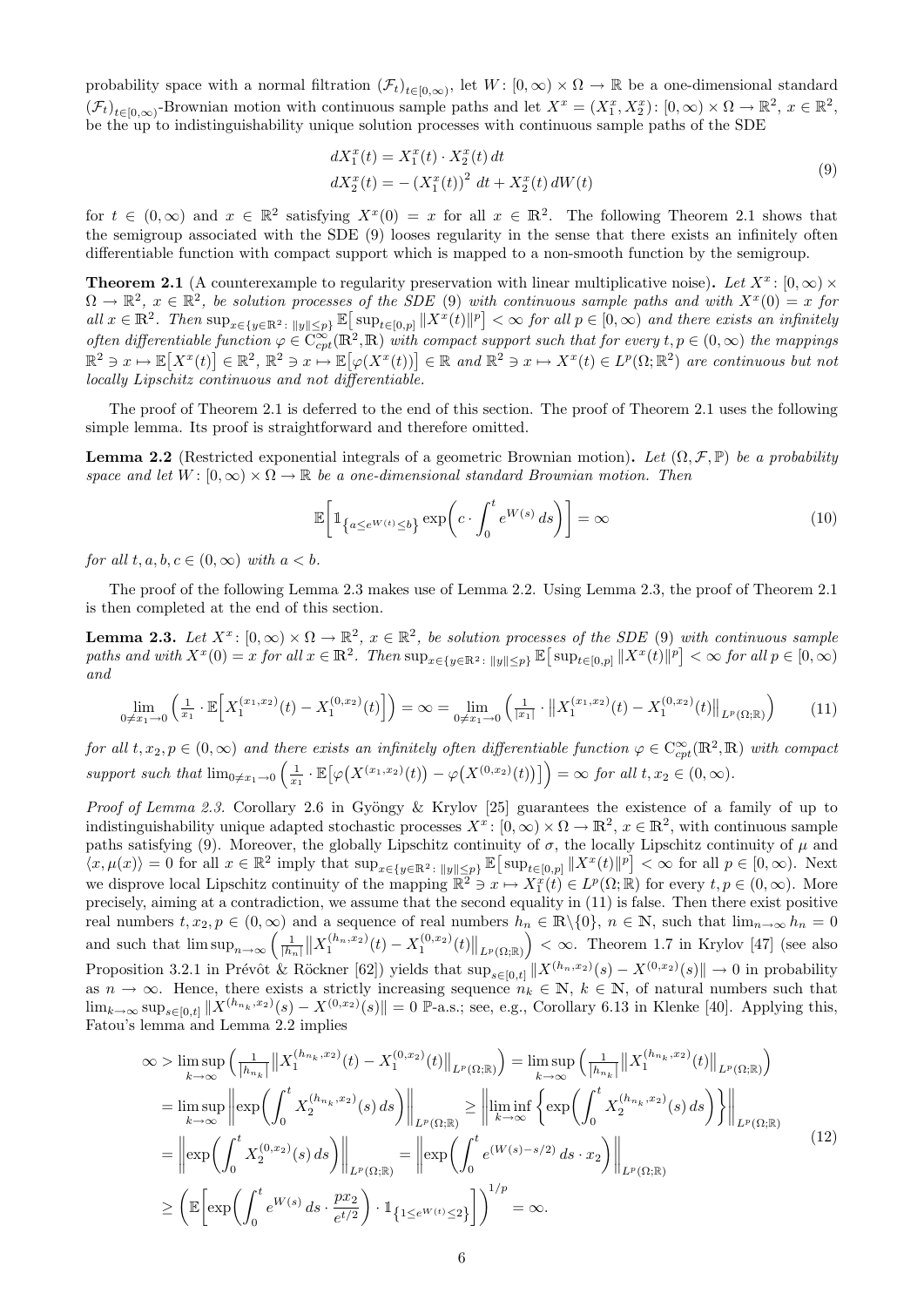This contradiction implies that the second equality in (11) is true. The first equality in (11) follows from the second equality in (11). In the next step let  $c \in (0,\infty)$  be an arbitrary fixed real number and let  $\psi_1 : \mathbb{R} \to \mathbb{R}$ and  $\psi_2: \mathbb{R} \to [0, \infty)$  be two infinitely often differentiable functions with  $x \cdot \psi_1(x) \geq 0$  for all  $x \in \mathbb{R}$ , with  $\psi_1(x) = \psi_2(x) = 0$  for all  $x \in \mathbb{R} \setminus [-c-1, c+1]$  and with  $\psi_1(x) = x$  and  $\psi_2(x) = 1$  for all  $x \in [-c, c]$ . Due to partition of unity, such functions indeed exist. Next let  $\varphi \colon \mathbb{R}^2 \to \mathbb{R}$  be given by  $\varphi(x_1, x_2) = \psi_1(x_1) \cdot \psi_2(x_2)$ for all  $x = (x_1, x_2) \in \mathbb{R}^2$ . Note that  $\varphi \in C_c^{\infty}(\mathbb{R}^2, \mathbb{R})$  is an infinitely often differentiable function with compact support. In addition, we have

$$
\langle (\nabla \varphi)(0, x_2), y \rangle = \psi'_1(0) \cdot \psi_2(x_2) \cdot y_1 + \psi_1(0) \cdot \psi'_2(x_2) \cdot y_2 = \psi_2(x_2) \cdot y_1 \tag{13}
$$

for all  $x_2 \in \mathbb{R}$  and all  $y = (y_1, y_2) \in \mathbb{R}^2$  and

$$
\frac{\varphi(x_1, x_2) - \varphi(0, x_2)}{x_1} = \frac{\varphi(x_1, x_2)}{x_1} \in [0, \infty)
$$
\n(14)

 $\text{for all } x_1 \in \mathbb{R} \setminus \{0\} \text{ and all } x_2 \in (0, \infty). \text{ We now show that } \lim_{0 \neq x_1 \to 0} \left( \frac{1}{x_1} \cdot \mathbb{E} \big[ \varphi \big( X^{(x_1, x_2)}(t) \big) - \varphi \big( X^{(0, x_2)}(t) \big) \big] \right) =$  $\infty$  for all  $t, x_2 \in (0, \infty)$ . Aiming at a contradiction, assume that there exist positive real numbers  $t, x_2 \in (0, \infty)$ and a sequence  $h_n \in \mathbb{R} \setminus \{0\}$ ,  $n \in \mathbb{N}$ , such that  $\lim_{n \to \infty} h_n = 0$  and such that

$$
\limsup_{n \to \infty} \left( \frac{1}{h_n} \cdot \mathbb{E} \left[ \varphi \big( X_1^{(h_n, x_2)}(t) \big) - \varphi \big( X_1^{(0, x_2)}(t) \big) \right] \right) < \infty. \tag{15}
$$

Theorem 1.7 in Krylov [47] yields that  $\sup_{s\in[0,t]}||X^{(h_n,x_2)}(s)-X^{(0,x_2)}(s)||\to 0$  in probability as  $n\to\infty$ . Hence, there exists a strictly increasing sequence  $n_k \in \mathbb{N}$ ,  $k \in \mathbb{N}$ , of natural numbers such that  $\lim_{k\to\infty} \sup_{s\in[0,t]}$  $||X^{(h_{n_k},x_2)}(s)-X^{(0,x_2)}(s)||=0$  P-a.s.; see, e.g., Corollary 6.13 in Klenke [40]. Applying this, Fatou's lemma and Lemma 2.2 then results in

$$
\infty > \limsup_{k \to \infty} \left( \frac{1}{h_{n_k}} \mathbb{E} \left[ \varphi(X^{(h_{n_k}, x_2)}(t)) - \varphi(X^{(0, x_2)}(t)) \right] \right) = \limsup_{k \to \infty} \mathbb{E} \left[ \left| \frac{\varphi(X^{(h_{n_k}, x_2)}(t)) - \varphi(X^{(0, x_2)}(t))}{h_{n_k}} \right| \right]
$$
  
\n
$$
\geq \mathbb{E} \left[ \liminf_{k \to \infty} \left| \frac{\varphi(X^{(h_{n_k}, x_2)}(t)) - \varphi(X^{(0, x_2)}(t))}{h_{n_k}} \right| \right] = \mathbb{E} \left[ \liminf_{k \to \infty} \left( \frac{\varphi(X^{(h_{n_k}, x_2)}(t)) - \varphi(X^{(0, x_2)}(t))}{h_{n_k}} \right) \right]
$$
  
\n
$$
= \mathbb{E} \left[ \psi_2(X^{(0, x_2)}(t)) \left( \liminf_{k \to \infty} \frac{X_1^{(h_{n_k}, x_2)}(t)}{h_{n_k}} \right) \right] = \mathbb{E} \left[ \psi_2(X_2^{(0, x_2)}(t)) \cdot \exp \left( \int_0^t e^{(W(s) - s/2)} ds \cdot x_2 \right) \right]
$$
  
\n
$$
\geq \mathbb{E} \left[ \mathbb{1}_{\left\{ \frac{c}{2} \leq x_2 \cdot \exp(W(t) - t/2) \leq c \right\}} \cdot \exp \left( \int_0^t e^{(W(s) - s/2)} ds \cdot x_2 \right) \right] = \infty.
$$
 (16)

This contradiction implies that  $\lim_{0\neq x_1\to 0} \left( \frac{1}{x_1} \cdot \mathbb{E} \big[ \varphi \big( X^{(x_1,x_2)}(t) \big) - \varphi \big( X^{(0,x_2)}(t) \big) \big] \right) = \infty$  for all  $t, x_2 \in (0, \infty)$ . The proof of Lemma 2.3 is thus completed.  $\Box$ 

*Proof of Theorem 2.1.* Theorem 1.7 in Krylov [47] (see also Proposition 3.2.1 in Prévôt & Röckner [62]), in particular, shows for every  $t \in [0, \infty)$  that the mapping

$$
\mathbb{R}^2 \ni x \mapsto X^x(t) \in L^0(\Omega; \mathbb{R}^2)
$$
\n<sup>(17)</sup>

is continuous. This implies for every  $\varphi \in C^{\infty}_{cpt}(\mathbb{R}^2,\mathbb{R})$  and every  $t \in [0,\infty)$  that the mapping  $\mathbb{R}^2 \ni x \mapsto$  $\mathbb{E}[\varphi(X^x(t))] \in \mathbb{R}$  is continuous. Moreover, Lemma 2.3 proves that  $\sup_{x \in \{y \in \mathbb{R}^2 : ||y|| \leq p\}} \mathbb{E}[\sup_{t \in [0,p]} ||X^x(t)||^p]$  $\infty$  for all  $p \in [0,\infty)$ . Combining this, (17), Corollary 6.21 in Klenke [40] and Theorem 6.25 in Klenke [40] shows for every  $t, p \in [0, \infty)$  that the mappings  $\mathbb{R}^2 \ni x \mapsto X^x(t) \in L^p(\Omega; \mathbb{R}^2)$  and  $\mathbb{R}^2 \ni x \mapsto \mathbb{E}[X^x(t)] \in \mathbb{R}^2$ are continuous. Furthermore, Lemma 2.3 implies that there exists an infinitely often differentiable function  $\varphi \in C_{cpt}^{\infty}(\mathbb{R}^2, \mathbb{R})$  with compact support such that for every  $t, p \in (0, \infty)$  the mappings  $\mathbb{R}^2 \ni x \mapsto \mathbb{E}[X^x(t)] \in \mathbb{R}^2$ ,  $\mathbb{R}^2 \ni x \mapsto \mathbb{E}[\varphi(X^x(t))] \in \mathbb{R}$  and  $\mathbb{R}^2 \ni x \mapsto X^x(t) \in L^p(\Omega;\mathbb{R}^2)$  are not locally Lipschitz continuous and not differentiable. The proof of Theorem 2.1 is thus completed.  $\Box$ 

In the remainder of this section, we briefly consider slightly modified versions of the SDE (9). The generator of the SDE (9) is nowhere elliptic. We remark that the phenomenon of loss of regularity may also appear for an SDE whose generator is in many points of the state space elliptic. For example, let  $(\Omega, \mathcal{F}, \mathbb{P})$  be a probability space with a normal filtration  $(\mathcal{F}_t)_{t\in[0,\infty)}$ , let  $W = (W_1, W_2)$ :  $[0,\infty) \times \Omega \to \mathbb{R}^2$  be a two-dimensional standard  $(\mathcal{F}_t)_{t\in[0,\infty)}$ -Brownian motion and let  $X^x=(X_1^x, X_2^x): [0,\infty)\times\Omega\to\mathbb{R}^2$ ,  $x\in\mathbb{R}^2$ , be the up to indistinguishability unique solution processes with continuous sample paths of the SDE

$$
dX_1^x(t) = X_1^x(t) \cdot X_2^x(t) dt + X_1^x(t) dW_1(t)
$$
  
\n
$$
dX_2^x(t) = -(X_1^x(t))^2 dt + X_2^x(t) dW_2(t)
$$
\n(18)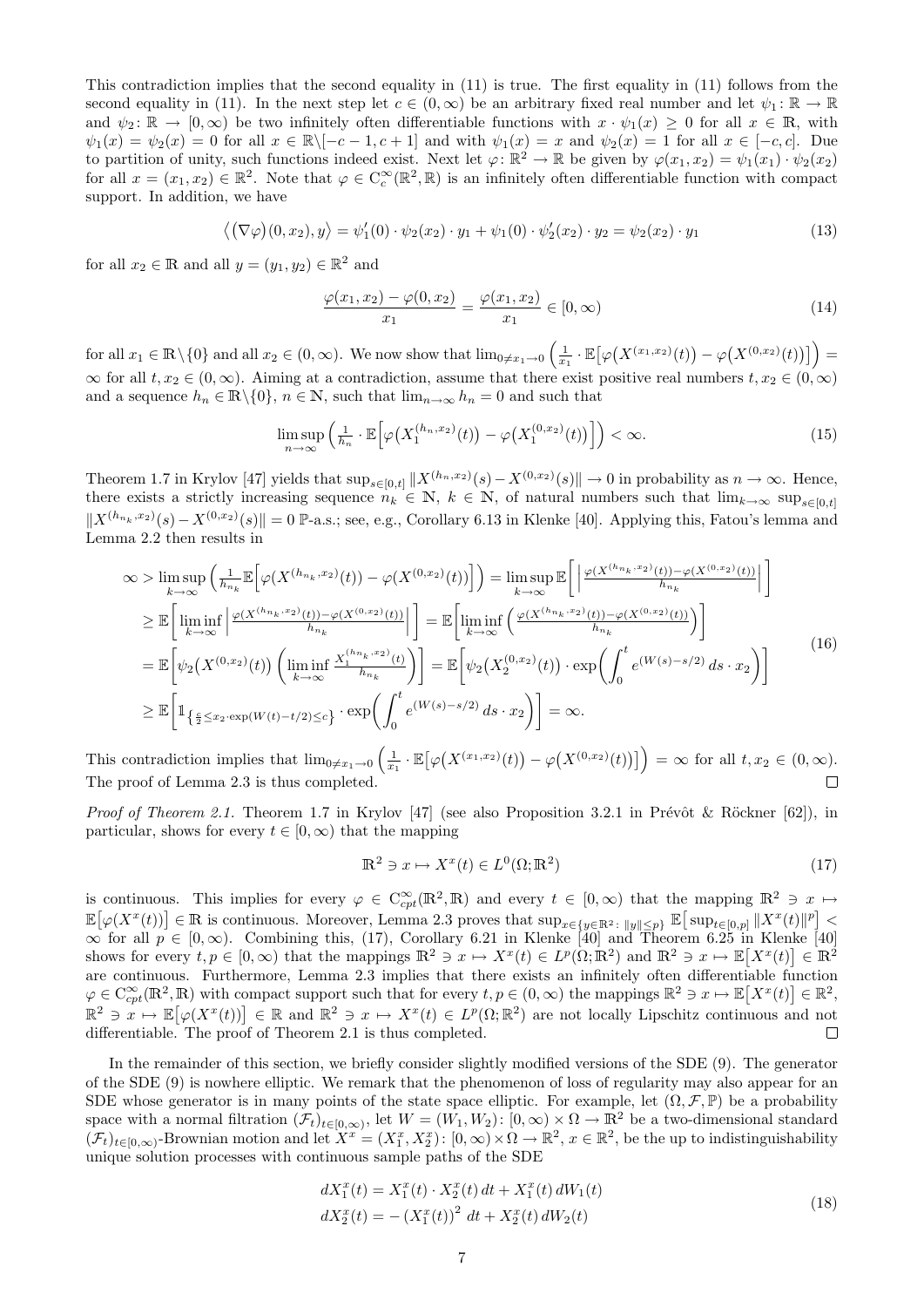for  $t \in (0,\infty)$  and  $x \in \mathbb{R}^2$  satisfying  $X^x(0) = x$  for all  $x \in \mathbb{R}^2$ . The generator of the SDE (18) is in every point  $x = (x_1, x_2) \in \mathbb{R}^2$  with  $x_1 \cdot x_2 \neq 0$  elliptic but there exists a function  $\varphi \in C_{cpt}^{\infty}(\mathbb{R}^d, \mathbb{R})$  such that for every  $t \in (0,\infty)$  the functions  $\mathbb{R}^2 \ni x \mapsto \mathbb{E}[X^x(t)] \in \mathbb{R}^2$  and  $\mathbb{R}^2 \ni x \mapsto \mathbb{E}[\varphi(X^x(t))] \in \mathbb{R}$  are not locally Lipschitz continuous. The proof of this statement is completely analogous as in the case of the SDE (9). Furthermore, the same statement holds if the two independent standard Brownian motion in (18) are replaced by one and the same standard Brownian motion. More precisely, if  $(\Omega, \mathcal{F}, \mathbb{P})$  is a probability space with a normal filtration  $(\mathcal{F}_t)_{t\in[0,\infty)}$  and if  $W: [0,\infty) \times \Omega \to \mathbb{R}$  is a one-dimensional standard  $(\mathcal{F}_t)_{t\in[0,\infty)}$ -Brownian motion, then the up to indistinguishability unique solution processes  $X^x = (X_1^x, X_2^x)$ :  $[0, \infty) \times \Omega \to \mathbb{R}^2$ ,  $x \in \mathbb{R}^2$ , of the SDE

$$
dX^{x}(t) = \begin{pmatrix} X_{1}^{x}(t) \cdot X_{2}^{x}(t) \\ -(X_{1}^{x}(t))^{2} \end{pmatrix} dt + X^{x}(t) dW(t)
$$
\n(19)

for  $t \in (0,\infty)$  and  $x \in \mathbb{R}^2$  with continuous sample paths and with  $X^x(0) = x$  for all  $x \in \mathbb{R}^2$  fulfill that there exists a function  $\varphi \in C^{\infty}_{cpt}(\mathbb{R}^2, \mathbb{R})$  such that for every  $t \in (0, \infty)$  the functions  $\mathbb{R}^2 \ni x \mapsto \mathbb{E}[X^x(t)] \in \mathbb{R}^2$  and  $\mathbb{R}^2 \ni x \mapsto \mathbb{E}[\varphi(X^x(t))] \in \mathbb{R}$  are not locally Lipschitz continuous.

# 3 A counterexample to regularity preservation with degenerate additive noise

In this section we show the roughening effect for an example SDE with globally bounded and infinitely often differentiable coefficients. For this, it suffices to consider the following counterexample to regularity preservation. Let  $(\Omega, \mathcal{F}, \mathbb{P})$  be a probability space, let  $W : [0, \infty) \times \Omega \to \mathbb{R}$  be a one-dimensional standard Brownian motion and let  $X^x = (X_1^x, X_2^x, X_3^x)$ :  $[0, \infty) \times \Omega \to \mathbb{R}^3$ ,  $x \in \mathbb{R}^3$ , be the up to indistinguishability unique solution processes with continuous sample paths of the SDE

$$
dX_1^x(t) = \cos(X_3^x(t) \cdot \exp([X_2^x(t)]^3)) dt
$$
  
\n
$$
dX_2^x(t) = \sqrt{2} dW(t)
$$
  
\n
$$
dX_3^x(t) = 0 dt
$$
\n(20)

for  $t \in [0, \infty)$  and  $x \in \mathbb{R}^3$  satisfying  $X^x(0) = x$  for all  $x \in \mathbb{R}^3$ . Observe that  $X_1^x(t) = x_1 + \int_0^t \cos(x_3 \cdot \exp([x_2 + \sqrt{2}W_2(s)]^3)) ds \mathbb{P}$ -a.s. for all  $t \in [0, \infty)$  and all  $x = (x_1, x_2, x_3) \in \mathbb{R}^3$ .

**Theorem 3.1.** Let  $T \in (0,\infty)$  and let  $X^x$ :  $[0,\infty) \times \Omega \to \mathbb{R}^3$ ,  $x \in \mathbb{R}^3$ , be solution processes of the SDE (20) satisfying  $X^x(0) = x$  for all  $x \in \mathbb{R}^3$ . Then there exists an infinitely often differentiable function  $\varphi \in C_{cpt}^\infty(\mathbb{R}^3, \mathbb{R})$ with compact support such that for every  $t \in (0,T]$  the functions  $\mathbb{R}^3 \ni x \mapsto \mathbb{E}[X^x(t)] \in \mathbb{R}^3$  and  $\mathbb{R}^3 \ni x \mapsto$  $\mathbb{E}[\varphi(X^x(t))] \in \mathbb{R}$  are continuous but not locally Hölder continuous.

In the following, regularity properties of the solution processes  $X^x = (X_1^x, X_2^x, X_3^x)$ :  $[0, \infty) \times \Omega \to \mathbb{R}^3$ ,  $x \in \mathbb{R}^3$ , of the SDE (20) are investigated in order to prove Theorem 3.1. To do so, we first establish a few auxiliary results. We begin with a simple lemma on trigonometric integrals.

**Lemma 3.2.** Let  $a, b \in \mathbb{R}$  be real numbers with  $a < b$ , let  $\psi$ :  $[a, b] \to [0, \infty)$  be a continuously differentiable function and let  $\varphi: [a, b] \to \mathbb{R}$  be a twice continuously differentiable function with  $e^{i \cdot \varphi(a)} = i$  and with  $\varphi'(x) \ge 0$ ,  $\varphi''(x) \geq 0$  and  $\psi'(x) \leq 0$  for all  $x \in [a, b]$ . Then  $\int_a^b \cos(\varphi(x)) \psi(x) dx \leq 0$ .

Proof of Lemma 3.2. First, assume w.l.o.g. that  $\varphi(b) \geq \varphi(a) + \pi$  (otherwise we have  $\cos(\varphi(x)) \leq 0$  for all  $x \in [a, b]$ and hence  $\int_a^b \cos(\varphi(x)) \psi(x) dx \leq 0$ . Moreover, assme w.l.o.g. that  $\varphi'(x) > 0$  for all  $x \in (a, b]$  (otherwise consider  $\varphi|_{[\tilde{a},b]} : [\tilde{a},b] \to \mathbb{R}$  where  $\tilde{a} := \inf(\{x \in [a,b]: \varphi'(x) > 0\} \cup \{b\})$  and observe that  $\int_a^b \cos(\varphi(x)) \psi(x) dx =$  $\int_{\tilde{a}}^{b} \cos(\varphi(x)) \psi(x) dx$ ). In particular,  $\varphi: [a, b] \to \mathbb{R}$  is strictly increasing and there exists a unique strictly increasing continuous function  $\varphi^{-1} : [\varphi(a), \varphi(b)] \to [a, b]$  with  $\varphi^{-1}(\varphi(x)) = x$  for all  $x \in [a, b]$  and with  $\varphi(\varphi^{-1}(x)) = x$ and  $(\varphi^{-1})'(x) = \frac{1}{\varphi'(\varphi^{-1}(x))} > 0$  for all  $x \in (\varphi(a), \varphi(b))$ . The transformation rule and integration by parts therefore imply

$$
\int_{a}^{b} \cos(\varphi(x)) \psi(x) dx = \int_{\varphi(a)}^{\varphi(b)} \cos(x) \cdot \psi(\varphi^{-1}(x)) \cdot (\varphi^{-1})'(x) dx = \int_{\varphi(a)}^{\varphi(b)} \frac{\cos(x) \cdot \psi(\varphi^{-1}(x))}{\varphi'(\varphi^{-1}(x))} dx
$$
  
= 
$$
\frac{[\sin(\varphi(b)) - 1] \psi(\varphi^{-1}(\varphi(b)))}{\varphi'(\varphi^{-1}(\varphi(b)))} - \int_{\varphi(a)}^{\varphi(b)} [\sin(x) - 1] \left[ \frac{\psi'(\varphi^{-1}(x))}{[\varphi'(\varphi^{-1}(x))]^2} - \frac{\psi(\varphi^{-1}(x)) \varphi''(\varphi^{-1}(x))}{[\varphi'(\varphi^{-1}(x))]^3} \right] dx \le 0.
$$
 (21)

This completes the proof of Lemma 3.2.

 $\Box$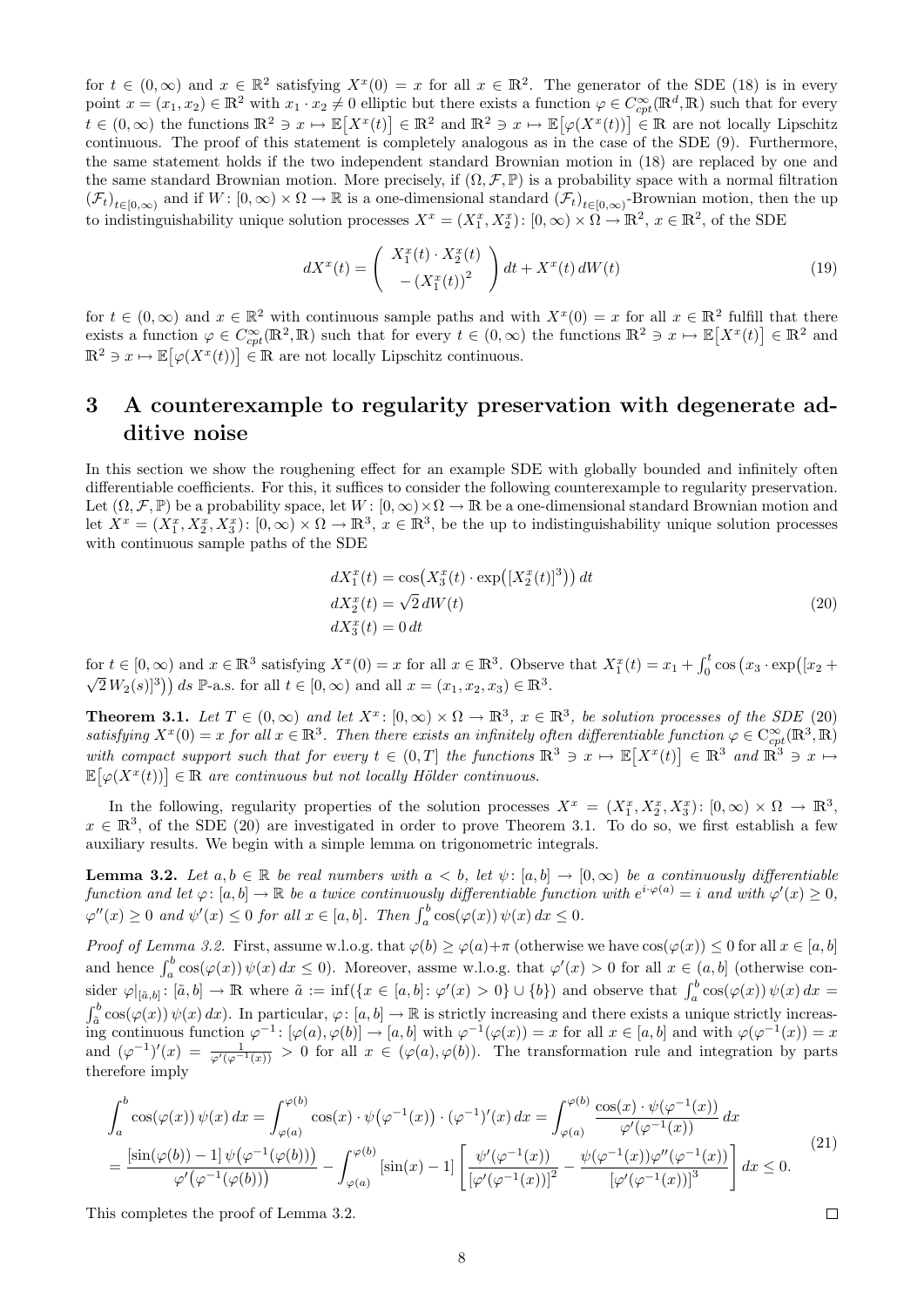The next lemma analyzes suitable regularity properties of the solution processes  $X^x = (X_1^x, X_2^x, X_3^x)$ :  $[0, \infty) \times$  $\Omega \to \mathbb{R}^3$ ,  $x \in \mathbb{R}^3$ , of the SDE (20) are investigated. Its proof is based on an application of Lemma 3.2.

**Lemma 3.3** (A lower bound). Let  $(\Omega, \mathcal{F}, \mathbb{P})$  be a probability space and let  $W: [0, \infty) \times \Omega \to \mathbb{R}$  be a onedimensional standard Brownian motion. Then

$$
1 - \mathbb{E}\left[\cos\left(h \cdot \exp\left(\left[x + W(t)\right]^3\right)\right)\right] \ge \exp\left(\frac{-8}{t} \left[\left|\ln\left(\frac{\pi}{2h}\right)\right|^{2/3} + x^2\right]\right),\tag{22}
$$

$$
\int_0^t \mathbb{E}\Big[\mathbb{1}_{\{W(t)\in A\}}\left(1-\cos\big(h\cdot e^{[x+W(s)]^3}\big)\right)\Big]ds \ge \frac{t}{3}\cdot \mathbb{E}\Big[\mathbb{1}_{\{W(t)\in A\}}e^{\frac{-72|W(t)|^2}{t}}\Big]\cdot \exp\Big(\frac{-72}{t}\Big[|\ln(\frac{\pi}{2h})|^{2/3}+x^2\Big]\Big)
$$

for all  $h \in \left(0, \frac{\pi}{2} \exp\right) - |\right[ \cdot]$  $\{t+ x|\vee 0|^3\}, t\in (0,\infty), x\in \mathbb{R}$  and all Borel measurable sets  $A\subset \mathbb{R}$ .

Proof of Lemma 3.3. First of all, define a family  $\varphi_{t,x,h}$ :  $\left[\frac{[\ln(\pi/(2h))]^{1/3}-x}{\sqrt{t}},\infty\right) \to \mathbb{R}, (t,x,h) \in \left\{(0,\infty) \times \mathbb{R} \times \mathbb{R} \times \mathbb{R} \right\}$  $(0, \infty)$ :  $h \leq \frac{\pi}{2} \exp(-|x \vee 0|^3)$ , of functions through  $\varphi_{t,x,h}(y) := h \cdot \exp(|x + y|)$ √  $[ty]$ <sup>3</sup>) for all  $y \in \left[\frac{\left[\ln(\pi/(2h))\right]^{1/3}-x}{\sqrt{t}}, \infty\right)$ ,  $t \in (0,\infty)$ ,  $h \in (0, \frac{\pi}{2} \exp(-|x \vee 0|^3)]$  and all  $x \in \mathbb{R}$ . Observe that  $\varphi'_{t,x,h}(y) = 3\sqrt{t} [x + \sqrt{t}y]^2 \varphi_{t,x,h}(y) \ge 0$  and √  $\varphi''_{t,x,h}(y) = 6t\big[x +$  $\sqrt{t}y\big|\varphi_{t,x,h}(y)+9t\big[x+$  $(\sqrt{t}y)^4 \varphi_{t,x,h}(y) \geq 0$  for all  $y \in \left[\frac{\left[\ln(\pi/(2h))\right]^{1/3}-x}{\sqrt{t}}, \infty\right), t \in (0,\infty),$  $h \in (0, \frac{\pi}{2} \exp(-|x \vee 0|^3)]$  and all  $x \in \mathbb{R}$ . In addition, note that  $\varphi_{t,x,h}\left(\frac{[\ln(\pi/(2h))]^{1/3}-x}{\sqrt{t}}\right) = \frac{\pi}{2}$  for all  $t \in (0, \infty)$ ,  $h \in (0, \frac{\pi}{2} \exp(-|x \vee 0|^3)]$  and all  $x \in \mathbb{R}$ . We can thus apply Lemma 3.2 to obtain that

$$
\frac{1}{\sqrt{2\pi}} \int_{\frac{\left[\ln\left(\pi/(2h)\right)\right]^{1/3}-x}{\sqrt{t}}}^{\infty} \cos\left(h \cdot \exp\left(\left[x+\sqrt{t}y\right]^{3}\right)\right) e^{\frac{-y^{2}}{2}} dy \le 0
$$
\n(23)

for all  $t \in (0, \infty)$ ,  $h \in (0, \frac{\pi}{2} \exp(-|x \vee 0|^3)]$  and all  $x \in \mathbb{R}$ . This implies

$$
\mathbb{E}[\cos(h \cdot \exp([x + W(t)]^3))] = \frac{1}{\sqrt{2\pi}} \int_{-\infty}^{\infty} \cos\left(h \cdot \exp([x + \sqrt{t}y]^3)\right) e^{\frac{-y^2}{2}} dy
$$
  

$$
\leq \frac{1}{\sqrt{2\pi}} \int_{-\infty}^{\frac{\ln(\pi/(2h))1^{1/3} - x}{\sqrt{t}}} \cos\left(h \cdot \exp([x + \sqrt{t}y]^3)\right) e^{\frac{-y^2}{2}} dy = 1 - \mathbb{P}\left[W_1 > \frac{\left[\ln(\pi/(2h))\right]^{1/3} - x}{\sqrt{t}}\right]
$$
(24)

for all  $t \in (0,\infty)$ ,  $h \in (0,\frac{\pi}{2}\exp(-|x\vee 0|^3)]$  and all  $x \in \mathbb{R}$ . Moreover, Lemma 22.2 in Klenke [40] yields  $\mathbb{P}[W_1 > y] \ge \frac{e^{-\frac{y^2}{2}}}{y\sqrt{2\pi}(1+y^{-2})} \ge \frac{e^{-\frac{y^2}{2}}}{y\sqrt{8\pi}} \ge e^{-4y^2}$  for all  $y \in [1, \infty)$ . Combining this and inequality (24) then shows

$$
1 - \mathbb{E}\left[\cos\left(h \cdot \exp\left([x + W(t)]^3\right)\right)\right] \ge \mathbb{P}\left[W_1 > \frac{\left[\ln(\pi/(2h))\right]^{1/3} - x}{\sqrt{t}}\right] \ge \exp\left(\frac{-4\left|\left[\ln(\pi/(2h))\right]^{1/3} - x\right|^2}{t}\right) \tag{25}
$$

for all  $h \in \left(0, \frac{\pi}{2} \exp\right) - |\right[$  $\{\bar{t}+x\} \vee 0^3\}, t \in (0,\infty)$  and all  $x \in \mathbb{R}$  and the estimate  $-|a+b|^2 \ge -2a^2 - 2b^2$  for all  $a, b \in \mathbb{R}$  therefore results in the first inequality in (22). Next the first inequality in (22) implies

$$
\mathbb{E}\left[\mathbb{1}_{\{W(t)\in A\}}\left|1-\cos\left(h\cdot\exp\left([x+W(s)]^3\right)\right)\right|\right]
$$
\n
$$
=\mathbb{E}\left[\mathbb{1}_{\{W(t)\in A\}}\mathbb{E}\left[1-\cos\left(h\cdot\exp\left(\left[x+\frac{s}{t}W(t)+W(s)-\frac{s}{t}W(t)\right]^3\right)\right)|W(t)\right]\right]
$$
\n
$$
\geq \mathbb{E}\left[\mathbb{1}_{\{W(t)\in A\}}\exp\left(\frac{-8t}{s(t-s)}\left[\left|\ln\left(\frac{\pi}{2h}\right)\right|^{2/3}+\left[x+\frac{s}{t}W(t)\right]^2\right]\right)\right]
$$
\n
$$
(26)
$$

for all  $h \in \left(0, \frac{\pi}{2} \exp\right) - |\right]$  $\{t+1\} \vee 0^3\}$ ,  $x \in \mathbb{R}$ ,  $A \in \mathcal{B}(\mathbb{R})$  and all  $s, t \in (0, \infty)$  with  $s < t$ . We denote here by  $\mathcal{B}(\mathbb{R})$  the Borel sigma-algebra on  $\mathbb{R}$ . Hence, we get

$$
\int_{0}^{t} \mathbb{E} \Big[ \mathbb{1}_{\{W(t) \in A\}} |1 - \cos(h \cdot \exp([x + W(s)]^{3}))| \Big] ds
$$
\n
$$
\geq \int_{\frac{t}{3}}^{\frac{2t}{3}} \mathbb{E} \Big[ \mathbb{1}_{\{W(t) \in A\}} |1 - \cos(h \cdot \exp([x + W(s)]^{3}))| \Big] ds
$$
\n
$$
\geq \int_{\frac{t}{3}}^{\frac{2t}{3}} \mathbb{E} \Big[ \mathbb{1}_{\{W(t) \in A\}} \exp \Big( \frac{-8t}{s(t-s)} \Big[ | \ln(\frac{\pi}{2h})|^{2/3} + [x + \frac{s}{t}W(t)]^{2} \Big] \Big) \Big] ds
$$
\n
$$
\geq \frac{t}{3} \cdot \mathbb{E} \Big[ \mathbb{1}_{\{W(t) \in A\}} \exp \Big( \frac{-72}{t} \Big[ | \ln(\frac{\pi}{2h})|^{2/3} + x^{2} + |W(t)|^{2} \Big] \Big) \Big]
$$
\n(27)

√ for all  $h \in \left(0, \frac{\pi}{2} \exp\right) - |\cdot|$  $\{t + x \mid \vee 0^3\}$ ,  $t \in (0, \infty)$ ,  $x \in \mathbb{R}$  and all  $A \in \mathcal{B}(\mathbb{R})$ . This completes the proof of Lemma 3.3.  $\Box$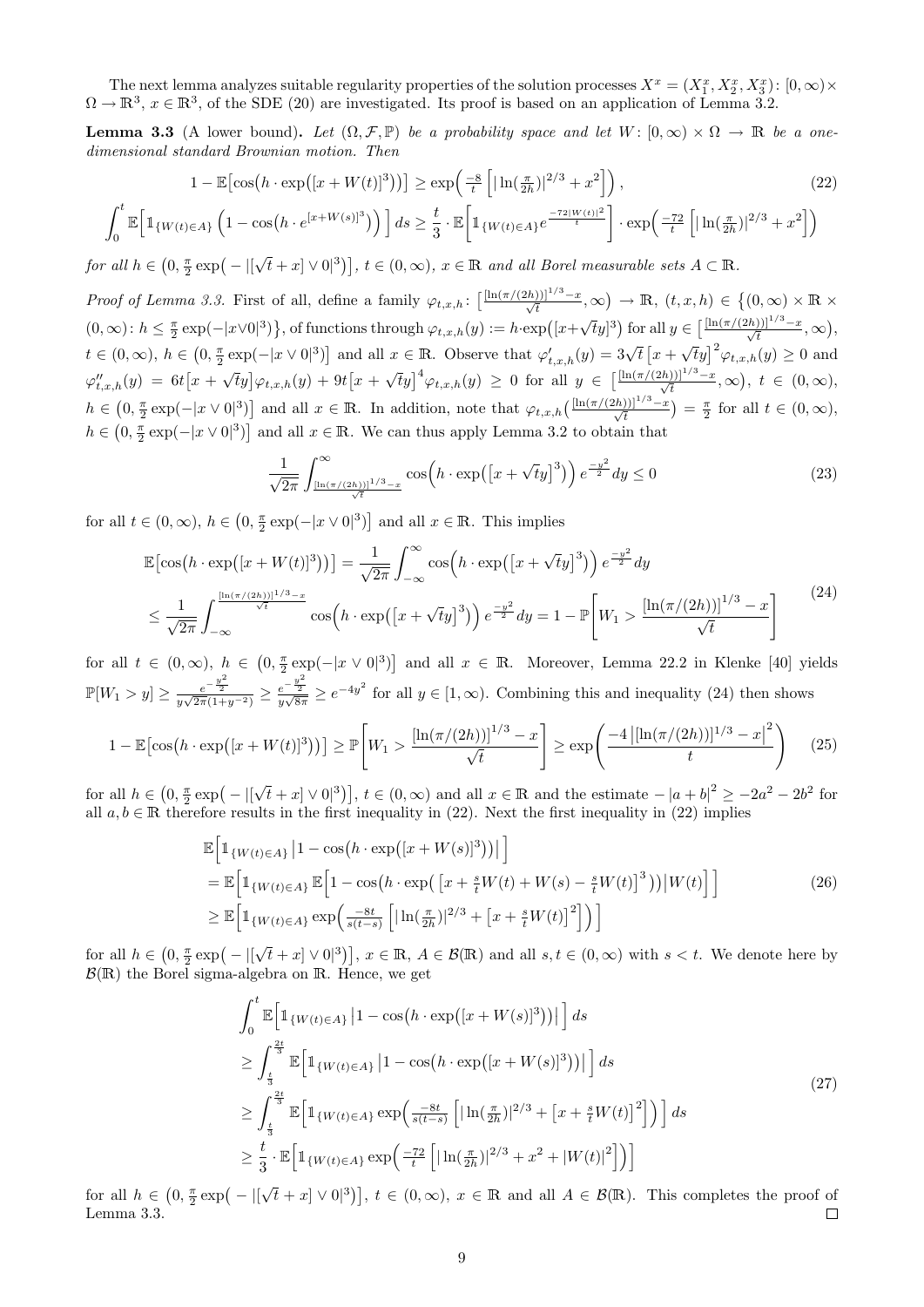We are now ready to prove Theorem 3.4 stated at the beginning of this section. Its proof uses the lower bound established in Lemma 3.3 above.

Proof of Theorem 3.1. First, note that Lemma 3.3 implies for every  $t \in (0,\infty)$  that  $\lim_{h\searrow 0} h^{-\varepsilon} \mathbb{E}[X_1^{(0,0,0)}(t) X_1^{(0,0,h)}(t)$  =  $\infty$  for all  $\varepsilon \in (0,\infty)$ . We hence get for every  $t \in (0,\infty)$  that the function  $\mathbb{R}^3 \ni x \mapsto \mathbb{E}[X^x(t)] \in \mathbb{R}^3$ is not locally Hölder continuous. Moreover, let  $\psi: \mathbb{R} \to [0,1]$  be an infinitely often differentiable function with compact support and with  $\psi(x) = 1$  for all  $x \in [-T, T]$  and let  $\varphi: \mathbb{R}^3 \to \mathbb{R}$  be a function given by  $\varphi(x_1, x_2, x_3) = x_1 \psi(x_1) \psi(x_2) \psi(x_3)$  for all  $x_1, x_2, x_3 \in \mathbb{R}$ . Again Lemma 3.3 then shows

$$
\lim_{h \searrow 0} \left( h^{-\varepsilon} \cdot \mathbb{E} \left[ \varphi \left( X^{(0,0,0)}(t) \right) - \varphi \left( X^{(0,0,h)}(t) \right) \right] \right) = \lim_{h \searrow 0} \left( h^{-\varepsilon} \cdot \mathbb{E} \left[ \left( X_1^{(0,0,0)}(t) - X_1^{(0,0,h)}(t) \right) \psi \left( \sqrt{2} W_2(t) \right) \right] \right)
$$
\n
$$
\geq \lim_{h \searrow 0} \left( h^{-\varepsilon} \cdot \mathbb{E} \left[ \mathbb{1}_{\{ |\sqrt{2} W_2(t)| \leq T \}} \left( X_1^{(0,0,0)}(t) - X_1^{(0,0,h)}(t) \right) \right] \right) = \infty
$$
\n(28)

for all  $t \in (0, T]$ . The proof of Theorem 3.1 is thus completed.

In the remainder of this section, we briefly consider a slightly modified version of the SDE (20). More formally, let  $(\mathbb{Z}_n)_{n\in\mathbb{N}_0}$  be a family of sets defined through  $\mathbb{Z}_0 := \mathbb{Z} := \{\ldots, -2, -1, 0, 1, 2, \ldots\}$  and through  $\mathbb{Z}_n := \{z \in \mathbb{Z} \colon \frac{z}{2} \notin \mathbb{Z}\} = \{\ldots, -3, -1, 1, 3, \ldots\}$  for all  $n \in \mathbb{N}$ . Then let  $\mu = (\mu_1, \mu_2, \mu_3) \colon \mathbb{R}^3 \to \mathbb{R}^3$  and  $B \in \mathbb{R}^3$ be given by

$$
\mu(x) = \begin{pmatrix} \sum_{n=0}^{\infty} \sum_{m \in \mathbb{Z}_n} \frac{1}{4^{(n+|m|)}} \cos((x_3 - \frac{m}{2^n}) \exp([x_2]^3)) \\ 0 & 0 \end{pmatrix} \quad \text{and} \quad B = \begin{pmatrix} 0 \\ 1 \\ 0 \end{pmatrix} \tag{29}
$$

for all  $x = (x_1, x_2, x_3) \in \mathbb{R}^3$ . Note that  $\mu \colon \mathbb{R}^3 \to \mathbb{R}^3$  is infinitely often differentiable and globally bounded by 2. Moreover, let  $(\Omega, \mathcal{F}, \mathbb{P})$  be a probability space, let  $W : [0, \infty) \times \Omega \to \mathbb{R}$  be a one-dimensional standard Brownian motion and let  $X^x$ :  $[0,\infty) \times \Omega \to \mathbb{R}^3$ ,  $x \in \mathbb{R}^3$ , be the up to indistinguishability unique solution processes with continuous sample paths of the SDE

$$
dX^{x}(t) = \mu(X^{x}(t))dt + B dW(t)
$$
\n(30)

 $\Box$ 

for  $t \in [0,\infty)$  and  $x \in \mathbb{R}^3$  satisfying  $X^x(0) = x$  for all  $x \in \mathbb{R}^3$ . The following Theorem 3.4 establishes that the function  $[0,\infty)\times\mathbb{R}^3\to\mathbb{E}[X^x(t)]\in\mathbb{R}^3$  is nowhere locally Hölder continuous. Its proof is a straightforward consequence of Lemma 3.3 and therefore omitted.

**Theorem 3.4** (A counterexample to regularity preservation with degenerate additive noise). Let  $c, T \in (0, \infty)$ and let  $X^x$ :  $[0,\infty) \times \Omega \to \mathbb{R}^3$ ,  $x \in \mathbb{R}^3$ , be solution processes of the SDE (30) with continuous sample paths and with  $X^x(0) = x$  for all  $x \in \mathbb{R}^3$ . Then for every  $t \in (0, \infty)$  and every non-empty open set  $O \subset \mathbb{R}^3$  the function  $O \ni x \mapsto \mathbb{E}[X^x(t)] \in \mathbb{R}^3$  is continuous but not locally Hölder continuous. Moreover, there exists an infinitely often differentiable function  $\varphi \in C^\infty_{cpt}(\mathbb{R}^3,\mathbb{R})$  with compact support such that for every  $t \in (0,T]$  and every non-empty open set  $O \subset (-c,c)^3$  the function  $O \ni x \mapsto \mathbb{E}[\varphi(X^x(t))] \in \mathbb{R}$  is continuous but not locally Hölder continuous.

### 4 Solutions of Kolmogorov equations

If the transition semigroup associated with an SDE is smooth, then it satisfies the Kolmogorov equation (which is a second-order linear PDE) corresponding to the SDE in the classical sense. The transition semigroups in our counterexamples are, however, not locally Lipschitz continuous and are therefore no classical solutions of the Kolmogorov equations of the corresponding SDEs. The purpose of this section is to verify that the nonsmooth transition semigroup associated with such an SDE still satisfies the Kolmogorov equation but in a certain weak sense. More precisely, in Subsection 4.4, we show that the transition semigroups in our counterexamples are *viscosity solutions* of the associated Kolmogorov equations. Moreover, in Subsection 4.5, we show that the transition semigroups in our counterexamples are solutions of the associated Kolmogorov equations in the distributional sense.

#### 4.1 Definition of viscosity solutions

Viscosity solutions were first introduced in Crandall & Lions [9] (see also [16, 17, 8]). The name viscosity solution is due to the method of vanishing viscosity; see the discussion in Section 10.1 in Evans [18]. For a review of the theory and for more references, we refer the reader to the well-known users's guide Crandall, Ishii & Lions [7].

Let  $d \in \mathbb{N}$ , let  $O \subset \mathbb{R}^d$  be an open set and let  $\mathbb{S}_d = \{A \in \mathbb{R}^{d \times d} : A = A^*\}$  be the set of all symmetric  $d \times d$ -matrices. Moreover, for every  $A, B \in \mathbb{S}_d$  we write  $A \leq B$  in the following if  $\langle x, Ax \rangle \leq \langle x, Bx \rangle$  for all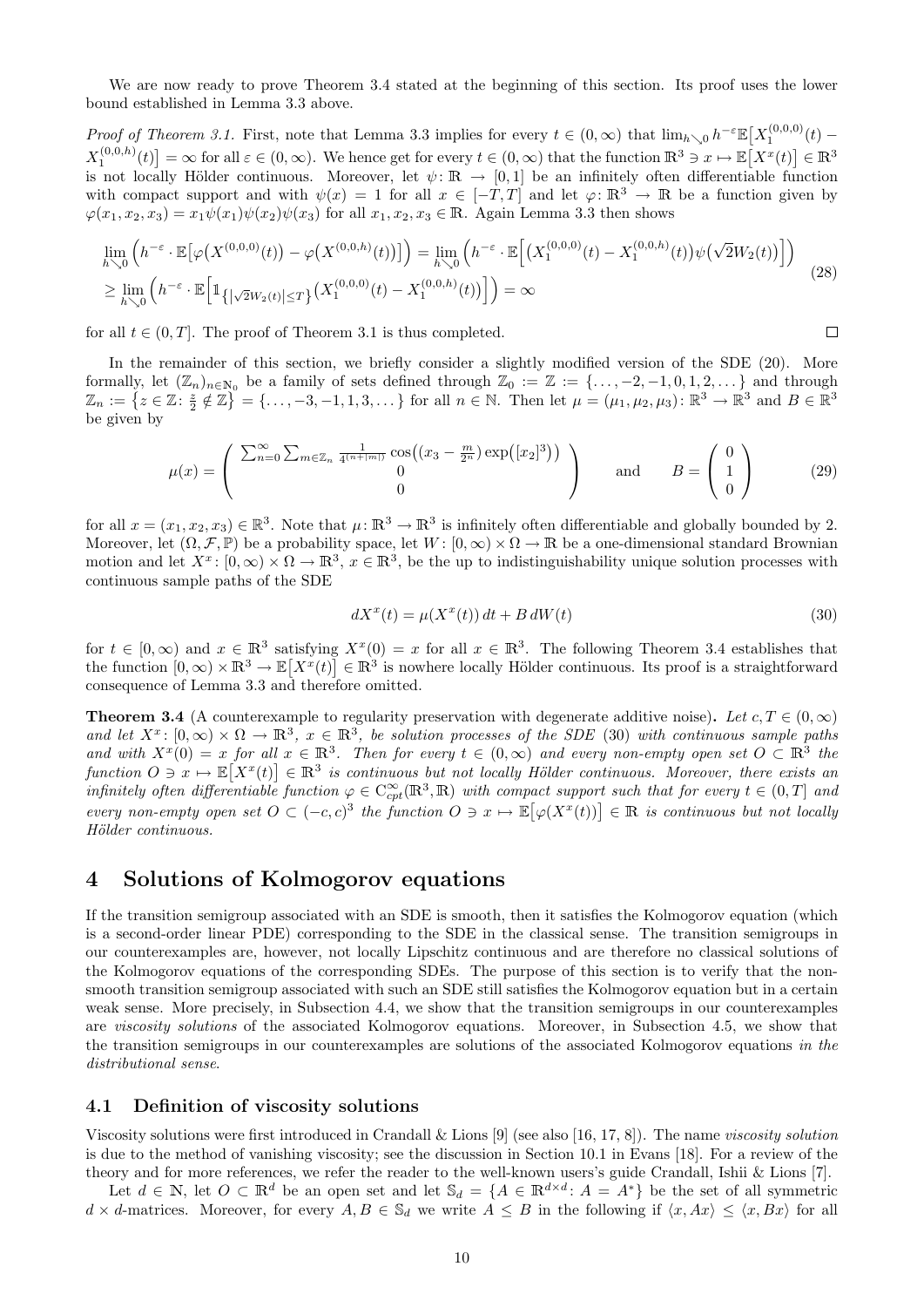$x \in \mathbb{R}^d$ . A function  $F: O \times \mathbb{R} \times \mathbb{R}^d \times \mathbb{S}_d \to \mathbb{R}$  is called *degenerate elliptic* (see, e.g., Crandall, Ishii & Lions [7]) if  $F(x, r, p, A) \leq F(x, r, p, B)$  for all  $x \in O, r \in \mathbb{R}, p \in \mathbb{R}^d$  and all  $A, B \in \mathbb{S}_d$  with  $A \geq B$ . For convenience of the reader, we recall the definition of a viscosity solution (see, e.g., Crandall, Ishii & Lions [7] and also Definition 1.2 in Appendix C in Peng [61]).

**Definition 4.1** (Viscosity solution). Let  $d \in \mathbb{N}$ , let  $O \subset \mathbb{R}^d$  be an open set and let  $F: O \times \mathbb{R} \times \mathbb{R}^d \times \mathbb{S}_d \to \mathbb{R}$ be a degenerate elliptic function. A function  $u: O \to \mathbb{R}$  is said to be a viscosity subsolution of  $F = 0$  (or, equivalently, a viscosity solution of  $F \leq 0$ ) if u is upper semicontinuous and if

$$
F(x, \phi(x), (\nabla \phi)(x), (\text{Hess}\,\phi)(x)) \le 0\tag{31}
$$

for all  $\phi \in C^2(O, \mathbb{R})$  with  $\phi(x) = u(x)$  and  $\phi \geq u$  and all  $x \in O$ . Similarly, a function  $u: O \to \mathbb{R}$  is said to be a viscosity supersolution of  $F = 0$  (or, equivalently, a viscosity solution of  $F \ge 0$ ) if u is lower semicontinuous and if

$$
F(x, \phi(x), (\nabla \phi)(x), (\text{Hess}\,\phi)(x)) \ge 0\tag{32}
$$

for all  $\phi \in C^2(O, \mathbb{R})$  with  $\phi(x) = u(x)$  and  $\phi \leq u$  and all  $x \in O$ . Finally, a function  $u: O \to \mathbb{R}$  is said to be a viscosity solution of  $F = 0$  if u is both a viscosity subsolution and a viscosity supersolution of  $F = 0$ .

Let us add two well-known remarks concerning viscosity solutions. We will use both of them in our proofs below.

**Remark 4.1.** Let  $d \in \mathbb{N}$ , let  $O \subset \mathbb{R}^d$  be an open set and let  $F: O \times \mathbb{R} \times \mathbb{R}^d \times \mathbb{S}_d \to \mathbb{R}$  be a degenerate elliptic function. Then an upper semicontinuous function  $u: O \to \mathbb{R}$  is a viscosity subsolution of  $F = 0$  if and only if u satisfies

$$
F(x, u(x), (\nabla \phi)(x), (\text{Hess}\,\phi)(x)) \le 0\tag{33}
$$

for all  $\phi \in {\phi \in C^2(O, \mathbb{R}) : x \text{ is a local maximum of } (u - \psi) : O \to \mathbb{R}}$  and all  $x \in O$ . Moreover, a lower semicontinuous function  $u: O \to \mathbb{R}$  is a viscosity supersolution of  $F = 0$  if and only if u satisfies

$$
F(x, u(x), (\nabla \phi)(x), (\text{Hess}\,\phi)(x)) \ge 0\tag{34}
$$

for all  $\phi \in {\mathbb C}^2(0, \mathbb{R})$ : x is a local minimum of  $(u - \psi)$ :  $O \to \mathbb{R}$  and all  $x \in O$ .

**Remark 4.2** (Classical solutions are viscosity solutions). Let  $d \in \mathbb{N}$ , let  $O \subset \mathbb{R}^d$  be an open set, let  $F: O \times$  $\mathbb{R}\times\mathbb{R}^d\times\mathbb{S}_d\to\mathbb{R}$  be a degenerate elliptic function and let  $u\in\text{C}^2(O,\mathbb{R})$  be a classical subsolution of  $F=0$ , i.e., suppose that

$$
F(x, u(x), (\nabla u)(x), (Hess u)(x)) \le 0
$$
\n(35)

for all  $x \in O$ . Then u is also a viscosity subsolution of  $F = 0$ . Indeed, for every  $x \in O$  and every  $\phi \in {\psi \in \mathbb{R}^d}$  $C^2(O,\mathbb{R})$ : x is a local maximum of  $(u - \psi)$ :  $O \to \mathbb{R}$  we have  $(\nabla(u - \phi))(x) = 0$  and  $(\text{Hess}(u - \phi))(x) \leq 0$  and therefore

$$
F(x, u(x), (\nabla \phi)(x), (\text{Hess}\,\phi)(x)) = F(x, u(x), (\nabla u)(x), (\text{Hess}\,\phi)(x))
$$
  

$$
\leq F(x, u(x), (\nabla u)(x), (\text{Hess}\,u)(x)) \leq 0
$$
 (36)

due to  $(35)$  and due to the degenerate ellipticity assumption on F. The corresponding statement holds for classical supersolutions and classical solutions of  $F = 0$ .

#### 4.2 An approximation result for viscosity solutions

The following approximation result for viscosity solutions is essentially well known (see Proposition 1.2 in Ishii [37] which refers to the first order case in Theorem A.2 in Barles & Perthame [2]; see also Lemma 6.1 in Crandall, Ishii & Lions [7] and the remarks thereafter). For completeness we give the proof here following the line of arguments for the first order case in Theorem A.2 in Barles & Perthame [2]. In the remainder of this article we use the notation  $dist(x, A) := inf(\{\|x - y\| \in [0, \infty): y \in A\} \cup \{\infty\}) \in [0, \infty]$  for all  $x \in \mathbb{R}^d$ , all  $A \subset \mathbb{R}^d$  and all  $d \in \mathbb{N}$ .

**Lemma 4.2.** Let  $d \in \mathbb{N}$ , let  $O \subset \mathbb{R}^d$  be an open set, let  $u_n: O \to \mathbb{R}$ ,  $n \in \mathbb{N}_0$ , be functions and let  $F_n: O \times \mathbb{R} \times$  $\mathbb{R}^d \times \mathbb{S}_d \to \mathbb{R}, n \in \mathbb{N}_0$ , be degenerate elliptic functions such that  $F_0$  is continuous. Moreover, assume that

$$
\limsup_{n \to \infty} \sup_{(x,r,p,A) \in K} |F_n(x,r,p,A) - F_0(x,r,p,A)| = 0 = \limsup_{n \to \infty} \sup_{x \in \bar{K}} |u_n(x) - u_0(x)| \tag{37}
$$

for all compact sets  $K \subset O \times \mathbb{R} \times \mathbb{R}^d \times \mathbb{S}_d$  and all compact sets  $\overline{K} \subset O$  and assume for every  $n \in \mathbb{N}$  that  $u_n$  is a viscosity solution of  $F_n = 0$ . Then  $u_0$  is a viscosity solution of  $F_0 = 0$ .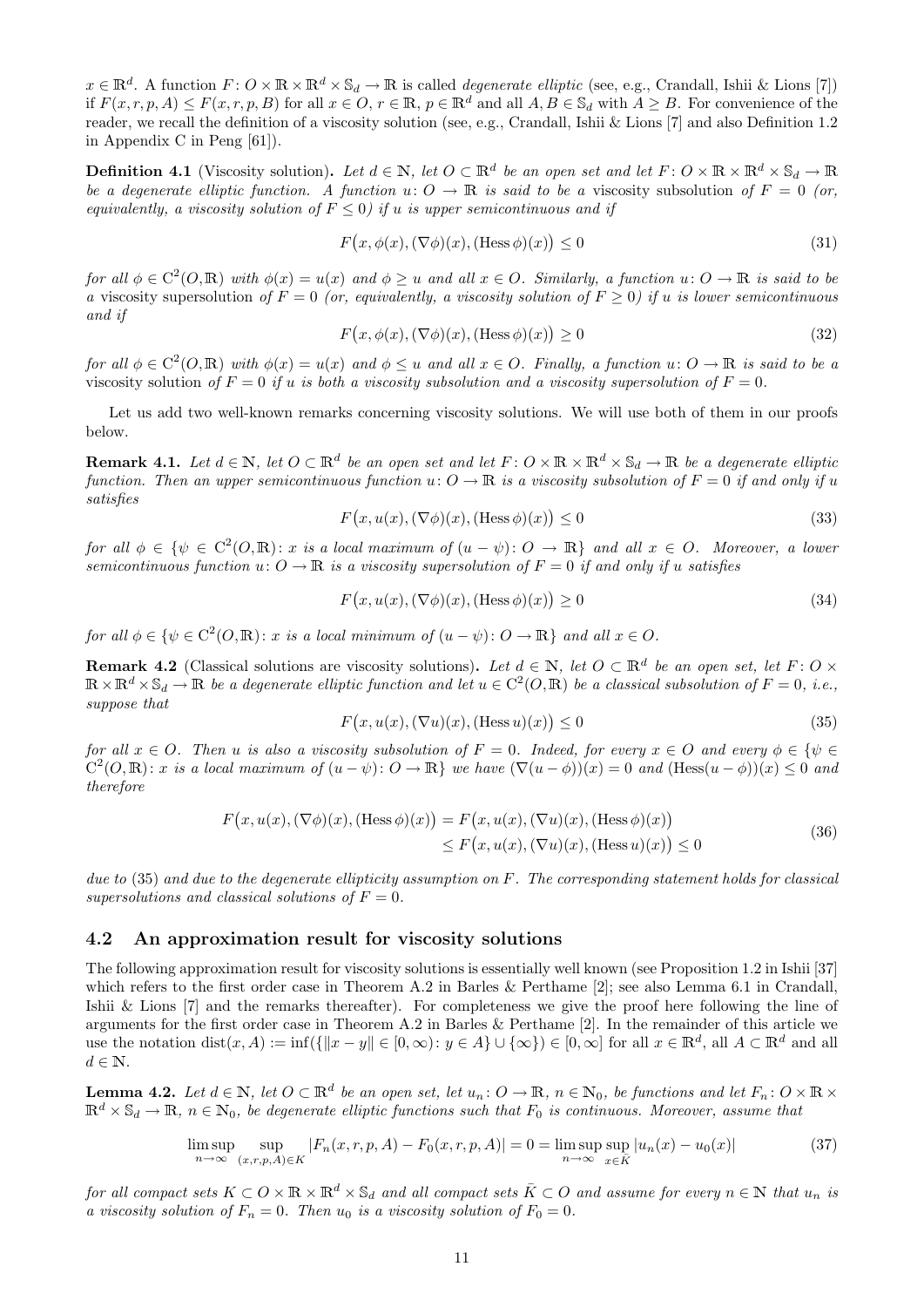*Proof of Lemma 4.2.* The proof is divided into two steps. *Step 1:* In this first step assume that there exists an  $x_0 \in O$  and a function  $\phi \in C^2(O, \mathbb{R})$  such that  $x_0$  is a strict maximum of  $u_0 - \phi$ , i.e.,

$$
u_0(x) - \phi(x) < u_0(x_0) - \phi(x_0) \tag{38}
$$

for all  $x \in O \setminus \{x_0\}$ . In the next step we define  $r := \min(1, \frac{1}{2} \text{dist}(x_0, \mathbb{R}^d \setminus O)) \in [0, 1]$ . Since  $O \subset \mathbb{R}^d$  is an open set, we obtain that  $r \in (0,1]$ . Furthermore, continuity of the function  $\phi$  and of the functions  $u_n$ ,  $n \in \mathbb{N}$ , together with compactness of the set  $\{y \in \mathbb{R}^d : ||y - x_0|| \le r\} \subset O$  proves that there exists a sequence  $x_n \in \{y \in \mathbb{R}^d : ||y - x_0|| \le r\} \subset O, n \in \mathbb{N}$ , of vectors such that

$$
u_n(x) - \phi(x) \le u_n(x_n) - \phi(x_n) \tag{39}
$$

for all  $x \in \{y \in \mathbb{R}^d : ||y - x_0|| \leq r\}$  and all  $n \in \mathbb{N}$ . In the next step we prove that the sequence  $(x_n)_{n \in \mathbb{N}}$ converges to  $x_0$ . Aiming at a contraction, we assume that the sequence  $(x_n)_{n\in\mathbb{N}}$  does not converge to  $x_0$ . Due to compactness of  $\{y \in \mathbb{R}^d : ||y - x_0|| \leq r\}$ , there exists a vector  $\bar{x}_0 \in \{y \in \mathbb{R}^d : 0 < ||y - x_0|| \leq r\} \subset O$  and an increasing sequence  $n_k \in \mathbb{N}$ ,  $k \in \mathbb{N}$ , such that  $\lim_{k\to\infty} x_{n_k} = \bar{x}_0$ . In particular, we obtain that the set  $\{\bar{x}_0\} \cup (\cup_{k \in \mathbb{N}} \{x_{n_k}\})$  is compact. Assumption (37), inequality (39) and inequality (38) hence imply that

$$
u_0(x_0) - \phi(x_0) = \lim_{k \to \infty} (u_{n_k}(x_0) - \phi(x_0)) \le \limsup_{k \to \infty} (u_{n_k}(x_{n_k}) - \phi(x_{n_k})) = u_0(\bar{x}_0) - \phi(\bar{x}_0) < u_0(x_0) - \phi(x_0).
$$

From this contradiction we infer that  $\lim_{n\to\infty} x_n = x_0$ . Assumption (37) and continuity of  $\nabla \phi: O \to \mathbb{R}^d$  and of Hess  $\phi: O \to \mathbb{S}_d$  hence imply that

$$
\lim_{n \to \infty} (x_n, u_n(x_n), (\nabla \phi)(x_n), (\text{Hess}\,\phi)(x_n)) = (x_0, u(x_0), (\nabla \phi)(x_0), (\text{Hess}\,\phi)(x_0)). \tag{40}
$$

In addition,  $\lim_{n\to\infty} x_n = x_0$  and (39) show that there exists a natural number  $n_0 \in \mathbb{N}$  such that we have for all  $n \in \{n_0, n_0 + 1, \ldots\}$  that  $||x_n - x_0|| < r$  and that  $x_n \in O$  is a local maximum of the function  $(u_n - \phi) \colon O \to \mathbb{R}$ . Hence, Remark 4.1 and the assumption that  $u_n$  is a viscosity solution of  $F_n = 0$  show that

$$
F_n(x_n, u_n(x_n), (\nabla \phi)(x_n), (\text{Hess}\,\phi)(x_n)) \le 0\tag{41}
$$

for all  $n \in \{n_0, n_0 + 1, ...\}$ . Continuity of  $F_0$ , equation (40), assumption (37), inequality (41) and compactness of the set  $\cup_{n\in\mathbb{N}_0}\{(x_n,u_n(x_n),(\nabla\phi)(x_n),(\text{Hess}\,\phi)(x_n))\}$  therefore yield that

$$
F_0(x_0, u(x_0), (\nabla \phi)(x_0), (\text{Hess}\phi)(x_0)) = \lim_{n \to \infty} F_0(x_n, u_n(x_n), (\nabla \phi)(x_n), (\text{Hess}\phi)(x_n))
$$
  
= 
$$
\lim_{n \to \infty} F_n(x_n, u_n(x_n), (\nabla \phi)(x_n), (\text{Hess}\phi)(x_n)) \le 0.
$$
 (42)

We thus have proved that  $F(x, u(x), (\nabla \phi)(x), (\text{Hess }\phi)(x)) \leq 0$  for all  $\phi \in {\phi^2(\mathcal{O}, \mathbb{R}) : x$  is a strict maximum of  $(u - \psi)$ :  $O \to \mathbb{R}$  and all  $x \in O$ . Step 2: In this second step assume that there exists an  $x_0 \in O$  and a function  $\phi \in C^2(0, \mathbb{R})$  such that  $\phi(x_0) = u(x_0)$  and  $\phi \geq u$ . Define functions  $\phi_{\varepsilon} \colon O \to \mathbb{R}, \, \varepsilon \in (0, 1)$ , through  $\phi_{\varepsilon}(x) = \phi(x) + \varepsilon \|x - x_0\|^2$  for all  $x \in O$  and all  $\varepsilon \in (0,1)$ . Note that  $x_0$  is a strict maximum of the function  $(u - \phi_{\varepsilon})$ :  $O \to \mathbb{R}$  for every  $\varepsilon \in (0,1)$ . Step 1 can thus be applied to obtain

$$
F(x_0, u(x_0), (\nabla \phi_{\varepsilon})(x_0), (\text{Hess}\,\phi_{\varepsilon})(x_0)) \le 0 \tag{43}
$$

for all  $\varepsilon \in (0,1)$ . Moreover, observe that  $(\nabla \phi_{\varepsilon})(x_0) = (\nabla \phi)(x_0)$  and that  $(Hess \phi_{\varepsilon})(x_0) = (Hess \phi)(x_0) + 2\varepsilon I_d$ for all  $\varepsilon \in (0,1)$  where  $I_d \in \mathbb{S}^d$  is the  $d \times d$ -unit matrix. Consequently, we see that  $\lim_{\varepsilon \searrow 0} (\nabla \phi_{\varepsilon})(x_0) = (\nabla \phi)(x_0)$ and that  $\lim_{\varepsilon \to 0} (\text{Hess } \phi_{\varepsilon})(x_0) = (\text{Hess } \phi)(x_0)$ . Continuity of  $F_0$  and inequality (43) hence yield

$$
F_0(x_0, u(x_0), (\nabla \phi)(x_0), (\text{Hess}\,\phi)(x_0)) = \lim_{\varepsilon \searrow 0} F_0(x_0, u(x_0), (\nabla \phi_{\varepsilon})(x_0), (\text{Hess}\,\phi_{\varepsilon})(x_0)) \le 0. \tag{44}
$$

We thus have proved that  $F(x, u(x), (\nabla \phi)(x), (\text{Hess }\phi)(x)) \leq 0$  for all  $\phi \in C^2(O,\mathbb{R})$  with  $\phi(x) = u(x)$  and  $\phi \geq u(x)$ and all  $x \in O$ . This shows that u is a viscosity subsolution of  $F = 0$ . In the same way, it can be shown that u is a viscosity supersolution of  $F = 0$  and we thereby obtain that u is a viscosity solution of  $F = 0$ . The proof of Lemma 4.2 is thus completed.  $\Box$ 

### 4.3 Uniqueness of viscosity solutions of Kolmogorov equations

The main result of this subsection (Corollary 4.6 below) establishes uniqueness of viscosity solutions of a secondorder linear PDE within a certain class of functions and is apparently new. This uniqueness result is based on the well-known concept of superharmonic functions or  $-$  in the PDE language  $-$  on the idea of dominating supersolutions. More precisely, let  $d \in \mathbb{N}$  and let  $(\Omega, \mathcal{F}, \mathbb{P})$  be a probability space with a normal filtration  $(\mathcal{F}_t)_{t\in[0,\infty)}$ . For solution processes  $X^x$ :  $[0,\infty)\times\Omega\to\mathbb{R}^d$ ,  $x\in\mathbb{R}^d$ , of many SDEs, there exists a function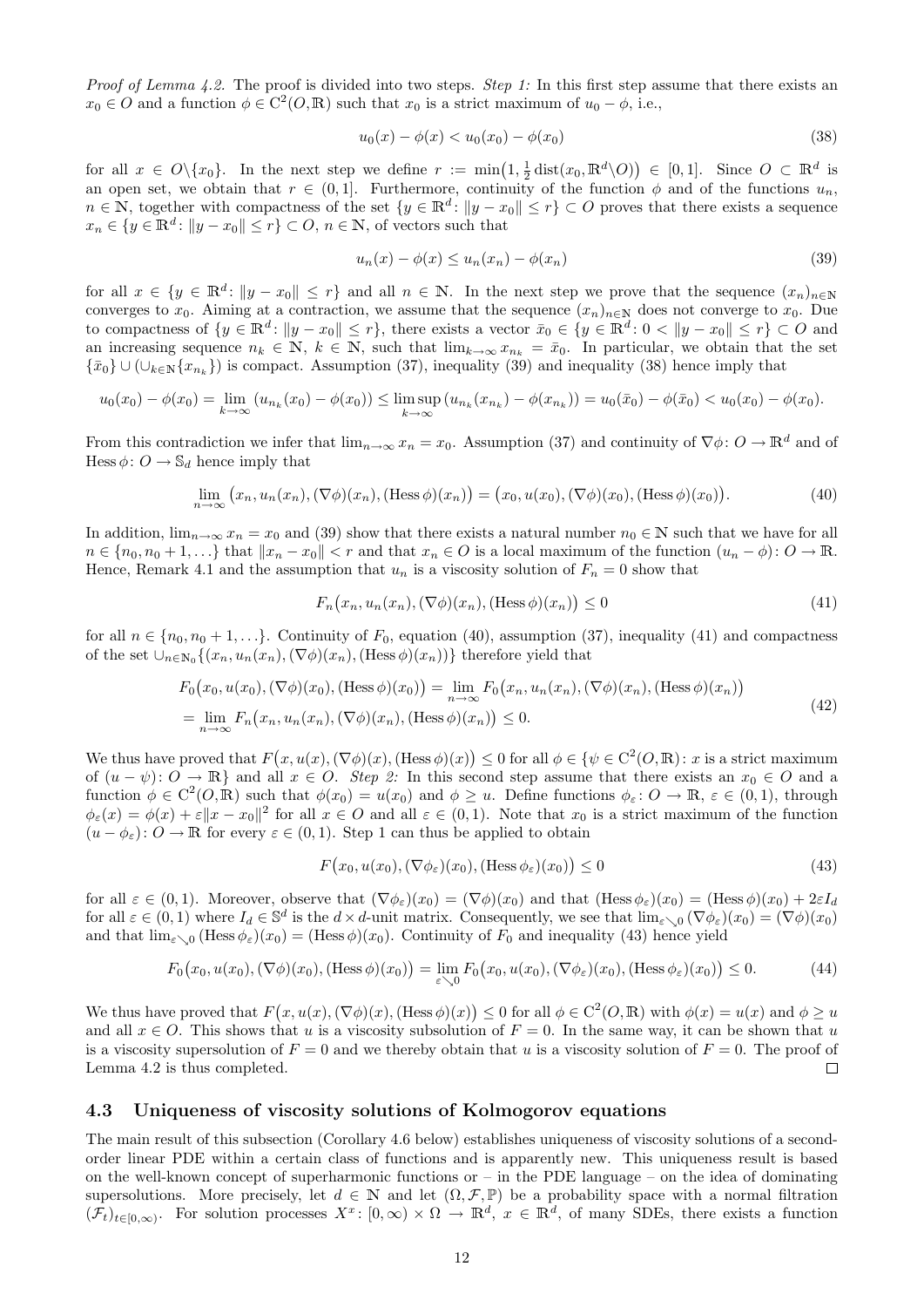$V \in C^2(\mathbb{R}^d, (0,\infty))$  (often  $\mathbb{R}^d \ni x \mapsto 1 + ||x||^2 \in (0,\infty)$ ) and a real number  $\rho \in \mathbb{R}$  such that the stochastic processes  $[0,\infty) \times \Omega \ni (t,\omega) \to e^{-\rho t} \cdot V(X^x(t)(\omega)) \in (0,\infty), x \in \mathbb{R}^d$ , are non-negative supermartingales (so that  $\mathbb{E}[V(X^x(t))] \leq e^{\rho t} \cdot V(x)$  for all  $(t, x) \in [0, \infty) \times \mathbb{R}^d$ ; see, e.g., the examples in Section 4 in [35]. For these stochastic processes to be supermartingales, it suffices that the Lyapunov-type function  $(0, \infty) \times \mathbb{R}^d \ni (t, x) \mapsto$  $e^{\rho t} \cdot V(x) \in (0,\infty)$  satisfies

$$
\frac{\partial}{\partial t} \left( e^{\rho t} \cdot V(x) \right) - \left\langle \nabla_x \left( e^{\rho t} \cdot V(x) \right), \mu(x) \right\rangle - \frac{1}{2} \operatorname{tr} \left( \sigma(x) \left[ \sigma(x) \right]^* \operatorname{Hess}_x \left( e^{\rho t} \cdot V(x) \right) \right) \ge 0 \tag{45}
$$

for all  $(t, x) \in (0, \infty) \times \mathbb{R}^d$  where the function  $\mu: \mathbb{R}^d \to \mathbb{R}^d$  is the infinitesimal mean and where the function  $\sigma\sigma^*: \mathbb{R}^d \to \mathbb{R}^{d \times d}$  is the infinitesimal covariance matrix of the solution processes  $X^x$ ,  $x \in \mathbb{R}^d$  of the considered SDE. In other words, it suffices that  $(0, \infty) \times \mathbb{R}^d \ni (t, x) \to e^{\rho t} \cdot V(x) \in (0, \infty)$  is a classical supersolution of the Kolmogorov equation. For  $T\in (0,\infty),$   $d\in \mathbb{N}$  and an open set  $O\subset \mathbb{R}^d,$  a function  $G\colon (0,T)\times O\times \mathbb{R}\times \mathbb{R}^d\times \mathbb{S}_d\to \mathbb{R}$ is here called *degenerate elliptic* if  $G(t, x, r, p, A) \leq G(t, x, r, p, B)$  for all  $t \in (0, T), x \in O, r \in \mathbb{R}, p \in \mathbb{R}^d$  and all  $A, B \in \mathbb{S}_d$  with  $A \leq B$  (see, e.g., inequality (1.2) in Appendix C in Peng [61] and compare also with Subsection 4.1 above). The next lemma is a slightly modified special case of Theorem 2.2 in Appendix C in Peng [61].

**Lemma 4.3** (A domination result for viscosity subsolutions). Let  $T \in (0, \infty)$ ,  $d \in \mathbb{N}$ , let  $O \subset \mathbb{R}^d$  be an open set, let  $G: (0,T) \times O \times \mathbb{R} \times \mathbb{R}^d \times \mathbb{S}_d \to \mathbb{R}$  be a degenerate elliptic function and let  $u: [0,T] \times O \to \mathbb{R}$  be an upper semicontinuous function such that  $u|_{(0,T)\times O}$  is a viscosity subsolution of

$$
\frac{\partial}{\partial t}u(t,x) - G\big(t,x,u(t,x),(\nabla_x u)(t,x),(\text{Hess}_x u)(t,x)\big) = 0\tag{46}
$$

for  $(t, x) \in (0, T) \times O$ . Moreover, assume that

$$
\lim_{n \to \infty} \left[ \sup_{x \in \{y \in O : \text{ dist}(y, \mathbb{R}^d \setminus O) < \frac{1}{n} \text{ or } \|y\| > n\}} \sup_{t \in [0, T]} u(t, x) \right] \le 0 \tag{47}
$$

and that

$$
G(t, x, r, 0, 0) \le 0 \qquad and \qquad u(0, x) \le 0 \tag{48}
$$

for all  $(t, x, r) \in (0, T) \times O \times (0, \infty)$ . Then  $u(t, x) \leq 0$  for all  $(t, x) \in [0, T) \times O$ .

Proof of Lemma 4.3. First of all, we define a family  $S_\delta \in (-\infty, \infty]$ ,  $\delta \in [0, 1]$ , of extended real numbers through  $S_{\delta} := \sup_{(t,x)\in[0,T]\times O} \left( u(t,x) - \frac{\delta}{(T-t)} \right) \in (-\infty,\infty]$  for all  $\delta \in [0,1]$ . Assumption (47) implies that there exists a natural number  $n_0 \in \mathbb{N}$  such that  $u(t,x) \leq 1$  for all  $t \in [0,T]$  and all  $x \in \{y \in O : \text{dist}(y,\mathbb{R}^d \setminus O)$  $\frac{1}{n_0}$  or  $||y|| > n_0$ . Moreover, the upper semicontinuous function u is bounded from above on the compact set  ${(t, x) \in [0, T] \times O: \text{dist}(x, \mathbb{R}^d \setminus O) \geq \frac{1}{n_0}}$  and  $||x|| \leq n_0$ . Therefore, we infer that  $S_0 < \infty$  and hence, we obtain that  $S_{\delta} \leq S_0 < \infty$  for all  $\delta \in [0,1]$ . In the next step we show that  $S_{\delta} \leq 0$  for all  $\delta \in (0,1]$ . Aiming at a contradiction, we assume that there exists a real number  $\delta \in (0,1]$  such that  $S_{\delta} > 0$ . Assumption (47) implies that there exists a natural number  $n_{\delta} \in \mathbb{N}$  such that  $u(t,x) - \frac{\delta}{(T-t)} \leq u(t,x) \leq \frac{S_{\delta}}{2}$  for all  $t \in [0,T]$  and all  $x \in \{y \in O: \text{dist}(y, \mathbb{R}^d \setminus O) < \frac{1}{n_0} \text{ or } ||y|| > n_0\}$ . This together with upper semicontinuity of u implies that the function  $[0,T] \times O \ni (t,x) \mapsto u(t,x) - \frac{\delta}{(T-t)} \in [-\infty,\infty)$  attains its supremum  $S_{\delta}$  in the compact set  $\{(t,x) \in$  $[0,T] \times O: \text{dist}(x, \mathbb{R}^d \setminus O) \ge \frac{1}{n_0}$  and  $||x|| \le n_0$ . Let  $(t_0, x_0) \in [0, T] \times O$  be such that  $u(t_0, x_0) - \frac{\delta}{(T-t_0)} = S_\delta$ . Note that  $u(T, x_0) - \frac{\delta}{(T-T)} = -\infty < S_\delta$  implies that  $t_0 \neq T$ . Moreover, observe that  $u(0, x_0) - \frac{\delta}{T} \leq u(0, x_0) \leq 0 < S_\delta$ implies that  $t_0 \neq 0$ . So, we see that  $(t_0, x_0) \in (0, T) \times O$ . The function  $\phi: (0, T) \times O \to \mathbb{R}$  defined through  $\phi(t,x) := S_{\delta} + \frac{\delta}{(T-t)}$  for all  $(t,x) \in (0,T) \times O$  is twice continuously differentiable and satisfies  $\phi(t_0, x_0)$  $S_{\delta} + \frac{\delta}{(T-t_0)} = u(t_0, x_0) \in (0, \infty), (\nabla_x \phi)(t, x) = 0$ ,  $(\text{Hess}_x \phi)(t, x) = 0$  and

$$
u(t,x) = u(t,x) - \frac{\delta}{(T-t)} + \frac{\delta}{(T-t)} \leq S_{\delta} + \frac{\delta}{(T-t)} = \phi(t,x)
$$
\n(49)

for all  $(t, x) \in (0, T) \times O$ . As  $u|_{(0,T) \times O}$  is a viscosity subsolution of (46), we conclude that

$$
0 < \frac{\delta}{(T-t_0)^2} = \left(\frac{\partial}{\partial t}\phi\right)(t_0, x_0) \le G\big(t_0, x_0, \phi(t_0, x_0), (\nabla_x \phi)(t_0, x_0), (\text{Hess}_x \phi)(t_0, x_0)\big) = G\big(t_0, x_0, \phi(t_0, x_0), 0, 0\big) \le 0
$$
\n<sup>(50)</sup>

where the last inequality follows from assumption (48). This contradiction implies that  $S_\delta \leq 0$  for all  $\delta \in (0,1]$ . Therefore, we obtain that  $u(t,x) \leq \frac{\delta}{(T-t)}$  for all  $\delta \in (0,1]$  and all  $(t,x) \in [0,T) \times O$  and hence, we get that  $u(t, x) \leq 0$  for all  $(t, x) \in [0, T] \times O$ . This finishes the proof of Lemma 4.3.  $\Box$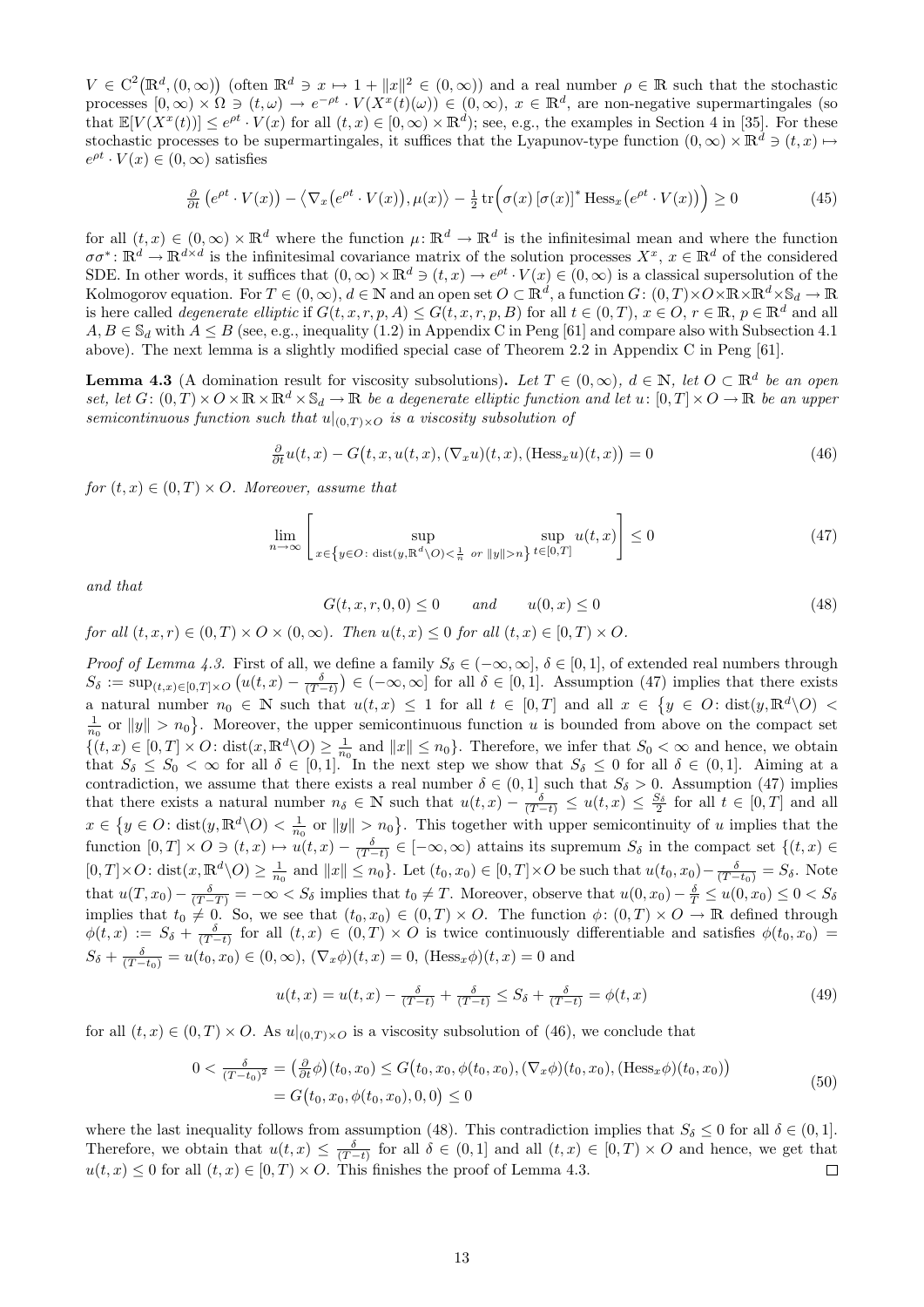**Lemma 4.4** (Scaling of viscosity subsolutions). Let  $T \in (0, \infty)$ ,  $d \in \mathbb{N}$ , let  $O \subset \mathbb{R}^d$  be an open set, let  $V \in$  $C^2((0,T)\times O,(0,\infty))$ , let  $G: (0,T)\times O\times\mathbb{R}\times\mathbb{R}^d\times\mathbb{S}_d\to\mathbb{R}$  be a degenerate elliptic function, let  $u\colon (0,T)\times O\to\mathbb{R}$ be a viscosity subsolution of (46) and let  $\tilde{G}$ :  $(0,T) \times O \times \mathbb{R} \times \mathbb{R}^d \times \mathbb{S}_d \to \mathbb{R}$  be a function defined through

$$
\tilde{G}(t, x, r, p, A) :=
$$
\n
$$
\frac{1}{V(t, x)} G\Big(t, x, r V(t, x), p V(t, x) + r (\nabla_x V)(t, x), A V(t, x) + 2p \left[ (\nabla_x V)(t, x) \right]^* + r (Hess_x V)(t, x) \Big) - r \frac{\frac{\partial}{\partial t} V(t, x)}{V(t, x)}
$$
\n
$$
(51)
$$

for all  $(t, x, r, p, A) \in (0, T) \times O \times \mathbb{R} \times \mathbb{R}^d \times \mathbb{S}_d$ . Then  $\tilde{G}$  is degenerate elliptic and the function  $\tilde{u}: (0, T) \times O \to \mathbb{R}$ defined through  $\tilde{u}(t,x) = \frac{u(t,x)}{V(t,x)}$  for all  $(t,x) \in (0,T) \times O$  is a viscosity subsolution of

$$
\frac{\partial}{\partial t}\tilde{u}(t,x) - \tilde{G}(t,x,\tilde{u}(t,x),(\nabla_x \tilde{u})(t,x),(\text{Hess}_x \tilde{u})(t,x)) = 0
$$
\n(52)

for  $(t, x) \in (0, T) \times O$ .

*Proof of Lemma 4.4.* First, observe that  $\tilde{u}$  is upper semicontinuous and that  $\tilde{G}$  is degenerate elliptic. In the next step assume that there exist a vector  $(t, x) \in (0, T) \times O$  and a function  $\phi \in C^2((0, T) \times O, \mathbb{R})$  satisfying  $\phi(t,x) = \tilde{u}(t,x)$  and  $\phi \geq \tilde{u}$ . Then the function  $(0,T) \times O \ni (s,y) \mapsto \phi(s,y) V(s,y) \in \mathbb{R}$  is in  $C^2((0,T) \times O, \mathbb{R})$ and satisfies  $\phi(t, x) V(t, x) = \tilde{u}(t, x) V(t, x) = u(t, x)$  and  $\phi \cdot V \geq \tilde{u} \cdot V = u$ . As u is a viscosity subsolution of  $(46)$ , we get

$$
V(t,x) \cdot \frac{\partial}{\partial t} \phi(t,x) + \phi(t,x) \cdot \frac{\partial}{\partial t} V(t,x)
$$
  
= 
$$
\frac{\partial}{\partial t} (\phi(t,x) V(t,x)) \le G\Big(t, x, \phi(t,x) V(t,x), (\nabla_x (\phi V))(t,x), (\text{Hess}_x (\phi V))(t,x)\Big).
$$
 (53)

Rearranging this inequality results in

$$
\frac{\partial}{\partial t}\phi(t,x) \leq \frac{1}{V(t,x)} G(t,x,\phi(t,x)V(t,x),(\nabla_x(\phi V))(t,x),(\text{Hess}_x(\phi V))(t,x)) - \phi(t,x)\frac{\partial}{\partial t}V(t,x) \n= \frac{1}{V(t,x)} G(t,x,\phi(t,x)V(t,x),(\nabla_x\phi)(t,x)V(t,x) + \phi(t,x)(\nabla_x V)(t,x),(\text{Hess}_x\phi)(t,x)V(t,x) \n+ (\nabla_x\phi)(t,x) [(\nabla_x V)(t,x)]^* + (\nabla_x V)(t,x) [(\nabla_x\phi)(t,x)]^* + \phi(t,x) (\text{Hess}_x V)(t,x) - \phi(t,x)\frac{\partial}{\partial t}V(t,x) \n= \tilde{G}(t,x,\phi(t,x),(\nabla_x\phi)(t,x),(\text{Hess}_x\phi)(t,x)).
$$
\n(13)

This proves inequality (54) for all  $\phi \in {\mathbb C}^2((0,T) \times O, \mathbb{R})$ :  $\psi(t,x) = \tilde{u}(t,x)$  and  $\psi \geq \tilde{u}$  and all  $(t,x) \in$  $(0, T) \times O$ . Therefore,  $\tilde{u}$  is a viscosity subsolution of (52) and the proof of Lemma 4.4 is completed.  $\Box$ 

**Corollary 4.5** (A comparison result for viscosity solutions). Let  $T \in (0, \infty)$ ,  $d \in \mathbb{N}$ , let  $O \subset \mathbb{R}^d$  be an open set and let  $G: (0,T) \times O \times \mathbb{R} \times \mathbb{R}^d \times \mathbb{S}_d \to \mathbb{R}$  be a degenerate elliptic function which satisfies the linearity property

$$
G(t, x, cr_1 + r_2, cp_1 + p_2, cA_1 + A_2) = cG(t, x, r_1, p_1, A_1) + G(t, x, r_2, p_2, A_2)
$$
\n
$$
(55)
$$

 $for\ all\ (t, x) \in (0, T) \times O,\ r_1, r_2 \in \mathbb{R},\ p_1, p_2 \in \mathbb{R}^d,\ c \in \mathbb{R}\ and\ all\ A_1, A_2 \in \mathbb{S}_d.$  Moreover, let  $u_1, u_2 \colon [0, T] \times O \to \mathbb{R}$ and  $V: [0,T] \times O \to (0,\infty)$  be continuous functions such that  $u_1|_{(0,T) \times O}$  is a viscosity subsolution of (46), such that  $u_2|_{(0,T)\times O}$  is viscosity supersolution of (46) and such that  $V|_{(0,T)\times O} \in C^2((0,T)\times O, (0,\infty))$  is a classical supersolution of (46). Furthermore, assume that  $u_1(0, x) \le u_2(0, x)$  for all  $x \in O$  and that

$$
\lim_{n \to \infty} \left[ \sup_{x \in \{y \in O : \text{ dist}(y, \mathbb{R}^d \setminus O) < \frac{1}{n} \text{ or } ||y|| > n\}} \sup_{t \in [0, T]} \frac{(u_1(t, x) - u_2(t, x))}{V(t, x)} \right] \le 0. \tag{56}
$$

Then  $u_1 \leq u_2$ , i.e., it holds that  $u_1(t,x) \leq u_2(t,x)$  for all  $(t,x) \in [0,T] \times O$ .

Proof of Corollary 4.5. Define the function  $u: [0,T] \times O \to \mathbb{R}$  through  $u(t,x) := \frac{u_1(t,x)-u_2(t,x)}{V(t,x)}$  for all  $(t,x) \in$  $[0, T] \times O$ . Due to assumption (55), the function  $(u_1 - u_2)|_{(0,T) \times O}$  is a viscosity subsolution of (46). Lemma 4.4 thus yields that the function  $u|_{(0,T)\times O}$  is a viscosity subsolution of (52) with  $\tilde{G}$ :  $(0,T)\times O\times\mathbb{R}\times\mathbb{R}^d\times\mathbb{S}_d\to\mathbb{R}$ defined as in (51). For applying Lemma 4.3, observe that assumption (56) implies inequality (47). Moreover, note that assumption (55) and the assumption that  $V$  is a classical supersolution of (46) ensure that

$$
\tilde{G}(t, x, r, 0, 0) = \frac{1}{V(t, x)} G(t, x, r V(t, x), r (\nabla_x V)(t, x), r (\text{Hess}_x V)(t, x)) - r \frac{\frac{\partial}{\partial t} V(t, x)}{V(t, x)}
$$
\n
$$
= \frac{r}{V(t, x)} \underbrace{\left( G(t, x, V(t, x), (\nabla_x V)(t, x), (\text{Hess}_x V)(t, x)) - \frac{\partial}{\partial t} V(t, x) \right)}_{\leq 0 \text{ since } V \text{ is assumed to be a classical supersolution of (46)} \tag{57}
$$

for all  $(t, x, r) \in (0, T) \times O \times (0, \infty)$ . Therefore, the assumptions of Lemma 4.3 are satisfied for the function u and Lemma 4.3 together with continuity of  $u_1 - u_2$  hence yields that  $u_1(t, x) \le u_2(t, x)$  for all  $(t, x) \in [0, T] \times O$ . This finishes the proof of Corollary 4.5.  $\Box$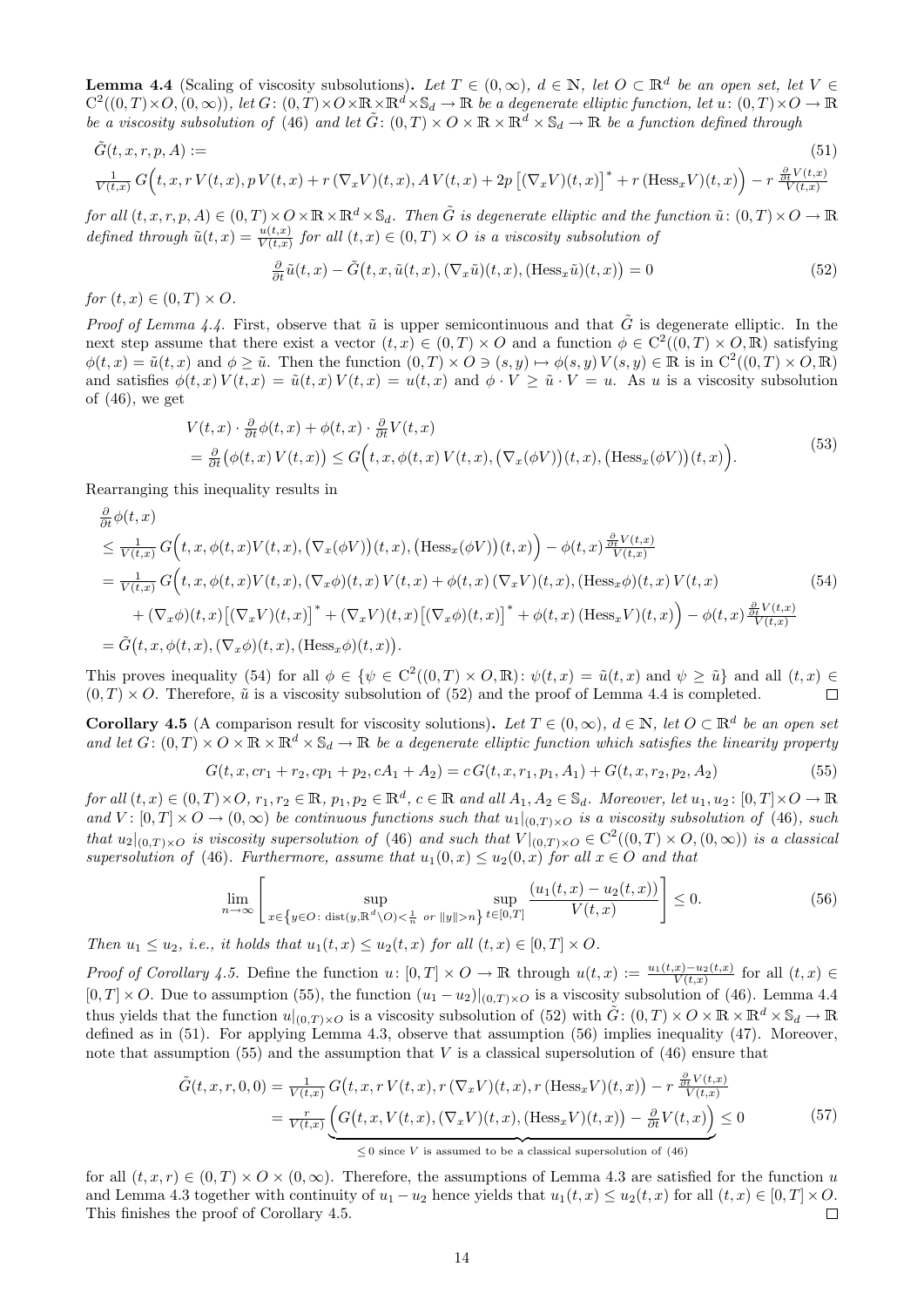The next corollary proves uniqueness of viscosity solutions for a class of second-order linear PDEs. It follows immediately from Corollary 4.5 above and its proof is therefore omitted.

**Corollary 4.6** (Uniqueness of viscosity solutions). Let  $T \in (0,\infty)$ ,  $d \in \mathbb{N}$ , let  $O \subset \mathbb{R}^d$  be an open set and let  $G: (0, T) \times O \times \mathbb{R} \times \mathbb{R}^d \times \mathbb{S}_d \to \mathbb{R}$  be a degenerate elliptic function which satisfies the linearity property (55). Moreover, let  $u_1, u_2$ :  $[0, T] \times O \to \mathbb{R}$  and  $V: [0, T] \times O \to (0, \infty)$  be continuous functions such that  $u_1|_{(0, T) \times O}$ and  $u_2|_{(0,T)\times O}$  are viscosity solutions of (46) and such that  $V|_{(0,T)\times O} \in C^2((0,T)\times O,(0,\infty))$  is a classical supersolution of (46). Furthermore, assume that  $u_1(0, x) = u_2(0, x)$  for all  $x \in O$  and that

$$
\lim_{n \to \infty} \left[ \sup_{x \in \{y \in O : \text{ dist}(y, \mathbb{R}^d \setminus O) < \frac{1}{n} \text{ or } ||y|| > n\}} \sup_{t \in [0, T]} \frac{|u_1(t, x) - u_2(t, x)|}{V(t, x)} \right] = 0. \tag{58}
$$

Then  $u_1 = u_2$ , i.e., it holds that  $u_1(t, x) = u_2(t, x)$  for all  $(t, x) \in [0, T] \times O$ .

The next result, Corollary 4.7, specifies Corollary 4.6 to the case where the Lyapunov-type function  $V : [0, T] \times$  $O \to (0,\infty)$  in Corollary 4.6 is of the form  $V(t,x) = e^{\rho t} \cdot \tilde{V}(x)$  for all  $(t,x) \in [0,T] \times O$  where  $\rho \in \mathbb{R}$  is a real number and where  $V: O \to (0, \infty)$  is a twice continuously differentiable function. Corollary 4.7 is thus an immediate consequence of Corollary 4.6 and its proof is therefore omitted.

**Corollary 4.7** (Uniqueness of viscosity solutions). Let  $T \in (0, \infty)$ ,  $d \in \mathbb{N}$ ,  $\rho \in \mathbb{R}$ , let  $O \subset \mathbb{R}^d$  be an open set, let  $\varphi: O \to \mathbb{R}$  be a continuous function, let  $v: (0,T) \times O \to \mathbb{R}$ ,  $\mu: (0,T) \times O \to \mathbb{R}^d$  and  $A: (0,T) \times O \to \{B \in$  $\mathbb{S}_d$ :  $B \geq 0$  be functions, let  $V: O \to (0, \infty)$  be a twice continuously differentiable function satisfying

$$
v(t,x)V(x) + \langle \mu(t,x), (\nabla V)(x) \rangle + \text{tr}(A(t,x)(\text{Hess }V)(x)) \le \rho \cdot V(x)
$$
\n(59)

for all  $x \in O$ . Then there exists at most one continuous function  $u: [0, T] \times O \to \mathbb{R}$  which fulfills  $u(0, x) = \varphi(x)$  $for \ all \ x \in O, \ which \ fulfills \ \lim_{n \to \infty} \sup_{(t,x) \in [0,T] \times \{y \in O : \ \text{dist}(y, \mathbb{R}^d \setminus O) < 1/n \ \ or \ \|y\| > n\}} \frac{|u(t,x)|}{V(x)} = 0 \ \ and \ which \ fulfills \ \ \text{dist}(y, \mathbb{R}^d \setminus O) < 1/n \ \ or \ \ \text{dist}(y, \mathbb{R}^d \setminus O) < 1/n \ \ or \ \ \text{dist}(y, \mathbb{R}^d \setminus O) < 1/n \ \ or \ \ \text{dist}(y, \mathbb{R}^d$ that  $u|_{(0,T)\times O}$  is a viscosity solution of

$$
\frac{\partial}{\partial t}u(t,x) - v(t,x)u(t,x) - \langle \mu(t,x), (\nabla_x u)(t,x) \rangle - \text{tr}(A(t,x))(\text{Hess}_x u)(t,x)) = 0
$$
\n(60)

for  $(t, x) \in (0, T) \times O$ .

### 4.4 Viscosity solutions of Kolmogorov equations

The main result of this subsection, Theorem 4.10 below, establishes that the transition semigroup associated with a suitable SDE with locally Lipschitz continuous coefficients is the unique viscosity solution of the Kolmogorov equation of the SDE. To establish this result, we first prove two auxiliary results, Lemma 4.8 and Lemma 4.9. The proof of Lemma 4.8 makes use of Lemma 4.2 above.

Lemma 4.8 (Existence of viscosity solutions of Kolmogorov equations with globally Lipschitz continuous coefficients with compact support). Let  $d, m \in \mathbb{N}$ , let  $(\Omega, \mathcal{F}, \mathbb{P})$  be a probability space with a normal filtration  $(\mathcal{F}_t)_{t\in[0,\infty)}$ , let  $W: [0,\infty)\times\Omega \to \mathbb{R}^m$  be a standard  $(\mathcal{F}_t)_{t\in[0,\infty)}$ -Brownian motion, let  $O\subset\mathbb{R}^d$  be an open set, let  $\varphi: O \to \mathbb{R}$  be a continuous function and let  $\mu: O \to \mathbb{R}^d$  and  $\sigma: O \to \mathbb{R}^{d \times m}$  be locally Lipschitz continuous functions with compact support. Then there exists a family  $X^x$ :  $[0,\infty) \times \Omega \to O$ ,  $x \in O$ , of up to indistinguishability unique adapted stochastic processes with continuous sample paths satisfying

$$
X^{x}(t) = x + \int_{0}^{t} \mu(X^{x}(s)) ds + \int_{0}^{t} \sigma(X^{x}(s)) dW(s)
$$
\n(61)

for all  $t \in [0,\infty)$  P-a.s. and all  $x \in O$  and the function  $u: (0,\infty) \times O \to \mathbb{R}$  given by  $u(t,x) = \mathbb{E}[\varphi(X^x(t))]$  for all  $(t, x) \in (0, \infty) \times O$  is a viscosity solution of

$$
\frac{\partial}{\partial t}u(t,x) - \langle (\nabla_x u)(t,x), \mu(x) \rangle - \frac{1}{2} \operatorname{tr} \Big( \sigma(x) \left[ \sigma(x) \right]^* (\text{Hess}_x u)(t,x) \Big) = 0 \tag{62}
$$

for  $(t, x) \in (0, \infty) \times O$ .

*Proof of Lemma 4.8.* First of all, observe that the local Lipschitz continuity of  $\mu$  and  $\sigma$  and the assumption that  $\mu$  and  $\sigma$  have compact supports show that  $\mu$  and  $\sigma$  are also globally Lipschitz continuous. This implies the existence of a family  $X^x$ :  $[0,\infty)\times\Omega\to\overline{O}$ ,  $x\in\overline{O}$ , of up to indistinguishability unique adapted stochastic processes with continuous sample paths satisfying (61) (see, e.g., Theorem 1 in Krylov [46]). It thus remains to show that the function  $u: (0, \infty) \times O \to \mathbb{R}$  introduced above is a viscosity solution of (62). For this we use the notation  $\text{supp}(f) := \overline{\{x \in O : f(x) \neq 0\}}^O \subset O$  for all functions  $f: O \to \mathbb{R}^k$  and all  $k \in \mathbb{N}$ . In the next step let  $U \subset O$  be a relatively compact open set in O with the property that  $(\text{supp}(\mu) \cup \text{supp}(\sigma)) \subset U$ . By assumption supp $(\mu)$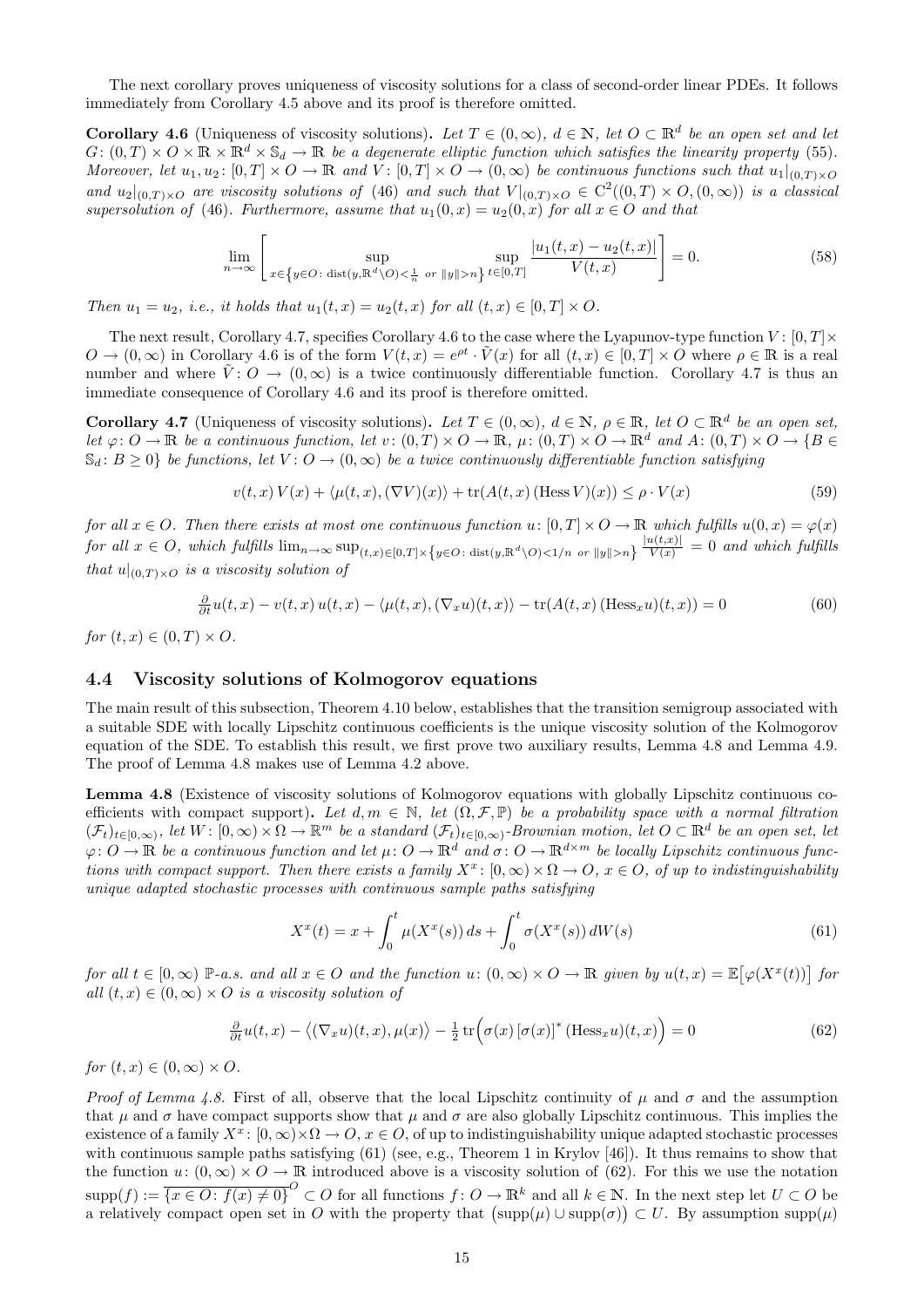and supp $(\sigma)$  are compact sets and hence, such a set does indeed exist. Next, let  $\mu^{(n)} \in C^{\infty}_{cpt}(O, \mathbb{R}^d)$ ,  $n \in \mathbb{N}$ , and  $\sigma^{(n)} \in \mathcal{C}_{cpt}^{\infty}(O,\mathbb{R})$ ,  $n \in \mathbb{N}$ , be sequences of smooth functions satisfying  $\lim_{n\to\infty} \sup_{x\in U} \|\mu(x)-\mu^{(n)}(x)\|$  $\lim_{n\to\infty} \sup_{x\in U} \|\sigma(x)-\sigma^{(n)}(x)\|_{L(\mathbb{R}^m,\mathbb{R}^d)} = 0$  and  $\text{supp}(\mu^{(n)}) \cup \text{supp}(\sigma^{(n)}) \subset U$  for all  $n \in \mathbb{N}$ . By using the fact that  $dist(\partial U, supp(\mu) \cup supp(\sigma)) := inf_{u \in \partial U} inf_{x \in supp(\mu) \cup supp(\sigma)} ||u - x|| > 0$  and by using the convolution of two functions with compact support, it can be shown that such sequences do indeed exist. Furthermore, observe that the global Lipschitz continuity of  $\mu^{(n)}$ ,  $n \in \mathbb{N}$ , and  $\sigma^{(n)}$ ,  $n \in \mathbb{N}$ , implies the existence of a family  $X^{x,n}$ :  $[0,\infty) \times \Omega \to O, x \in O, n \in \mathbb{N}$ , of up to indistinguishability unique adapted stochastic processes with continuous sample paths satisfying

$$
X^{x,n}(t) = x + \int_0^t \mu^{(n)}(X^{x,n}(s)) ds + \int_0^t \sigma^{(n)}(X^{x,n}(s)) dW(s)
$$
\n(63)

for all  $t \in [0,\infty)$  P-a.s.,  $x \in O$  and all  $n \in \mathbb{N}$ . Moreover, let  $K_k \subset O$ ,  $k \in \mathbb{N}$ , be a sequence of compact sets such that  $O = \bigcup_{k \in \mathbb{N}} K_k$  and such that  $K_k \subset K_{k+1}$  for  $k \in \mathbb{N}$ . Then the Stone-Weierstrass theorem implies that there exists a smooth function  $\varphi_k \in C^{\infty}(O, \mathbb{R})$  satisfying  $\sup_{x \in K_k} |\varphi(x) - \varphi_k(x)| < \frac{1}{k}$  for each  $k \in \mathbb{N}$ . Consequently we have that  $\lim_{k\to\infty} \sup_{x\in K} |\varphi(x) - \varphi_k(x)| = 0$  for all compact sets  $K \subset O$ . Now we define functions  $u^{n,k}$ :  $(0,\infty) \times O \to \mathbb{R}$ ,  $n,k \in \mathbb{N}$ , and  $u^{(n)}$ :  $(0,\infty) \times O \to \mathbb{R}$ ,  $n \in \mathbb{N}$ , through  $u^{n,k}(t,x)$ :  $\mathbb{E}[\varphi_k(X^{x,n}(t))]$  and  $u^{(k)}(t,x) := \mathbb{E}[\varphi_k(X^x(t))]$  for all  $t \in (0,\infty), x \in O$  and all  $n,k \in \mathbb{N}$ . The fact that  $\varphi_k$ ,  $k \in \mathbb{N}$ , are smooth functions and the fact that  $\mu^{(n)}$ ,  $n \in \mathbb{N}$ , and  $\sigma^{(n)}$ ,  $n \in \mathbb{N}$ , are smooth functions with compact support imply that the functions  $u^{n,k}$ :  $(0,\infty) \times O \to \mathbb{R}$ ,  $n,k \in \mathbb{N}$ , are infinitely often differentiable and globally Lipschitz continuous (see, e.g., Corollary 2.8.1 and Theorem 2.8.1 in [21]) and Theorem 4.3 in [59] hence yields that

$$
\left(\frac{\partial}{\partial t}u^{n,k}\right)(t,x) - \left\langle \left(\nabla_x u^{n,k}\right)(t,x),\mu^{(n)}(x)\right\rangle - \frac{1}{2}\operatorname{tr}\left(\sigma^{(n)}(x)\left[\sigma^{(n)}(x)\right]^*\left(\text{Hess}_x u^{n,k}\right)(t,x)\right) = 0\tag{64}
$$

for all  $(t, x) \in (0, \infty) \times O$  and all  $n, k \in \mathbb{N}$ . In the next step we define functions  $F_n: (0, \infty) \times O \times \mathbb{R} \times \mathbb{R}^{d+1} \times S_{d+1} \to$  $\mathbb{R}, n \in \mathbb{N}$ , and  $F: (0, \infty) \times O \times \mathbb{R} \times \mathbb{R}^{d+1} \times \mathcal{S}_{d+1} \to \mathbb{R}$  through

$$
F(t, x, r, p, A) := p_1 - \langle (p_i)_{i \in \{2, ..., d+1\}}, \mu(x) \rangle - \frac{1}{2} \operatorname{tr} \left( \sigma(x) \left[ \sigma(x) \right]^* (A_{i,j})_{i,j \in \{2, ..., d+1\}} \right),
$$
  
\n
$$
F_n(t, x, r, p, A) := p_1 - \langle (p_i)_{i \in \{2, ..., d+1\}}, \mu^{(n)}(x) \rangle - \frac{1}{2} \operatorname{tr} \left( \sigma^{(n)}(x) \left[ \sigma^{(n)}(x) \right]^* (A_{i,j})_{i,j \in \{2, ..., d+1\}} \right)
$$
\n(65)

for all  $(t, x) \in (0, \infty) \times O \subset \mathbb{R}^{d+1}$ ,  $r \in \mathbb{R}$ ,  $p = (p_1, \ldots, p_{d+1}) \in \mathbb{R}^{d+1}$  and all  $A = (A_{i,j})_{i,j \in \{1, \ldots, d+1\}} \in \mathbb{S}_{d+1}$ . Combining this definition with (64) shows for every  $n, k \in \mathbb{N}$  that the function  $u^{n,k}$  is a classical solution of  $F_n = 0$ . Remark 4.2 hence shows for every  $n, k \in \mathbb{N}$  that the function  $u^{n,k}$  is also a viscosity solution of  $F_n = 0$ . Furthermore, observe that the smoothness of the functions  $\varphi_k \in C^{\infty}(O, \mathbb{R})$ ,  $k \in \mathbb{N}$ , and the global Lipschitz continuity of the functions  $(\mu^{(n)})_{n\in\mathbb{N}}$ ,  $(\sigma^{(n)})_{n\in\mathbb{N}}$ ,  $\mu$  and  $\sigma$  imply that

$$
\lim_{n \to \infty} \sup_{t \in (0,T]} \sup_{x \in O} |u^{(k)}(t,x) - u^{n,k}(t,x)| = \lim_{n \to \infty} \sup_{t \in (0,T]} \sup_{x \in \overline{U}} \left| \mathbb{E} \left[ \varphi_k(X^{x,n}(t)) \right] - \mathbb{E} \left[ \varphi_k(X^x(t)) \right] \right|
$$
\n
$$
\leq \lim_{n \to \infty} \sup_{t \in (0,T]} \sup_{x \in \overline{U}} \mathbb{E} \left[ \left| \varphi_k(X^{x,n}(t)) - \varphi_k(X^x(t)) \right| \right]
$$
\n
$$
\leq \underbrace{\left( \sup_{x \in \overline{U}} \|\varphi_k'(x)\|_{L(\mathbb{R}^d,\mathbb{R})} \right)}_{\leq \infty} \cdot \underbrace{\left( \lim_{n \to \infty} \sup_{t \in (0,T]} \sup_{x \in \overline{U}} \mathbb{E} \left[ \left| X^{x,n}(t) - X^x(t) \right| \right] \right)}_{=0} = 0
$$
\n(66)

for all  $T \in (0, \infty)$  and all  $k \in \mathbb{N}$ . Combining (66), the fact that for every  $n, k \in \mathbb{N}$  the function  $u^{n,k}$  is a viscosity solution of  $F_n = 0$ , definition (65) and Lemma 4.2 shows for every  $k \in \mathbb{N}$  that  $u^{(k)}$  is a viscosity solution of  $F = 0$ . In addition, note that

$$
\lim_{k \to \infty} \sup_{(t,x) \in (0,\infty) \times K} |u(t,x) - u^{(k)}(t,x)| \le \lim_{k \to \infty} \sup_{(t,x) \in (0,\infty) \times K} \mathbb{E}\big[|\varphi(X^x(t)) - \varphi_k(X^x(t))|\big]
$$
\n
$$
\le \lim_{k \to \infty} \sup_{y \in \overline{U} \cup K} |\varphi(y) - \varphi_k(y)| = 0
$$
\n(67)

for all compact sets  $K \subset O$ . Combining (67), the fact that for every  $k \in \mathbb{N}$  the function  $u^{(k)}$  is a viscosity solution of  $F = 0$  and Lemma 4.2 finally shows that u is a viscosity solution of  $F = 0$ . This completes the proof of Lemma 4.8.  $\Box$ 

The next result, Lemma 4.9, is a generalization and a consequence of Lemma 4.8 above. Its proof makes use of both Lemma 4.2 and Lemma 4.8.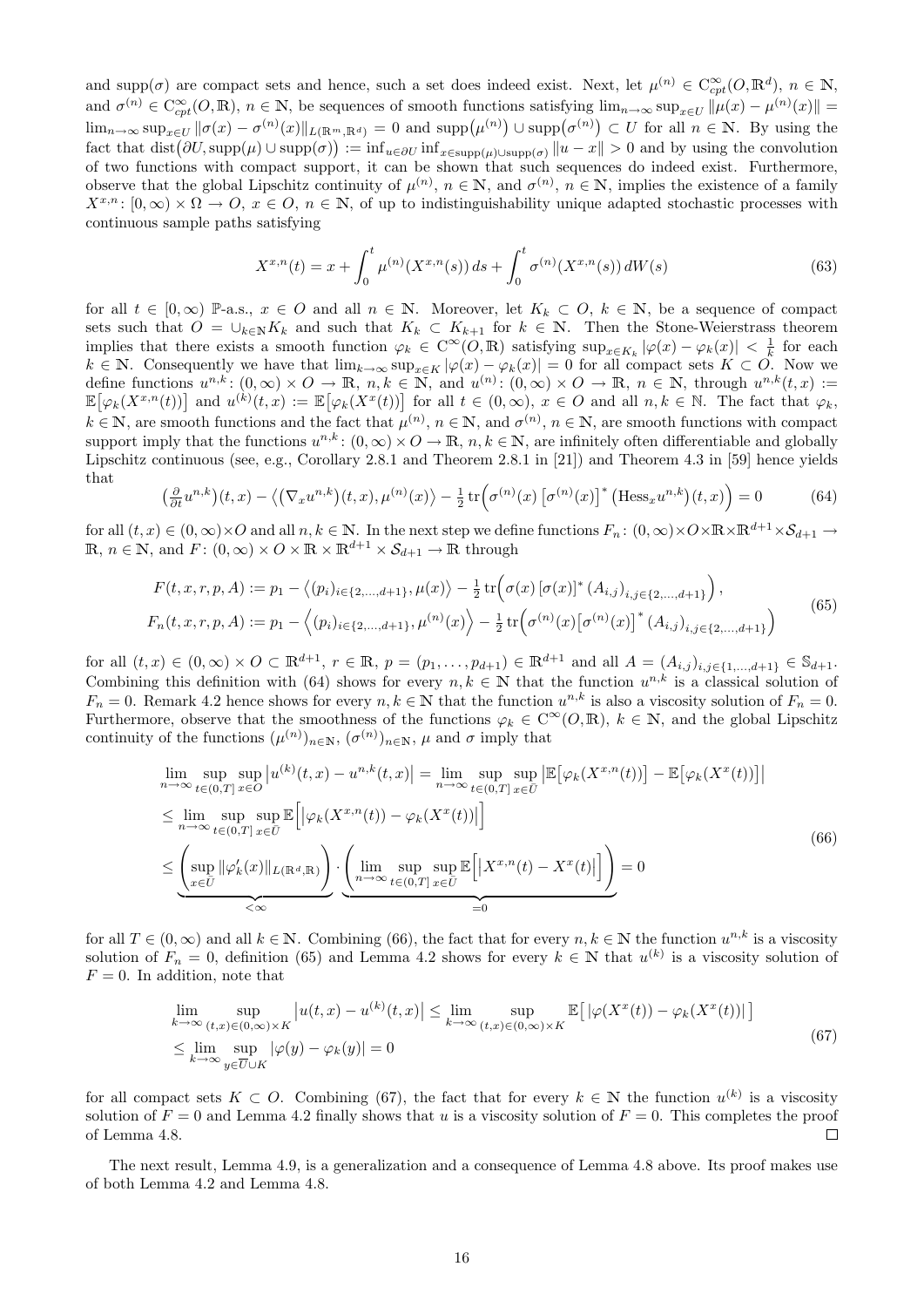Lemma 4.9 (Existence of viscosity solutions of Kolmogorov equations with locally Lipschitz continuous coefficients). Let  $d, m \in \mathbb{N}$ ,  $\rho \in \mathbb{R}$ , let  $O \subset \mathbb{R}^d$  be an open set, let  $\varphi: O \to \mathbb{R}$  be a continuous function, let  $\mu: O \to \mathbb{R}^d$  and  $\sigma: O \to \mathbb{R}^{d \times m}$  be locally Lipschitz continuous functions and let  $V \in C^2(O, (0, \infty))$  be such that  $\limsup_{p \nearrow 1} \sup_{x \in O} \frac{|\varphi(x)|}{(1+V(x))^p} < \infty$ , such that

$$
\langle (\nabla V)(x), \mu(x) \rangle + \frac{1}{2} \operatorname{tr} \Big( \sigma(x) \left[ \sigma(x) \right]^* \big( \operatorname{Hess} V \big)(x) \Big) \le \rho \cdot V(x) \tag{68}
$$

for all  $x \in O$  and such that  $\lim_{n \to \infty} \inf (V(x) \in (0, \infty) : x \in \{y \in O : \text{dist}(y, \mathbb{R}^d \setminus O) \leq \frac{1}{n} \text{ or } ||y|| \geq n\}) = \infty$ . Moreover let  $(\Omega, \mathcal{F}, \mathbb{P})$  be a probability space with a normal filtration  $(\mathcal{F}_t)_{t\in [0,\infty)}$  and let  $W: [0,\infty)\times \Omega \to \mathbb{R}^m$ be a standard  $(\mathcal{F}_t)_{t\in[0,\infty)}$ -Brownian motion. Then there exists a family  $X^x$ :  $[0,\infty)\times\Omega\to\Omega$ ,  $x\in\Omega$ , of up to indistinguishability unique adapted stochastic processes with continuous sample paths satisfying

$$
X^{x}(t) = x + \int_{0}^{t} \mu(X^{x}(s)) ds + \int_{0}^{t} \sigma(X^{x}(s)) dW(s)
$$
\n(69)

for all  $t \in [0,\infty)$  P-a.s. and all  $x \in O$  and the function  $u: (0,\infty) \times O \to \mathbb{R}$  given by  $u(t,x) = \mathbb{E}[\varphi(X^x(t))]$  for all  $(t, x) \in (0, \infty) \times O$  is a viscosity solution of

$$
\frac{\partial}{\partial t}u(t,x) - \langle (\nabla_x u)(t,x), \mu(x) \rangle - \frac{1}{2} \operatorname{tr} \Big( \sigma(x) \left[ \sigma(x) \right]^* (\text{Hess}_x u)(t,x) \Big) = 0 \tag{70}
$$

 $for (t, x) \in (0, \infty) \times O$  and satisfies  $\lim_{n\to\infty} \sup_{(t,x)\in(0,T]\times\{y\in O:\text{dist}(y,\mathbb{R}^d\setminus O)\leq 1/n \text{ or } \|y\|>n\}} \frac{|u(t,x)|}{V(x)} = 0$  for all  $T \in (0, \infty).$ 

*Proof of Lemma 4.9.* First, note that Corollary 2.6 in Gyöngy & Krylov [25] guarantees the existence of a family  $X^x$ :  $[0,\infty) \times \Omega \to O$ ,  $x \in O$ , of up to indistinguishability unique adapted stochastic processes with continuous sample paths satisfying (63). It thus remains to show that the function  $u: (0, \infty) \times O \to \mathbb{R}$  introduced above is a viscosity solution of (70) and that u satisfies  $\lim_{n\to\infty} \sup_{(t,x)\in[0,T]\times\{y\in O:\text{dist}(y,\mathbb{R}^d\setminus O)\leq 1/n\text{ or }\|y\|>n\}}\frac{|u(t,x)|}{V(x)}=0$  for all  $T \in (0,\infty)$ . For this we first observe that the function  $u: (0,\infty) \times O \to \mathbb{R}$  introduced above is well-defined. Indeed, the assumption  $\limsup_{p\geq 1} \sup_{x\in O} \frac{|\varphi(x)|}{(1+V(x))^p} < \infty$  implies the existence of a real number  $p \in (0,1)$  such that  $c := \sup_{x \in O} \frac{|\varphi(x)|}{(1+V(x))^p} < \infty$  and combining this and assumption (81) with Jensen's inequality shows that

$$
\mathbb{E}\big[\big|\varphi(X^x(t))\big|\big] \le c\left(1 + \mathbb{E}\big[V(X^x(t))\big]\right)^p \le c\left(1 + e^{\rho t}V(x)\right)^p \le c\,e^{\max(\rho,0)t}\left(1 + |V(x)|^p\right) < \infty\tag{71}
$$

for all  $(t, x) \in (0, \infty) \times O$ . The assumption  $\lim_{n \to \infty} \inf \{ V(x) \in (0, \infty) : x \in \{y \in O : \text{dist}(y, \mathbb{R}^d \setminus O) \leq \frac{1}{n} \text{ or } ||y|| \geq \frac{1}{n} \}$  $n\}$  =  $\infty$  and the condition  $p < 1$  hence yield that

$$
\lim_{n \to \infty} \left( \sup_{(t,x) \in (0,T] \times \{y \in O : \text{dist}(y,\mathbb{R}^d \setminus O) < 1/n \text{ or } ||y|| > n\}} \frac{|u(t,x)|}{V(x)} \right)
$$
\n
$$
\leq \lim_{n \to \infty} \left( \sup_{(t,x) \in (0,T] \times \{y \in O : \text{dist}(y,\mathbb{R}^d \setminus O) < 1/n \text{ or } ||y|| > n\}} \left[ \frac{c e^{\max(\rho,0)t} \left(1 + |V(x)|^p\right)}{V(x)}\right] \right)
$$
\n
$$
= c \cdot e^{\max(\rho,0)T} \cdot \lim_{n \to \infty} \left( \sup_{x \in \{y \in O : \text{dist}(y,\mathbb{R}^d \setminus O) < 1/n \text{ or } ||y|| > n\}} \left[ \frac{1}{V(x)} + \frac{1}{|V(x)|^{(1-p)}} \right] \right) = 0
$$
\n
$$
(72)
$$

for all  $T \in (0,\infty)$ . It thus remains to show that u is a viscosity solution of (70). For this let  $O_n \subset O, n \in \mathbb{N}$ , be a sequence of open sets defined through  $O_n := \{x \in O : \text{dist}(x, \mathbb{R}^d \setminus O) > \frac{1}{n} \text{ and } ||x|| < n\}$  for all  $n \in \mathbb{N}$ . Then let  $\mu^{(n)}: O \to \mathbb{R}^d$ ,  $n \in \mathbb{N}$ , and  $\sigma^{(n)}: O \to \mathbb{R}^{d \times m}$ ,  $n \in \mathbb{N}$ , be sequences of locally Lipschitz continuous functions with compact support and with  $\mu^{(n)}|_{O_n} = \mu|_{O_n}$  and  $\sigma^{(n)}|_{O_n} = \sigma|_{O_n}$  for all  $n \in \mathbb{N}$ . Partition of the unity shows that such sequences do indeed exist. Partition of the unity also shows that there exists a sequence  $\varphi_k: O \to \mathbb{R}$ ,  $k \in \mathbb{N}$ , of continuous functions with compact support, with  $\varphi|_{O_k} = \varphi_k|_{O_k}$  for all  $k \in \mathbb{N}$  and with  $|\varphi_k(x)| \leq |\varphi(x)|$ for all  $x \in O$  and all  $k \in \mathbb{N}$ . In the next step we define functions  $F_n: (0, \infty) \times O \times \mathbb{R} \times \mathbb{R}^{d+1} \times \mathcal{S}_{d+1} \to \mathbb{R}$ ,  $n \in \mathbb{N}$ , and  $F: (0, \infty) \times O \times \mathbb{R} \times \mathbb{R}^{d+1} \times \mathcal{S}_{d+1} \to \mathbb{R}$  through

$$
F(t, x, r, p, A) := p_1 - \langle (p_i)_{i \in \{2, ..., d+1\}}, \mu(x) \rangle - \frac{1}{2} \operatorname{tr} \left( \sigma(x) \left[ \sigma(x) \right]^* (A_{i,j})_{i,j \in \{2, ..., d+1\}} \right)
$$
  
\n
$$
F_n(t, x, r, p, A) := p_1 - \langle (p_i)_{i \in \{2, ..., d+1\}}, \mu^{(n)}(x) \rangle - \frac{1}{2} \operatorname{tr} \left( \sigma^{(n)}(x) \left[ \sigma^{(n)}(x) \right]^* (A_{i,j})_{i,j \in \{2, ..., d+1\}} \right)
$$
\n
$$
(73)
$$

for all  $(t, x) \in (0, \infty) \times O \subset \mathbb{R}^{d+1}$ ,  $r \in \mathbb{R}$ ,  $p = (p_1, \ldots, p_{d+1}) \in \mathbb{R}^{d+1}$  and all  $A = (A_{i,j})_{i,j \in \{1, \ldots, d+1\}} \in \mathbb{S}_{d+1}$ . This definition together with the fact that  $\mu^{(n)}|_{O_n} = \mu|_{O_n}$  and  $\sigma^{(n)}|_{O_n} = \sigma|_{O_n}$  for all  $n \in \mathbb{N}$  proves that

$$
\lim_{n \to \infty} \sup_{(t,x,r,p,A) \in K} |F(t,x,r,p,A) - F_n(t,x,r,p,A)| = 0
$$
\n(74)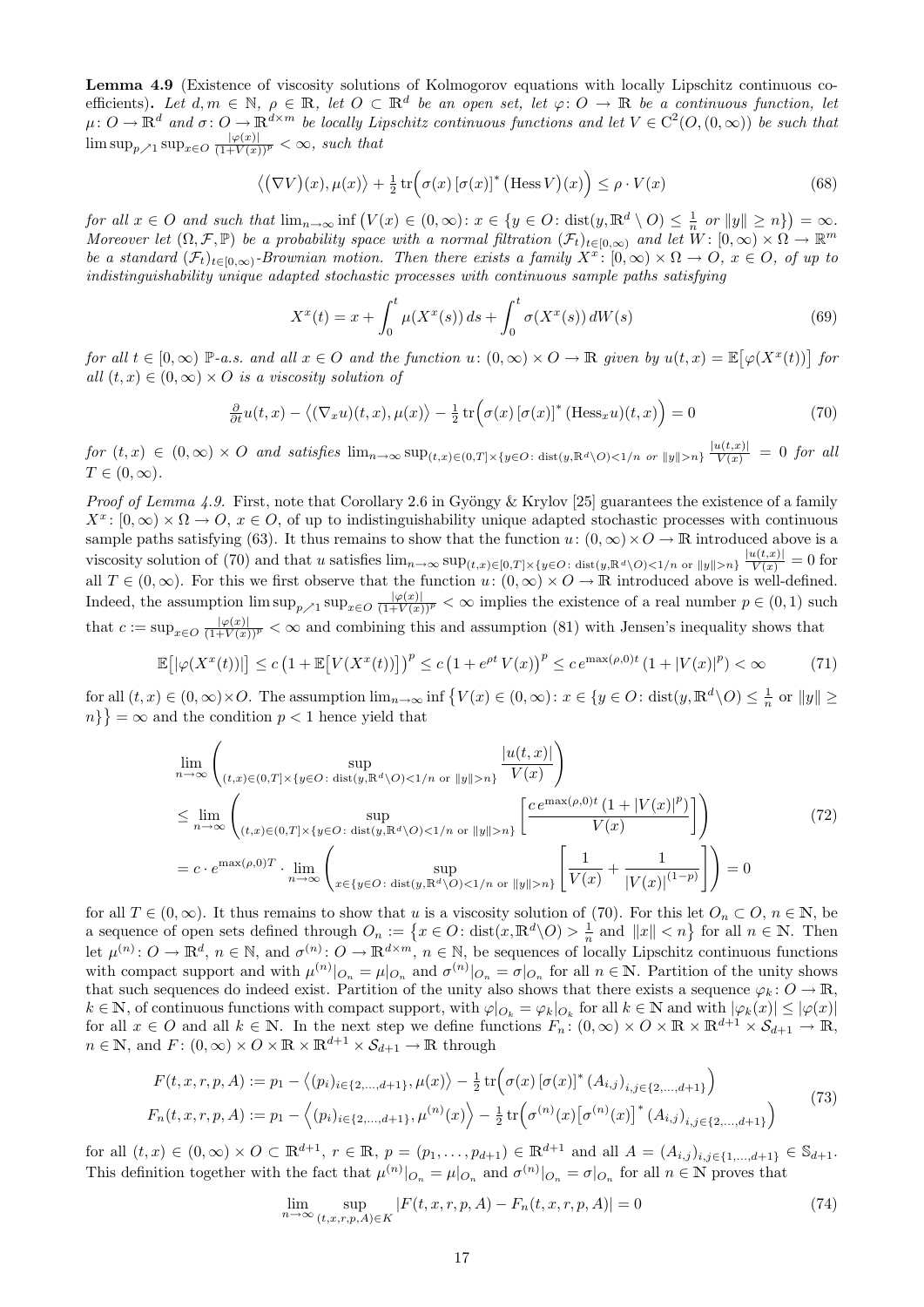for all compact sets  $K \subset (0,\infty) \times O \times \mathbb{R} \times \mathbb{R}^d \times \mathbb{S}_d$ . Furthermore, combining the fact that  $\mu^{(n)}: O \to \mathbb{R}^d$ ,  $n \in \mathbb{N}$ , and  $\sigma^{(n)}: O \to \mathbb{R}^{d \times m}$ ,  $n \in \mathbb{N}$ , are locally Lipschitz continuous functions with compact support and Lemma 4.8 shows the existence of a family of up to indistinguishability unique adapted stochastic processes  $X^{x,n}$ :  $[0,\infty) \times \Omega \to \Omega$ ,  $x \in \Omega$ ,  $n \in \mathbb{N}$ , with continuous sample paths satisfying

$$
X^{x,n}(t) = x + \int_0^t \mu^{(n)}(X^{x,n}(s)) ds + \int_0^t \sigma^{(n)}(X^{x,n}(s)) dW(s)
$$
\n(75)

for all  $t \in [0, \infty)$  P-a.s., all  $x \in O$  and all  $n \in \mathbb{N}$ . In addition, Lemma 4.8 implies that the functions  $u^{n,k}$ :  $(0, \infty) \times$  $O \to \mathbb{R}, n, k \in \mathbb{N}$ , defined through  $u^{n,k}(t, x) := \mathbb{E}[\varphi_k(X^{x,n}(t))]$  for all  $(t, x) \in (0, \infty) \times O$  and all  $n, k \in \mathbb{N}$  satisfy that for every  $n, k \in \mathbb{N}$  the function  $u^{n,k}$  is a viscosity solution of  $F_n = 0$ . Define functions  $u^k: (0, \infty) \times O \to \mathbb{R}$ ,  $k \in \mathbb{N}$ , through  $u^k(t, x) := \mathbb{E} [\varphi_k(X^x(t))]$  for all  $(t, x) \in (0, \infty) \times O$  and all  $k \in \mathbb{N}$ . Next we show for every  $k \in \mathbb{N}$ that  $u^{n,k}$  converges uniformly on compact subsets of  $(0,\infty) \times O$  to  $u^{(k)}$  as  $n \to \infty$ . To do so, we define a family  $\tau_n^x \colon \Omega \to [0, \infty], x \in \Omega, n \in \mathbb{N}, \text{ of stopping times through } \tau_n^x(\omega) := \inf(\{t \in [0, \infty): X^x(t, \omega) \in O\setminus O_n\} \cup \{\infty\})$ for all  $x \in O, n \in \mathbb{N}$  and all  $\omega \in \Omega$ . Then observe that

$$
\left|u^{n,k}(t,x) - u^{(k)}(t,x)\right| = \left|\mathbb{E}\left[\varphi_k(X^{x,n}(t)) - \varphi_k(X^x(t))\right]\right| \leq \mathbb{E}\left[\left|\varphi_k(X^{x,n}(t)) - \varphi_k(X^x(t))\right|\right]
$$
  
\n
$$
\leq \mathbb{E}\left[\mathbb{1}_{\{t \leq \tau_n^x\}}\left|\varphi_k(X^{x,n}(t)) - \varphi_k(X^x(t))\right|\right] + \mathbb{E}\left[\mathbb{1}_{\{t > \tau_n^x\}}\left|\varphi_k(X^{x,n}(t)) - \varphi_k(X^x(t))\right|\right]
$$
  
\n
$$
= \mathbb{E}\left[\mathbb{1}_{\{t > \tau_n^x\}}\left|\varphi_k(X^{x,n}(t)) - \varphi_k(X^x(t))\right|\right] \leq 2\left(\sup_{y \in O}|\varphi_k(y)|\right)\mathbb{P}\left[\tau_n^x < t\right] < \infty
$$
\n(76)

for all  $t \in [0, \infty)$ ,  $x \in O$  and all  $n, k \in \mathbb{N}$ . To bound the right-hand side, we employ assumption (68) to obtain that  $\mathbb{E}[V(X^x(t \wedge \tau))] \leq e^{\max(\rho,0)t} \cdot V(x)$  for all  $t \in [0,\infty)$ ,  $x \in O$  and all stopping times  $\tau \colon \Omega \to [0,\infty]$ . Using this estimate together with Lemma 1.4 in Krylov [47], we get

$$
\mathbb{P}[\tau_n^x < t] = \mathbb{P}\Big[\exists s \in [0, t): X^x(s) \in O \setminus O_n\Big] \le \mathbb{P}\Big[\sup_{s \in [0, t]} V(X^x(s)) \ge \inf_{y \in O \setminus O_n} V(y)\Big]
$$
\n
$$
\le \frac{\sup_{\tau : \ \Omega \to [0, \infty] \text{ is stopping time}} \mathbb{E}\big[V(X^x(t \wedge \tau))\big]}{\inf_{y \in O \setminus O_n} V(y)} \le \frac{e^{\max(\rho, 0)t} \cdot V(x)}{\inf_{y \in O \setminus O_n} V(y)}\tag{77}
$$

for all  $t \in [0, \infty)$ ,  $x \in O$  and all  $n \in \mathbb{N}$ . Inserting this inequality on the right-hand side of (76) implies

$$
\limsup_{n \to \infty} \left( \sup_{x \in K} \sup_{t \in (0,T]} \left| u^{n,k}(t,x) - u^{(k)}(t,x) \right| \right) \le 2 \left( \sup_{y \in O} |\varphi_k(y)| \right) \left( \limsup_{n \to \infty} \sup_{x \in K} \mathbb{P}[\tau_n^x < T] \right)
$$
\n
$$
\le 2 \left( \sup_{y \in O} |\varphi_k(y)| \right) \frac{e^{\max(\rho,0)T} (\sup_{x \in K} V(x))}{\liminf_{n \to \infty} \left( \inf_{y \in O \setminus O_n} V(y) \right)} = 0
$$
\n
$$
(78)
$$

for all compact sets  $K \subset O, k \in \mathbb{N}$  and all  $T \in (0, \infty)$ . Combining (74), (78), the fact that for every  $n, k \in \mathbb{N}$ the function  $u^{n,k}$  is a viscosity solution of  $F_n = 0$  and Lemma 4.2 shows for every  $k \in \mathbb{N}$  that  $u^{(k)}$  is a viscosity solution of  $F = 0$ . In the next step we observe that the identity  $\varphi|_{O_k} = \varphi_k|_{O_k}$  for all  $k \in \mathbb{N}$ , the inequality  $|\varphi_k(x)| \leq |\varphi(x)|$  for all  $x \in O$  and all  $k \in \mathbb{N}$  and the Hölder inequality imply

$$
\begin{split}\n\left|u(t,x) - u^{(k)}(t,x)\right| &\leq \mathbb{E}\left[\left|\varphi(X^x(t)) - \varphi_k(X^x(t))\right|\right] = \mathbb{E}\left[\mathbbm{1}_{\{\tau_k^x < t\}}\left|\varphi(X^x(t)) - \varphi_k(X^x(t))\right|\right] \\
&\leq \mathbb{E}\left[\mathbbm{1}_{\{\tau_k^x < t\}}\left(\left|\varphi(X^x(t))\right| + \left|\varphi_k(X^x(t))\right|\right)\right] \leq 2 \cdot \mathbb{E}\left[\mathbbm{1}_{\{\tau_k^x < t\}}\left|\varphi(X^x(t))\right|\right] \\
&\leq 2c \mathbb{E}\left[\mathbbm{1}_{\{\tau_k^x < t\}}\left(1 + V\left(X^x(t)\right)\right)^p\right] \leq 2c \left(\mathbb{P}[\tau_k^x < t]\right)^{(1-p)} \left(1 + \mathbb{E}\left[V(X^x(t))\right]\right)^p \\
&\leq 2c \left(\frac{e^{\max(\rho,0)t} \cdot V(x)}{\inf_{y \in O\setminus O_k} V(y)}\right)^{(1-p)} \left(1 + e^{\max(\rho,0)t} V(x)\right)^p\n\end{split} \tag{79}
$$

for all  $(t, x) \in (0, \infty) \times O$  and all  $k \in \mathbb{N}$  where we used estimate (77) for the last step. Therefore we conclude

$$
\limsup_{k \to \infty} \sup_{t \in (0,T]} \sup_{x \in K} |u(t,x) - u^{(k)}(t,x)| \le 2c \frac{1 + e^{\max(\rho,0)T} (\sup_{x \in K} V(x))}{\liminf_{k \to \infty} (\inf_{y \in O \setminus O_k} V(y))^{(1-p)}} = 0
$$
\n(80)

for all  $T \in (0, \infty)$  and all compact sets  $K \subset O$ . Combining (80) and that for every  $k \in \mathbb{N}$  the function  $u^{(k)}$  is a viscosity solution of  $F = 0$  with Lemma 4.2 shows that u is a viscosity solution of  $F = 0$ . This completes the proof of Lemma 4.9.  $\Box$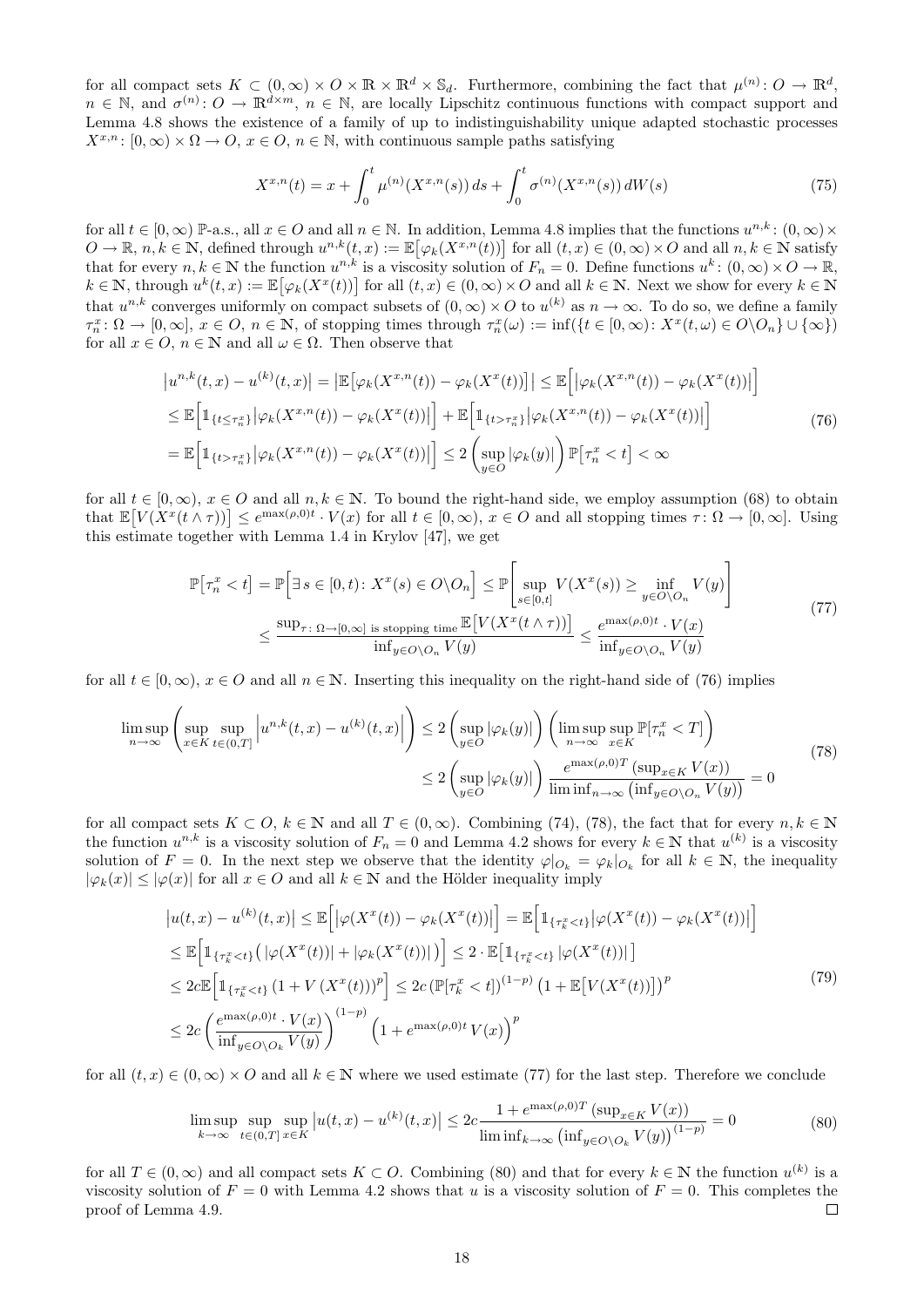The next Theorem 4.10 is the main result of this section. It is a direct consequence of Lemma 4.9 and Corollary 4.7.

**Theorem 4.10** (Existence and uniqueness of viscosity solutions of Kolmogorov equations). Let  $d, m \in \mathbb{N}$ ,  $\rho \in \mathbb{R}$ , let  $O \subset \mathbb{R}^d$  be an open set, let  $\varphi: O \to \mathbb{R}$  be a continuous function, let  $\mu: O \to \mathbb{R}^d$  and  $\sigma: O \to \mathbb{R}^{d \times m}$  be locally Lipschitz continuous functions and let  $V \in C^2(0, (0, \infty))$  be such that  $\limsup_{p \nearrow 1} \sup_{x \in O} \frac{|\varphi(x)|}{(1+V(x))^p} < \infty$ , such that

$$
\langle (\nabla V)(x), \mu(x) \rangle + \frac{1}{2} \operatorname{tr} \Big( \sigma(x) \left[ \sigma(x) \right]^* \big( \operatorname{Hess} V \big)(x) \Big) \le \rho \cdot V(x) \tag{81}
$$

for all  $x \in O$  and such that  $\lim_{n \to \infty} \inf (V(x) \in (0, \infty) : x \in \{y \in O : \text{dist}(y, \mathbb{R}^d \setminus O) \leq \frac{1}{n} \text{ or } ||y|| \geq n\}) = \infty$ . Then there exists a unique continuous function  $u: [0, \infty) \times O \to \mathbb{R}$  which fulfills  $u(0, x) = \varphi(x)$  for all  $x \in O$ , which fulfills  $\lim_{n\to\infty} \sup_{(t,x)\in[0,T]\times\{y\in O:\text{dist}(y,\mathbb{R}^d\setminus O)\leq 1/n \text{ or } ||y||>n\}} \frac{|u(t,x)|}{V(x)} = 0$  for all  $T \in (0,\infty)$  and which fulfills that  $u|_{(0,\infty)\times O}$  is a viscosity solution of

$$
\frac{\partial}{\partial t}u(t,x) - \langle (\nabla_x u)(t,x), \mu(x) \rangle - \frac{1}{2} \operatorname{tr} \Big( \sigma(x) \left[ \sigma(x) \right]^* (\text{Hess}_x u)(t,x) \Big) = 0 \tag{82}
$$

for  $(t, x) \in (0, \infty) \times O$ . Moreover, if  $(\Omega, \mathcal{F}, \mathbb{P})$  is a probability space with a normal filtration  $(\mathcal{F}_t)_{t \in [0,\infty)}$  and if  $W \colon [0,\infty) \times \Omega \to \mathbb{R}^m$  is a standard  $(\mathcal{F}_t)_{t \in [0,\infty)}$ -Brownian motion, then there exists a family  $X^x \colon [0,\infty) \times \Omega \to O$ ,  $x \in O$ , of up to indistinguishability unique adapted stochastic processes with continuous sample paths satisfying

$$
X^{x}(t) = x + \int_{0}^{t} \mu(X^{x}(s)) ds + \int_{0}^{t} \sigma(X^{x}(s)) dW(s)
$$
\n(83)

for all  $t \in [0,\infty)$  P-a.s. and all  $x \in O$  and in that case, the unique function  $u: [0,\infty) \times O \to \mathbb{R}$  enjoys the probabilistic representation  $u(t,x) = \mathbb{E}[\varphi(X^x(t))]$  for all  $(t,x) \in [0,\infty) \times O$ .

*Proof of Theorem 4.10.* Lemma 4.9 implies the existence of a function  $u: [0, \infty) \times O \to \mathbb{R}$  satisfying the desired properties. Uniqueness of such a function follows from Corollary 4.7. The probabilistic representation of  $u$  also follows from Lemma 4.9. The proof of Theorem 4.10 is thus completed.  $\Box$ 

In the literature, there are many results proving an assertion similar to Theorem 4.10 under various assumptions on the functions  $\mu$  and  $\sigma$ . Theorem 4.3 in Pardoux & Peng [59] implies that the transition semigroup associated with the SDE (83) is a viscosity solution of (82) if  $\mu$  and  $\sigma$  are globally Lipschitz continuous; see also Peng [60]. Theorem C.2.4 in Peng [61] can be applied if  $\mu$  is locally Lipschitz continuous and if  $\sigma$  is constant and then proves the same assertion. Uniqueness of the viscosity solution of (82) with given initial function follows from Thereom 8.2 in the User's guide Crandall, Ishii & Lions [7] if  $\mu$  is globally one-sided Lipschitz continuous, that is, if there exists a constant  $c \in \mathbb{R}$  such that  $\langle x - y, \mu(x) - \mu(y) \rangle \le c ||x - y||^2$  for all  $x, y \in \mathbb{R}^d$ , and if  $\sigma$  is globally Lipschitz continuous. Moreover, Theorem 5.13 in Krylov [47] with implies that the transition semigroup solves the Kolmogorov equation (82) in the sense of distributions if  $\mu$  and  $\sigma$  are globally Lipschitz continuous. In addition, Theorem 7.1.3 and Theorem 7.1.4 in Evans [18] show that there exists a unique weak solution of the PDE (82) if the coefficients  $\mu$  and  $\sigma$  are bounded and if the PDE (82) is uniformly parabolic.

In many situations the open set  $O \subset \mathbb{R}^d$  and the Lyapunov-type function  $V: O \to \mathbb{R}$  in Theorem 4.10 satisfy  $O = \mathbb{R}^d$  and  $V(x) = (1 + ||x||^2)^p$  for all  $x \in \mathbb{R}^d$  where  $p \in [1, \infty)$  is an arbitrary real number. This is subject of the following Corollary 4.11. It is a direct consequence of Theorem 4.10 and its proof is therefore omitted.

Corollary 4.11 (Existence and uniqueness of at most polynomially growing viscosity solutions of Kolmogorov equations). Let  $d, m \in \mathbb{N}$ , let  $\varphi \colon \mathbb{R}^d \to \mathbb{R}$  be a continuous and at most polynomially growing function, let  $\mu\colon\mathbb{R}^d\to\mathbb{R}^d$  and  $\sigma\colon\mathbb{R}^d\to\mathbb{R}^{d\times m}$  be locally Lipschitz continuous functions with  $\sup_{x\in\mathbb{R}^d}\frac{\langle x,\mu(x)\rangle}{(1+\|x\|^2)}<\infty$  and  $\sup_{x \in \mathbb{R}^d} \frac{\|\sigma(x)\|_{L(\mathbb{R}^m, \mathbb{R}^d)}}{(1 + \|x\|)} < \infty$ . Then there exists a unique continuous function  $u: [0, \infty) \times O \to \mathbb{R}$  which fulfills  $u(0,x) = \varphi(x)$  for all  $x \in O$ , which fulfills  $\limsup_{p \to \infty} \sup_{t \in [0,T]} \sup_{x \in \mathbb{R}^d} \frac{|u(t,x)|}{(1+||x||)}$  $\frac{|u(t,x)|}{(1+||x||)^p} < \infty$  and which fulfills that  $u|_{(0,\infty)\times O}$  is a viscosity solution of

$$
\frac{\partial}{\partial t}u(t,x) - \langle (\nabla_x u)(t,x), \mu(x) \rangle - \frac{1}{2} \operatorname{tr} \Big( \sigma(x) \left[ \sigma(x) \right]^* (\text{Hess}_x u)(t,x) \Big) = 0 \tag{84}
$$

for  $(t, x) \in (0, \infty) \times O$ . Moreover, if  $(\Omega, \mathcal{F}, \mathbb{P})$  is a probability space with a normal filtration  $(\mathcal{F}_t)_{t \in [0,\infty)}$  and if  $W: [0,\infty)\times \Omega \to \mathbb{R}^m$  is a standard  $(\mathcal{F}_t)_{t\in [0,\infty)}$ -Brownian motion, then there exists a family  $X^x: [0,\infty)\times \Omega \to O$ ,  $x \in O$ , of up to indistinguishability unique adapted stochastic processes with continuous sample paths satisfying

$$
X^{x}(t) = x + \int_{0}^{t} \mu(X^{x}(s)) ds + \int_{0}^{t} \sigma(X^{x}(s)) dW(s)
$$
\n(85)

for all  $t \in [0,\infty)$  P-a.s. and all  $x \in O$  and in that case, the unique function  $u: [0,\infty) \times O \to \mathbb{R}$  enjoys the probabilistic representation  $u(t,x) = \mathbb{E}[\varphi(X^x(t))]$  for all  $(t,x) \in [0,\infty) \times O$ .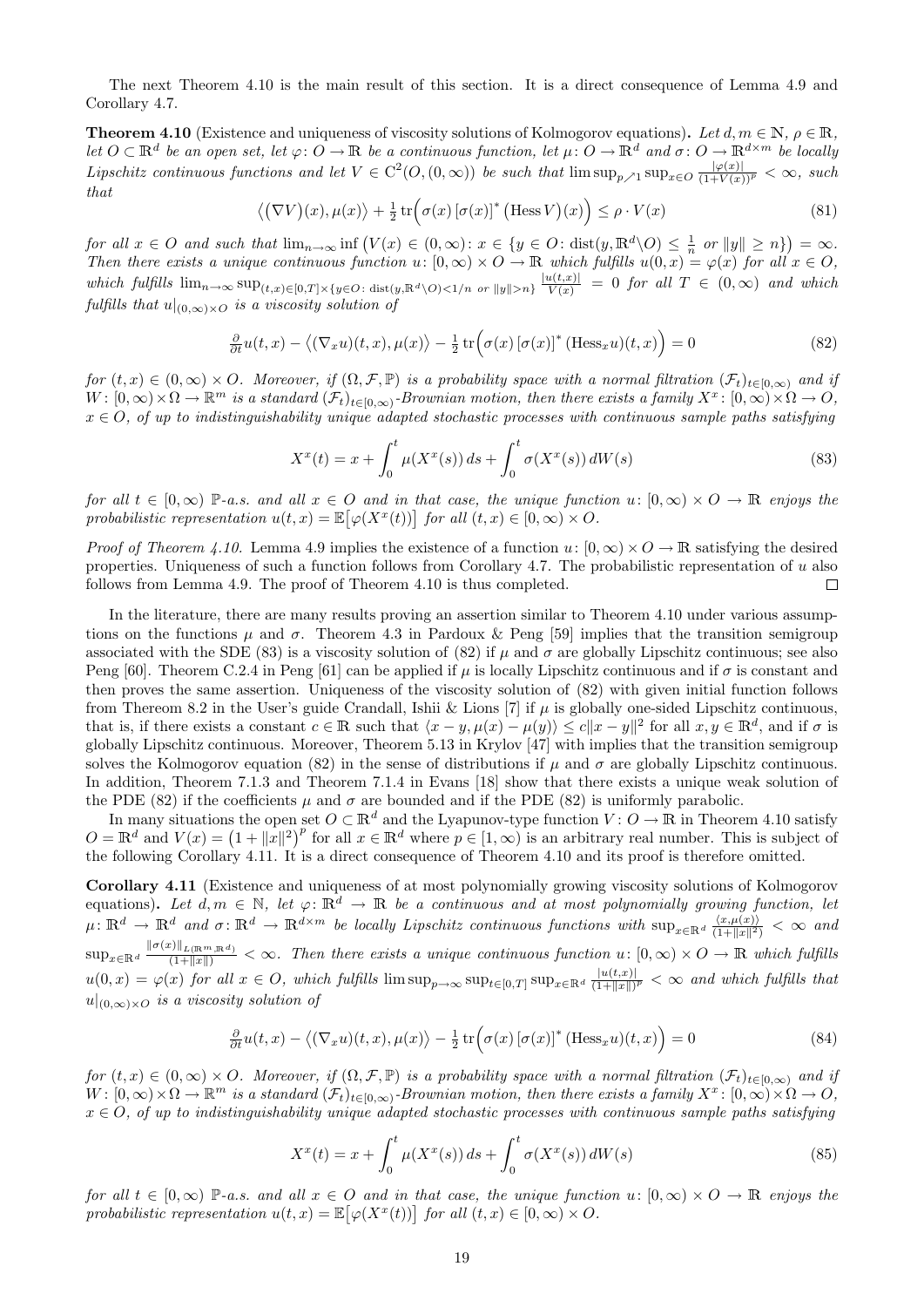Note that all examples in this article fulfill the assumptions of Corollary 4.11. In particular, observe that  $\mu$  and  $\sigma$  from the SDE (9) in Section 2,  $\mu$  and  $\sigma$  from the SDE (18) in Section 2,  $\mu$  and  $\sigma$  in Theorem 3.4 in Section 3,  $\mu$  and  $\sigma$  from the SDE (20) in Section 3 as well as  $\mu$  and  $\sigma$  from the SDE (99) in Section 5 all fulfill the assumptions of Corollary 4.11.

### 4.5 Solutions of Kolmogorov equations in the distributional sense

Roughly speaking, Proposition 4.12 proves that the semigroup associated to an SDE with smooth coefficients solves the corresponding Kolmogorov equation in the distributional sense. For formulating this result, we introduce more notation. More precisely, for  $d \in \mathbb{N}$ , an open set  $O \subset \mathbb{R}^d$  and a locally Lebesgue integrable function  $u: O \to \mathbb{R}$ , we denote by  $\nu_u: C^{\infty}_{cpt}(O, \mathbb{R}) \to \mathbb{R}$  the distribution associated with the function  $u$ , i.e., the linear mapping from  $C_{cpt}^{\infty}(O, \mathbb{R})$  to  $\mathbb R$  given by  $\nu_u(\psi) = \int_O u(x) \cdot \psi(x) dx$  for all  $\psi \in C_{cpt}^{\infty}(O, \mathbb{R})$ . The following result is well-known in the case of globally Lipschitz continuous coefficients defined on the whole space; see Theorem 5.13 (ii) in Krylov [47].

**Proposition 4.12.** Let  $d, m \in \mathbb{N}$ , let  $O \subset \mathbb{R}^d$  be an open set, let  $\mu = (\mu_1, \ldots, \mu_d) \in C^{\infty}(O, \mathbb{R}^d)$ ,  $\sigma =$  $(\sigma_{i,j})_{i\in\{1,\ldots,d\},j\in\{1,\ldots,m\}}\in\mathrm{C}^{\infty}(O,\mathbb{R}^{d\times m})$ , let  $\varphi\in\mathrm{C}_b(O,\mathbb{R})$ , let  $(\Omega,\mathcal{F},\mathbb{P})$  be a probability space with a normal fil- $\begin{aligned} \textit{tration}\ (\mathcal{F}_t)_{t\in[0,\infty)}, \textit{let}\ W \colon [0,\infty)\times\Omega \to \mathbb{R}^m \textit{ be a standard $(\mathcal{F}_t)_{t\in[0,\infty)}$-Brownian motion, let $X^x \colon [0,\infty)\times\Omega \to O$,} \end{aligned}$  $x \in O$ , be a family of adapted stochastic processes with continuous sample paths satisfying

$$
X^{x}(t) = x + \int_{0}^{t} \mu(X^{x}(s)) ds + \int_{0}^{t} \sigma(X^{x}(s)) dW(s)
$$
\n(86)

for all  $t \in [0,\infty)$  P-a.s. and all  $x \in O$ . Then the distribution  $\nu_n$ :  $C^{\infty}((0,\infty) \times O, \mathbb{R}) \to \mathbb{R}$  corresponding to the continuous function  $u: (0, \infty) \times O \to \mathbb{R}$  given by  $u(t, x) = \mathbb{E}[\varphi(X^x(t))]$  for all  $(t, x) \in (0, \infty) \times O$  satisfies

$$
\frac{\partial}{\partial t}\nu_u = \sum_{i=1}^d \left(\frac{\partial}{\partial x_i}\nu_u\right) \cdot \mu_i + \frac{1}{2} \sum_{l=1}^m \sum_{i,j=1}^d \left(\frac{\partial^2}{\partial x_i \partial x_j}\nu_u\right) \cdot \sigma_{i,l} \cdot \sigma_{j,l}.\tag{87}
$$

In other words, the continuous function  $u: (0, \infty) \times O \to \mathbb{R}$  satisfies

$$
-\int_{O} \int_{0}^{\infty} u(t,x) \cdot \left(\frac{\partial}{\partial t} \psi\right)(t,x) dt dx = -\sum_{i=1}^{d} \int_{O} \int_{0}^{\infty} u(t,x) \cdot \frac{\partial}{\partial x_{i}} (\psi(t,x) \cdot \mu_{i}(x)) dt dx + \frac{1}{2} \sum_{l=1}^{m} \sum_{i,j=1}^{d} \int_{O} \int_{0}^{\infty} u(t,x) \cdot \frac{\partial^{2}}{\partial x_{i} \partial x_{j}} (\psi(t,x) \cdot \sigma_{i,l}(x) \cdot \sigma_{j,l}(x)) dt dx
$$
\n(88)

for all  $\psi \in C_{cpt}^{\infty}((0,\infty) \times O, \mathbb{R})$ .

Proof of Proposition 4.12. First of all, we observe that Theorem 1.7 in Krylov [47] combined with Lebesgue's theorem of dominated convergence proves that the function  $u: (0, \infty) \times O \to \mathbb{R}$  given by  $u(t, x) = \mathbb{E}[\varphi(X^x(t))]$  for all  $(t, x) \in (0, \infty) \times O$  is continuous (see also Remark 5.9 in Krylov [47]). Next, let  $O_n \subset O, n \in \mathbb{N}$ , be a sequence of open sets defined through  $O_n := \{x \in O : \text{dist}(x, \mathbb{R}^d \setminus O) > \frac{1}{n} \text{ and } ||x|| < n\}$  for all  $n \in \mathbb{N}$ . Furthermore, let  $\mu^{(n)} = (\mu_1^{(n)}, \dots, \mu_d^{(n)})$  $\mathcal{L}_{\text{cpt}}^{(n)} \in \mathcal{C}_{\text{cpt}}^{\infty}(O, \mathbb{R}^d), n \in \mathbb{N}$ , and  $\sigma^{(n)} = (\sigma_{i,j}^{(n)})_{i \in \{1,...,d\}, j \in \{1,...,m\}} \in \mathcal{C}_{\text{cpt}}^{\infty}(O, \mathbb{R}^{d \times m}), n \in \mathbb{N}$ , be sequences of functions with  $\mu^{(n)}|_{O_n} = \mu|_{O_n}$  and  $\sigma^{(n)}|_{O_n} = \sigma|_{O_n}$  for all  $n \in \mathbb{N}$ . The fact that  $\mu^{(n)}$ ,  $n \in \mathbb{N}$ , and  $\sigma^{(n)}$ ,  $n \in \mathbb{N}$ , are globally Lipschitz continuous functions then ensures that there exists a family  $X^{x,n}$ :  $[0,\infty) \times \Omega \to \Omega$ ,  $x \in O, n \in \mathbb{N}$ , of up to indistinguishability unique adapted stochastic processes with continuous sample satisfying

$$
X^{x,n}(t) = x + \int_0^t \mu^{(n)}(X^{x,n}(s)) ds + \int_0^t \sigma^{(n)}(X^{x,n}(s)) dW(s)
$$
\n(89)

for all  $t \in [0,\infty)$  P-a.s., all  $x \in O$  and all  $n \in \mathbb{N}$ . Next, let  $\varphi_k \in C^{\infty}(O,\mathbb{R})$ ,  $k \in \mathbb{N}$ , be a sequence of smooth functions with  $c := \sup_{k \in \mathbb{N}} \sup_{x \in O} ||\varphi_k(x)|| < \infty$  and  $\lim_{k \to \infty} \sup_{x \in K} ||\varphi(x) - \varphi_k(x)|| = 0$  for all compact sets  $K \subset O$ . Such a sequence does indeed exist since the function  $\varphi: O \to \mathbb{R}$  is assumed to be continuous and globally bounded. In the next step let  $u^{(k)}$ :  $(0,\infty) \times O \to \mathbb{R}$ ,  $k \in \mathbb{N}$ , and  $u^{n,k}$ :  $(0,\infty) \times O \to \mathbb{R}$ ,  $n,k \in \mathbb{N}$ , be functions defined through  $u^{(k)}(t,x) := \mathbb{E} [\varphi_k(X^x(t))]$  and  $u^{n,k}(t,x) := \mathbb{E} [\varphi_k(X^{x,n}(t))]$  for all  $(t,x) \in (0,\infty) \times O$ and all  $n, k \in \mathbb{N}$ . Note that the functions  $u^{n,k}, n, k \in \mathbb{N}$ , satisfy

$$
\int_{O} \int_{0}^{\infty} u^{n,k}(t,x) \cdot \left(\frac{\partial}{\partial t} \psi\right)(t,x) dt dx - \sum_{i=1}^{d} \int_{O} \int_{0}^{\infty} u^{n,k}(t,x) \cdot \left(\frac{\partial}{\partial x_{i}} (\psi(t,x) \cdot \mu_{i}^{(n)}(x))\right) dt dx
$$
  
+ 
$$
\frac{1}{2} \sum_{l=1}^{m} \sum_{i,j=1}^{d} \int_{O} \int_{0}^{\infty} u^{n,k}(t,x) \cdot \left(\frac{\partial^{2}}{\partial x_{i} \partial x_{j}} (\psi(t,x) \cdot \sigma_{i,l}^{(n)}(x) \cdot \sigma_{j,l}^{(n)}(x))\right) dt dx = 0
$$
\n(90)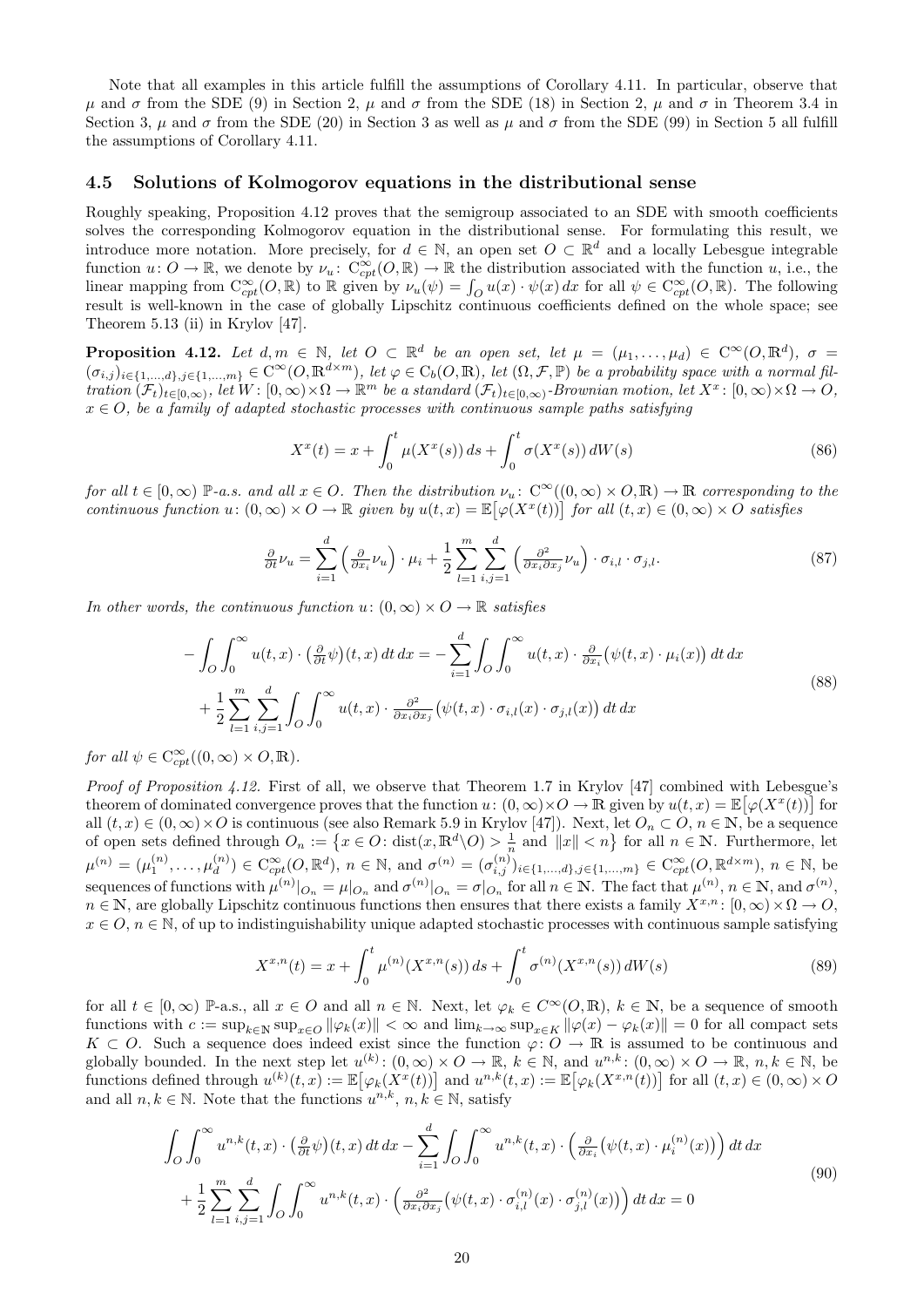for all  $\psi \in C_{cpt}^{\infty}((0,\infty) \times O,\mathbb{R})$  and all  $n,k \in \mathbb{N}$  according to Theorem 5.13 (ii) in Krylov [47]. In addition, observe that the estimate  $|\varphi_k(X^x(t,\omega)) - \varphi_k(X^{x,n}(t,\omega))| \leq 2c < \infty$  for all  $\omega \in \Omega$ ,  $x \in O$  and all  $t \in [0,\infty)$ together with Lebesgue's theorem of dominated convergence implies

$$
\limsup_{n \to \infty} \left| u^{(k)}(t, x) - u^{n,k}(t, x) \right| \leq \limsup_{n \to \infty} \mathbb{E} \left[ \left| \varphi_k(X^x(t)) - \varphi_k(X^{x,n}(t)) \right| \right] = 0 \tag{91}
$$

for all  $(t, x) \in (0, \infty) \times O$  and all  $k \in \mathbb{N}$ . Next, note that

$$
\limsup_{k \to \infty} \left| u^{(k)}(t, x) - u(t, x) \right| \leq \limsup_{k \to \infty} \mathbb{E} \left[ \left| \varphi_k(X^x(t)) - \varphi(X^x(t)) \right| \right]
$$
\n
$$
\leq 2c \cdot \mathbb{P}[X^x(t) \notin K] + \limsup_{k \to \infty} \mathbb{E} \left[ \mathbb{1}_{\{X^x(t) \in K\}} \left| \varphi_k(X^x(t)) - \varphi(X^x(t)) \right| \right]
$$
\n
$$
\leq 2c \cdot \mathbb{P}[X^x(t) \notin K] + \limsup_{k \to \infty} \sup_{y \in K} |\varphi_k(y) - \varphi(y)| = 2c \cdot \mathbb{P}[X^x(t) \notin K]
$$
\n(92)

for all  $(t, x) \in (0, \infty) \times O$  and all compact sets  $K \subset O$  and hence, we obtain

$$
\limsup_{k \to \infty} \left| u^{(k)}(t, x) - u(t, x) \right| \le 2c \cdot \inf_{K \subset \subset O} \mathbb{P}[X^x(t) \notin K] = 0 \tag{93}
$$

for all  $(t, x) \in (0, \infty) \times O$ . In the next step we fix an arbitrary  $\psi \in C^{\infty}_{cpt}((0, \infty) \times O, \mathbb{R})$  and we now show  $(88)$ for this  $\psi$ . Let  $\chi \in C_{cpt}^{\infty}((0,\infty) \times O, \mathbb{R})$  and  $\chi^{(n)} \in C_{cpt}^{\infty}((0,\infty) \times O, \mathbb{R})$ ,  $n \in \mathbb{N}$ , be given by

$$
\chi(t,x) = \left(\frac{\partial}{\partial t}\psi\right)(t,x) - \sum_{i=1}^d \frac{\partial}{\partial x_i} \left(\psi(t,x) \cdot \mu_i(x)\right) + \frac{1}{2} \sum_{l=1}^m \sum_{i,j=1}^d \frac{\partial^2}{\partial x_i \partial x_j} \left(\psi(t,x) \cdot \sigma_{i,l}(x) \cdot \sigma_{j,l}(x)\right)
$$
\n
$$
\chi^{(n)}(t,x) = \left(\frac{\partial}{\partial t}\psi\right)(t,x) - \sum_{i=1}^d \frac{\partial}{\partial x_k} \left(\psi(t,x) \cdot \mu_i^{(n)}(x)\right) + \frac{1}{2} \sum_{l=1}^m \sum_{i,j=1}^d \frac{\partial^2}{\partial x_i \partial x_j} \left(\psi(t,x) \cdot \sigma_{i,l}^{(n)}(x) \cdot \sigma_{j,l}^{(n)}(x)\right)
$$
\n(94)

for all  $(t, x) \in (0, \infty) \times O$  and all  $n \in \mathbb{N}$ . Using this notation, (90) reads as

$$
\int_{O} \int_{0}^{\infty} u^{n,k}(t,x) \cdot \chi^{(n)}(t,x) dt dx = 0
$$
\n(95)

for all  $n, k \in \mathbb{N}$ . Moreover, observe that the fact that  $\psi$  has compact support ensures that there exists a natural number  $n_0 \in \mathbb{N}$  such that  $\chi^{(n)} = \chi$  for all  $n \in \{n_0, n_0 + 1, \dots\}$ . Combining this, (91), the estimate  $|u^{(k)}(t,x) - u^{n,k}(t,x)| \leq 2c < \infty$  for all  $(t,x) \in (0,\infty) \times O$ ,  $n,k \in \mathbb{N}$  and Lebesgue's theorem of dominated convergence implies that

$$
\lim_{n \to \infty} \left[ \int_{O} \int_{0}^{\infty} u^{n,k}(t,x) \cdot \chi^{(n)}(t,x) dt dx \right] = \int_{O} \int_{0}^{\infty} \lim_{n \to \infty} \left[ u^{n,k}(t,x) \cdot \chi^{(n)}(t,x) \right] dt dx
$$
\n
$$
= \int_{O} \int_{0}^{\infty} u^{(k)}(t,x) \cdot \chi(t,x) dt dx \tag{96}
$$

for all  $k \in \mathbb{N}$ . Equation (95) hence shows that  $\int_{O} \int_{0}^{\infty} u^{(k)}(t,x) \cdot \chi(t,x) dt dx = 0$  for all  $k \in \mathbb{N}$ . Equation (93), the estimate  $|u^{(k)}(t,x)| \leq c$  for all  $(t,x) \in (0,\infty) \times O, k \in \mathbb{N}$  and again Lebesgue's theorem of dominated convergence therefore prove that

$$
\int_{O} \int_{0}^{\infty} u(t, x) \cdot \chi(t, x) dt dx = \int_{O} \int_{0}^{\infty} \left[ \lim_{k \to \infty} u^{(k)}(t, x) \right] \cdot \chi(t, x) dt dx
$$
  
= 
$$
\lim_{k \to \infty} \left[ \int_{O} \int_{0}^{\infty} u^{(k)}(t, x) \cdot \chi(t, x) dt dx \right] = 0.
$$
 (97)

This shows (88) and the proof of Proposition 4.12 is thus completed.

# 5 A counterexample to the rate of convergence of the Euler-Maruyama method

In this section we use the results of Section 3 to establish the existence of an SDE with smooth and globally bounded coefficients for which the Euler-Maruyama method convergences slower than any arbitrarily small

 $\Box$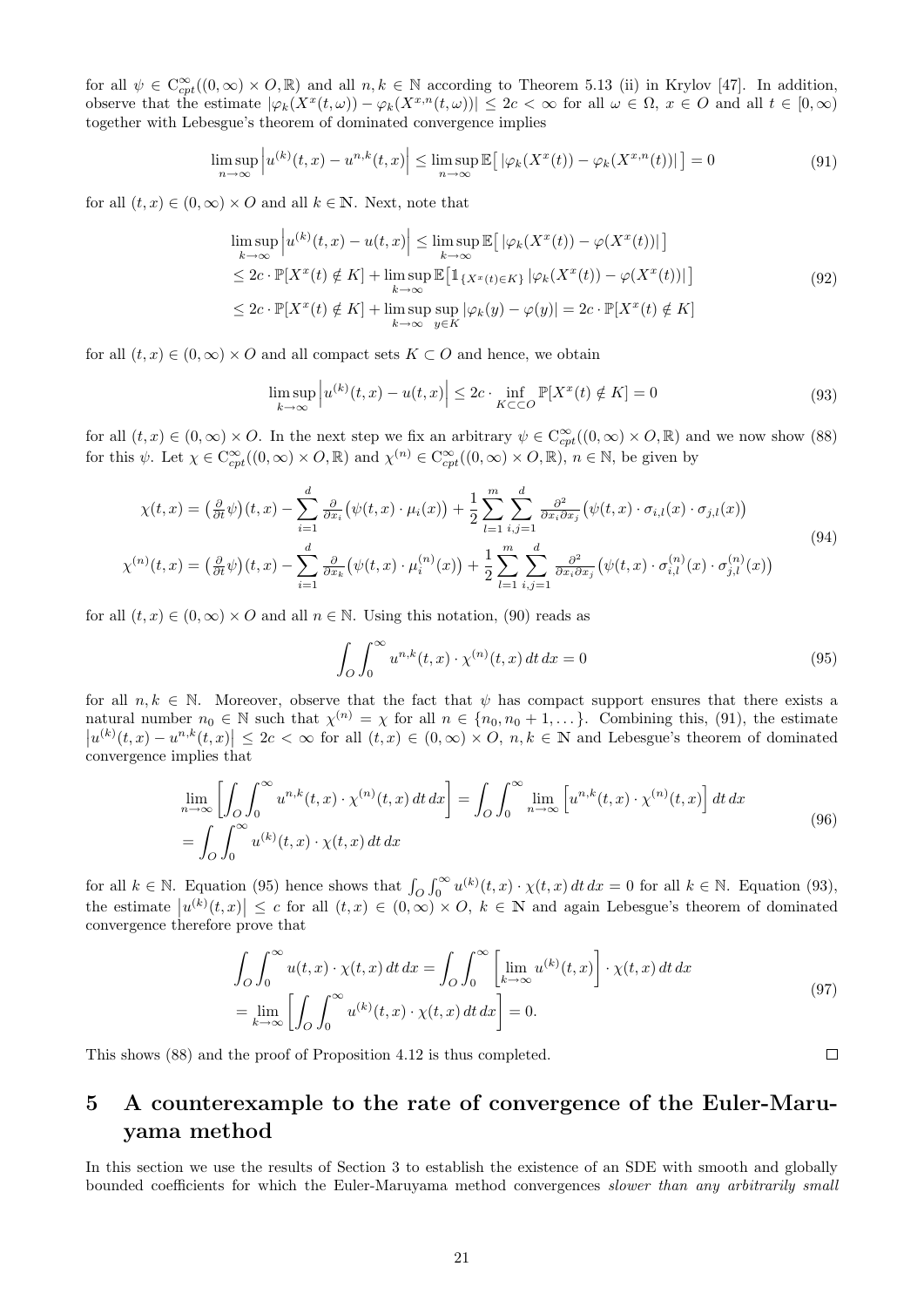polynomial rate of convergence. Thereby, we will prove Theorem 1.3 in the introduction. We consider the following setting. Let  $\mu = (\mu_1, \mu_2, \mu_3, \mu_4)$ :  $\mathbb{R}^4 \to \mathbb{R}^4$  and  $B \in \mathbb{R}^{4 \times 4}$  be given by

$$
\mu(x) = \begin{pmatrix} 1_{(1,\infty)}(x_4) \cdot \exp\left(\frac{-1}{((x_4)^2 - 1)}\right) \cdot \cos\left((x_3 - \int_0^1 e^{\frac{-1}{(1 - u^2)}} du\right) \cdot \exp((x_2)^3)\right) \\ 0 \\ 1 \\ 1 \end{pmatrix}, \quad B = \begin{pmatrix} 0 & 0 & 0 & 0 \\ 0 & 1 & 0 & 0 \\ 0 & 0 & 0 & 0 \\ 0 & 0 & 0 & 0 \end{pmatrix}
$$
\n(98)

for all  $x = (x_1, x_2, x_3, x_4) \in \mathbb{R}^4$ . The function  $\mathbb{R} \ni x \mapsto \mathbb{1}_{(-1,1)}(x) \cdot \exp(-1/(1-x^2)) \in [0,1]$  that appears in  $\mu$  has been suggested as a mollifier function in Lemma 1.2.3 in Hörmander [33]. Note that  $\mu: \mathbb{R}^4 \to \mathbb{R}^4$  is infinitely often differentiable and globally bounded. Moreover, let  $(\Omega, \mathcal{F}, \mathbb{P})$  be any probability space supporting a four-dimensional standard Brownian motion  $W: [0, \infty) \times \Omega \to \mathbb{R}^4$  with continuous sample paths. Then there exists a unique stochastic process  $X: [0, \infty) \times \Omega \to \mathbb{R}^4$  with continuous sample paths which fulfills  $X(t)$  $\int_0^t \mu(X(s)) ds + BW(t)$  for all  $t \in [0, \infty)$ . The stochastic process  $X = (X_1, X_2, X_3, X_4)$ :  $[0, \infty) \times \Omega \to \mathbb{R}^4$  is thus a solution process of the SDE

$$
dX_1(t) = 1_{(1,\infty)}(X_4(t)) \cdot \exp\left(\frac{-1}{([X_4(t)]^2 - 1)}\right) \cdot \cos\left(\left(X_3(t) - \int_0^1 e^{-1/(1-u^2)} du\right) \cdot \exp\left([X_2(t)]^3\right)\right) dt
$$
  
\n
$$
dX_2(t) = dW_2(t)
$$
  
\n
$$
dX_3(t) = 1_{(-1,1)}(X_4(t)) \cdot \exp\left(\frac{-1}{(1 - [X_4(t)]^2)}\right) dt
$$
  
\n
$$
dX_4(t) = 1 dt
$$
\n(99)

for  $t \in [0,\infty)$  satisfying  $X(0) = 0$ . In the next step we define the Euler-Maruyama approximations for the SDE (99) using the following notation. Let  $|\cdot|_h : [0, \infty) \to [0, \infty), h \in (0, \infty)$ , be a family of mappings defined through

$$
\lfloor t \rfloor_h := \max\{s \in \{0, h, 2h, \dots\} \colon s \le t\} \tag{100}
$$

for all  $t \in [0,\infty)$  and all  $h \in (0,\infty)$ . Then let  $Y^h = (Y_1^h, Y_2^h, Y_3^h, Y_4^h)$ :  $[0,\infty) \times \Omega \to \mathbb{R}^4$ ,  $h \in (0,\infty)$ , be Euler-Maruyama approximation processes defined recursively through

$$
Y^{h}(0) := 0 \quad \text{and} \quad Y^{h}(t) := \mu(Y^{h}(\lfloor t \rfloor_{h})) \cdot (t - \lfloor t \rfloor_{h}) + B(W(t) - W(\lfloor t \rfloor_{h})) \tag{101}
$$

for all  $t \in (nh,(n+1)h], n \in \{0,1,\dots\}$  and all  $h \in (0,\infty)$ . Observe that this definition ensures that

$$
Y_1^h(t) = \int_1^t \mathbb{1}_{(1,\infty)}(\lfloor s \rfloor_h) e^{\frac{-1}{(\lfloor s \rfloor_h)^2 - 1)}} \cos \left( \left( \int_0^\infty \mathbb{1}_{[0,1)}(\lfloor u \rfloor_h) e^{\frac{-1}{(1 - \lfloor u \rfloor_h)^2}} du - \int_0^1 e^{\frac{-1}{(1 - u^2)}} du \right) e^{\left( \{ W_2(\lfloor s \rfloor_h) \}^3 \right)} \right) ds
$$
(102)

for all  $t \in [1,\infty)$  and all  $h \in (0,\infty)$ . The following Theorem 5.1 proves that the Euler-Maruyama method (101) for the SDE (99) convergences slower than any arbitrarily small polynomial rate of convergence. Theorem 5.1 together with an elementary transformation argument implies then Theorem 1.3.

**Theorem 5.1** (A counterexample to the rate of convergence of the Euler-Maruyama method). Let  $X =$  $(X_1, X_2, X_3, X_4)$ :  $[0, \infty) \times \Omega \to \mathbb{R}^4$  be a solution process of the SDE (99) with continuous sample paths and with  $X(0) = 0$ . Then  $\mathbb{E}[X_1(t)] - \mathbb{E}[Y_1^h(t)] \ge \exp(-14|\ln(h)|^{2/3})$  for all  $h \in (0, \frac{1}{2^2}]$  and all  $t \in [2, \infty)$  and therefore, we obtain

$$
\lim_{h \searrow 0} \left( \frac{\mathbb{E}[\|X(t) - Y^h(t)\|]}{h^{\alpha}} \right) = \lim_{h \searrow 0} \left( \frac{\|\mathbb{E}[X(t)] - \mathbb{E}[Y^h(t)]\|}{h^{\alpha}} \right) = \begin{cases} 0 & : \alpha = 0 \\ \infty & : \alpha > 0 \end{cases} \tag{103}
$$

for all  $\alpha \in [0,\infty)$  and all  $t \in [2,\infty)$ . In particular, for every  $t \in [2,\infty)$  and every  $\alpha, C, h_0 \in (0,\infty)$  there exists a real number  $h \in (0, h_0)$  such that  $\|\mathbb{E}[X(t)] - \mathbb{E}[Y^h(t)]\| > C \cdot h^{\alpha}$ .

The proof of Theorem 5.1 is deferred to the end of this section. To the best of our knowledge, the SDE (99) is the first SDE with smooth coefficients in the literature for which it has been established that the Euler-Maruyama scheme converges in the strong and numerical weak sense slower than any arbitrarily small rate of convergence. Using the results of Section 3, one can show that the SDE (99) is not locally Hölder continuous with respect to the initial value. This is summarized in the next corollary. Its proof is a straightforward consequence of Lemma 3.3 in Subsection 3 and is therefore omitted.

**Corollary 5.2.** Let  $X^x$ :  $[0,\infty)\times\Omega\to\mathbb{R}^4$ ,  $x\in\mathbb{R}^4$ , be solution processes of the SDE (99) with continuous sample paths and with  $X^x(0) = x$  for all  $x \in \mathbb{R}^4$ . Then for every  $t \in (0, \infty)$  the function  $\mathbb{R}^4 \ni x \mapsto \mathbb{E}[X^x(t)] \in \mathbb{R}^4$  is not locally Hölder continuous.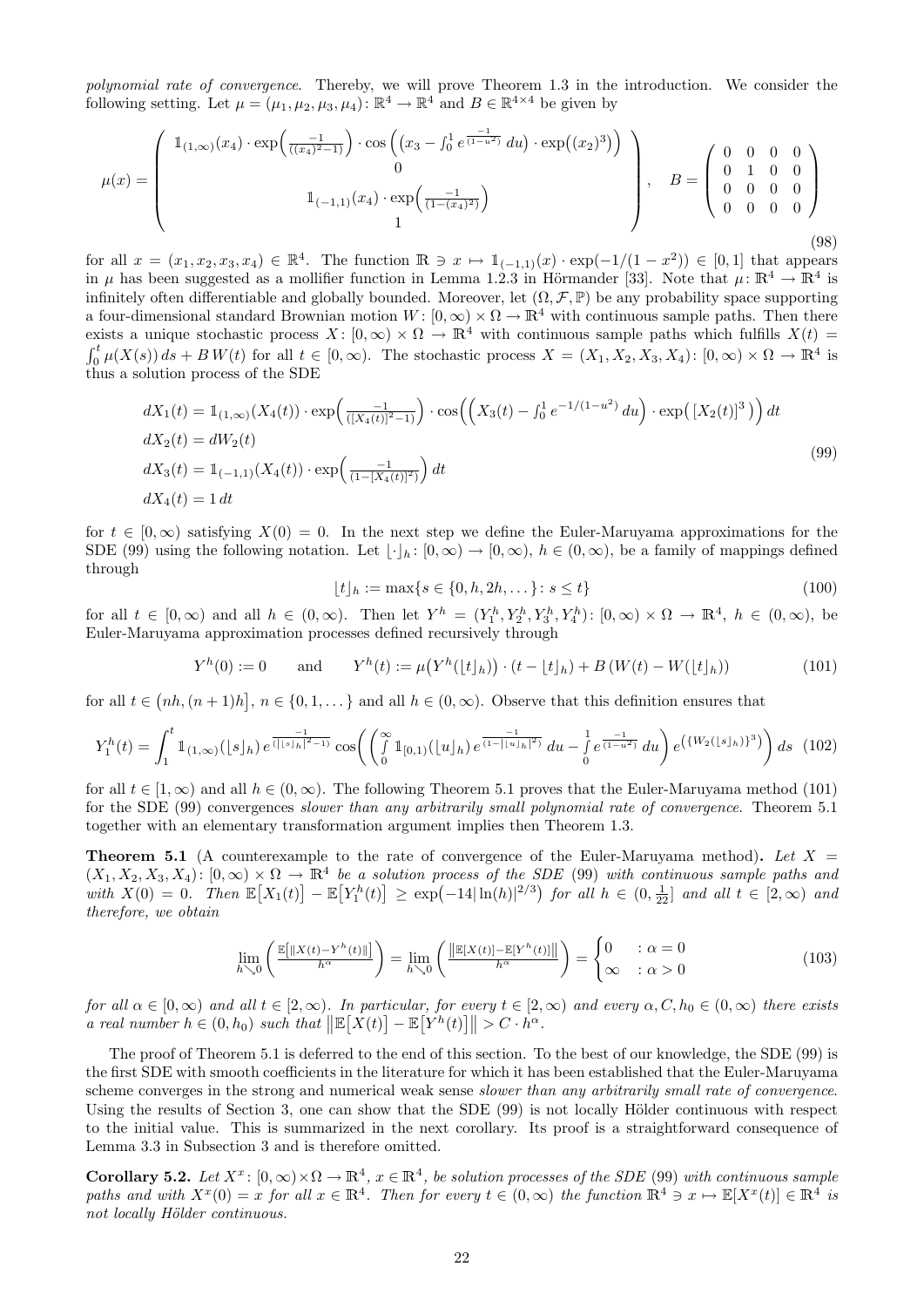In the following, the size of the quantity  $\|\mathbb{E}[X(T)] - \mathbb{E}[Y^h(T)]\| \in [0,\infty)$  is analyzed for sufficiently small  $h \in (0, \infty)$  and thereby Theorem 5.1 is established. To do so, we first establish a few auxiliary results. We begin with an elementary estimate for the numerical integration of concave functions.

**Lemma 5.3** (Numerical integration of concave functions). Let  $|\cdot|_h : [0, \infty) \to [0, \infty)$ ,  $h \in (0, \infty)$ , be given by (100), let  $b \in (0,\infty)$  be a real number and let  $\psi: [0,b] \to \mathbb{R}$  be a continuously differentiable function with a non-increasing derivative. Then

$$
\int_0^b \left(\psi(s) - \psi(|s|_h)\right) ds \le \frac{1}{2} \left[\psi'(0) \cdot h^2 + \left(\psi(|b|_h - h) - \psi(0)\right) \cdot h + \psi'(|b|_h) \cdot (b - |b|_h)^2\right] \tag{104}
$$

for all  $h \in (0, b]$ .

*Proof of Lemma 5.3.* The fundamental theorem of calculus and monotonicity of  $\psi'$  imply

$$
\int_{0}^{b} (\psi(s) - \psi(|s|_{h})) ds = \int_{0}^{b} \int_{|s|_{h}}^{s} \psi'(u) du ds \le \int_{0}^{b} \int_{|s|_{h}}^{s} \psi'(|s|_{h}) du ds \n= \int_{0}^{h} \int_{|s|_{h}}^{s} \psi'(|s|_{h}) du ds + \int_{h}^{|b|_{h}} \int_{|s|_{h}}^{s} \psi'(|s|_{h}) du ds + \int_{|b|_{h}}^{b} \int_{|s|_{h}}^{s} \psi'(|s|_{h}) du ds \n\le \psi'(0) \cdot \frac{h^{2}}{2} + \frac{h}{2} \left( \sum_{\substack{n \in \mathbb{N} \\ nh < |b|_{h}}} \int_{(n-1)h}^{nh} \psi'(s) ds \right) + \psi'(|b|_{h}) \cdot \frac{(b - |b|_{h})^{2}}{2} \n= \psi'(0) \cdot \frac{h^{2}}{2} + (\psi(|b|_{h} - h) - \psi(0)) \cdot \frac{h}{2} + \psi'(|b|_{h}) \cdot \frac{(b - |b|_{h})^{2}}{2}
$$
\n(105)

for all  $h \in (0, b]$ . This finishes the proof of Lemma 5.3.

Using Lemma 5.3, we establish in the next lemma a simple lower bound for the numerical integration of the function  $\mathbb{1}_{(-1,1)}(x) \cdot \exp(-1/(1-x^2)), x \in \mathbb{R}$ , in the third component of  $\mu: \mathbb{R}^4 \to \mathbb{R}^4$ .

**Lemma 5.4** (Numerical integration of the function  $1_{(-1,1)}(x) \cdot \exp(-1/(1-x^2))$ ,  $x \in \mathbb{R}$ ). Let  $\lfloor \cdot \rfloor_h : [0, \infty) \to$  $[0, \infty)$ ,  $h \in (0, \infty)$ , be given by (100). Then

$$
\frac{h}{20} \le \int_0^\infty \mathbb{1}_{[0,1)}(\lfloor s \rfloor_h) \cdot \exp\left(\frac{-1}{(1-|\lfloor s \rfloor_h)^2)}\right) ds - \int_0^1 \exp\left(\frac{-1}{(1-s^2)}\right) ds \le 2h \tag{106}
$$

 $\Box$ 

for all  $h \in (0, \frac{1}{8}]$ .

Proof of Lemma 5.4. First of all, observe that

$$
\frac{d}{dx}\left(e^{-1/(1-x^2)}\right) = \frac{-2x \cdot e^{-1/(1-x^2)}}{(1-x^2)^2} \qquad \text{and} \qquad \frac{d^2}{dx^2}\left(e^{-1/(1-x^2)}\right) = \frac{6 \cdot e^{-1/(1-x^2)}}{(1-x^2)^4}\left(x^4 - \frac{1}{3}\right) \tag{107}
$$

for all  $x \in (-1,1)$ . We hence obtain that the function  $[0,3^{-1/4}] \ni s \mapsto e^{-1/(1-s^2)} \in \mathbb{R}$  has a non-increasing derivative. Applying Lemma 5.3 and using that the function  $[0, \infty) \ni s \mapsto \mathbb{1}_{[0,1)}(s) \cdot e^{-1/(1-s^2)} \in \mathbb{R}$  is nonincreasing therefore results in

$$
\int_{0}^{\infty} \mathbb{1}_{[0,1)}(\lfloor s \rfloor_{h}) \cdot \exp\left(\frac{-1}{(1-|\lfloor s \rfloor_{h}|^{2})}\right) ds - \int_{0}^{1} \exp\left(\frac{-1}{(1-s^{2})}\right) ds \ge \int_{0}^{3^{-1/4}} \exp\left(\frac{-1}{(1-|\lfloor s \rfloor_{h}|^{2})}\right) - \exp\left(\frac{-1}{(1-s^{2})}\right) ds
$$
  
\n
$$
\ge \frac{h}{2} \cdot \left(\exp\left(\frac{-1}{(1-0^{2})}\right) - \exp\left(\frac{-1}{(1-|\lfloor s \rfloor_{h}|^{2}+h|^{2})}\right)\right) + \frac{2 \cdot |3^{-1/4}|_{h} \cdot e^{-1/(1-|\lfloor s \rfloor_{h}|^{2})}}{\left[1-|\lfloor s \rfloor_{h}|^{2}+h|^{2}\right]^{2}} \cdot \frac{\left(3^{-1/4}-|3^{-1/4}|_{h}\right)^{2}}{2}
$$
  
\n
$$
\ge \frac{h}{2} \cdot \left(e^{-1} - \exp\left(\frac{-1}{(1-|\lfloor s \rfloor_{h}|^{2}+2h|^{2})}\right)\right) \ge \frac{h}{2} \cdot \left(e^{-1} - \exp\left(\frac{-1}{(1-|\lfloor s \rfloor_{h}|^{2})}\right)\right) = h \cdot \frac{\left(e^{-1} - e^{-4/3}\right)}{2} > \frac{h}{20}
$$
\n(108)

for all  $h \in (0, \frac{1}{8}]$ . Moreover, note that (107) implies that

$$
\int_0^\infty \mathbb{1}_{[0,1)}(\lfloor s \rfloor_h) \cdot \exp\left(\frac{-1}{(1-|\lfloor s \rfloor_h|^2)}\right) ds - \int_0^1 \exp\left(\frac{-1}{(1-s^2)}\right) ds
$$
  
\n
$$
\leq h + \int_0^1 \left| \exp\left(\frac{-1}{(1-|\lfloor s \rfloor_h|^2)}\right) - \exp\left(\frac{-1}{(1-s^2)}\right) \right| ds \leq h + \sup_{x \in (0,1)} \left[ \frac{2x \cdot e^{-1/(1-x^2)}}{(1-x^2)^2} \right] \cdot h
$$
  
\n
$$
= h + \left[ \frac{2 \cdot 3^{-1/4} \cdot e^{-1/(1-3^{-1/2})}}{(1-3^{-1/2})^2} \right] \cdot h = h + \left[ \frac{6}{3^{1/4} \cdot (\sqrt{3}-1)^2 \cdot e^{\sqrt{3}/(\sqrt{3}-1)}} \right] \cdot h \leq 2h
$$
 (109)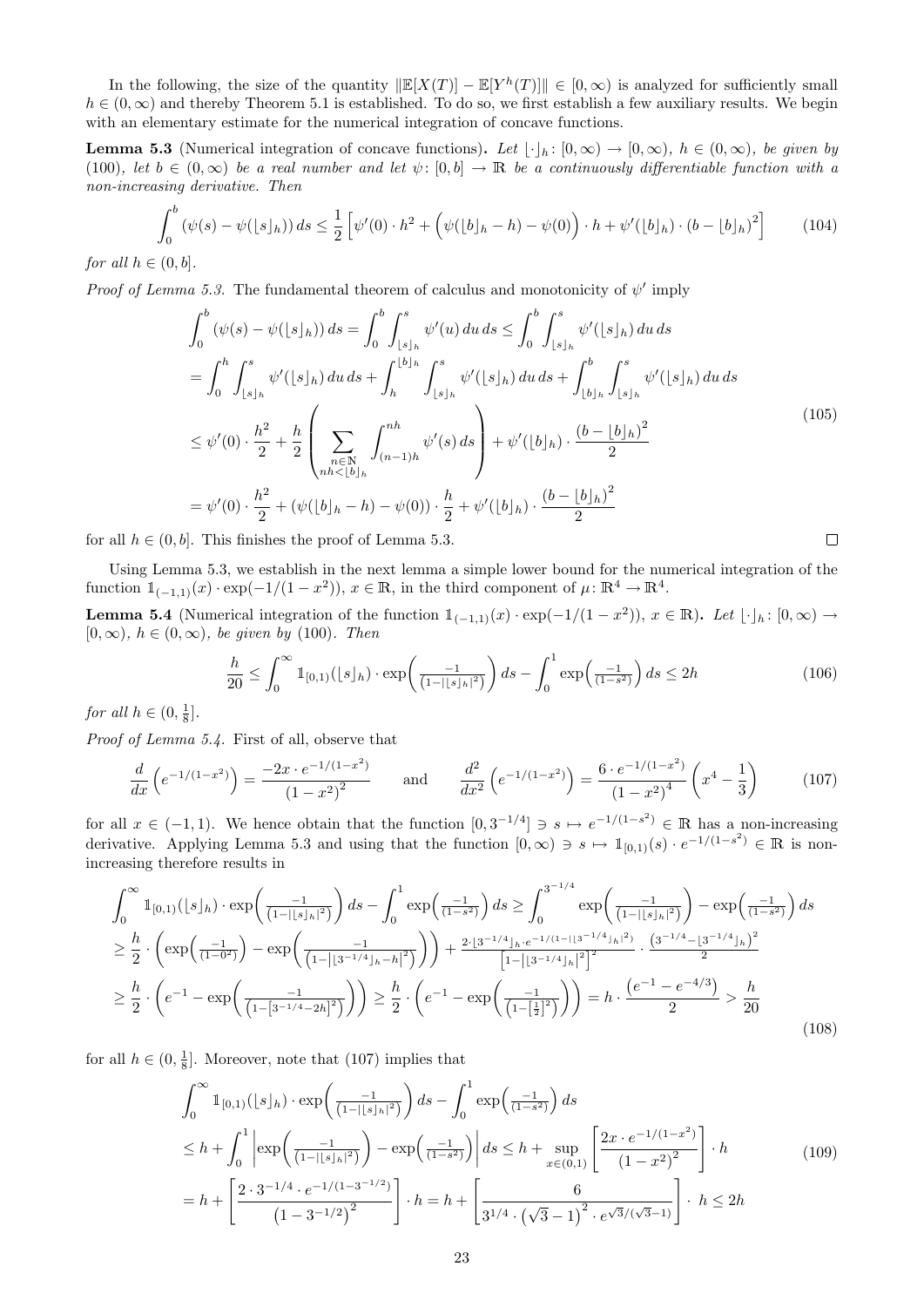for all  $h \in (0, \infty)$ . Combining (108) and (109) completes the proof of Lemma 5.4.

We are now ready to prove Theorem 5.1. Its proof uses Lemma 5.4 as well as Lemma 3.3 in Section 3 above. Proof of Theorem 5.1. First of all, note that

$$
\mathbb{E}\left[X_{1}(t)\right] - \mathbb{E}\left[Y_{1}^{h}(t)\right] = \int_{1}^{t} \exp\left(\frac{-1}{(s^{2}-1)}\right) - \mathbb{1}_{(1,\infty)}(\lfloor s \rfloor_{h}) \cdot \exp\left(\frac{-1}{(\lfloor s \rfloor_{h} \rfloor^{2}-1)}\right) ds
$$
  
+ 
$$
\int_{1}^{t} \mathbb{1}_{(1,\infty)}(\lfloor s \rfloor_{h}) e^{\frac{-1}{(\lfloor s \rfloor_{h} \rfloor^{2}-1)}} \mathbb{E}\left[1 - \cos\left(\left(\int_{0}^{\infty} \mathbb{1}_{[0,1)}(\lfloor u \rfloor_{h}) e^{\frac{-1}{(1-\lfloor u \rfloor_{h} \rfloor^{2})}} du - \int_{0}^{1} e^{\frac{-1}{(1-u^{2})}} du\right) e^{\left(\{W_{2}(\lfloor s \rfloor_{h})\}^{3}\right)}\right)\right] ds
$$
  

$$
\geq \int_{3/2}^{t} \mathbb{1}_{(1,\infty)}(\lfloor s \rfloor_{h}) e^{\frac{-1}{(\lfloor s \rfloor_{h} \rfloor^{2}-1)}} \mathbb{E}\left[1 - \cos\left(\left(\int_{0}^{\infty} \mathbb{1}_{[0,1)}(\lfloor u \rfloor_{h}) e^{\frac{-1}{(1-\lfloor u \rfloor_{h} \rfloor^{2})}} du - \int_{0}^{1} e^{\frac{-1}{(1-u^{2})}} du\right) e^{\left(\{W_{2}(\lfloor s \rfloor_{h})\}^{3}\right)}\right)\right] ds
$$

for all  $t \in \left[\frac{3}{2}, \infty\right)$  and all  $h \in (0, \infty)$ . The estimate  $\lfloor s \rfloor_h \geq \lfloor \frac{3}{2} \rfloor_h \geq \frac{3}{2} - h \geq \frac{11}{8}$  for all  $s \in \left[\frac{3}{2}, \infty\right)$ ,  $h \in (0, \frac{1}{8}]$ , Lemma 5.4 and Lemma 3.3 therefore show that

$$
\mathbb{E}\left[X_{1}(t)\right] - \mathbb{E}\left[Y_{1}^{h}(t)\right] \n\geq \exp\left(\frac{-1}{(\frac{12\pi}{64}-1)}\right) \int_{\frac{3}{2}}^{v} \mathbb{E}\left[1 - \cos\left(\left(\int_{0}^{\infty} \mathbb{1}_{[0,1)}(\lfloor u \rfloor_{h}) e^{-1/(1-|\lfloor u \rfloor_{h}|^{2})} du - \int_{0}^{1} e^{-1/(1-u^{2})} du\right) e^{\left(\{W_{2}(\lfloor s \rfloor_{h})\}^{3}\right)}\right)\right] ds \n\geq e^{\frac{-64}{57}} \int_{\frac{3}{2}}^{v} \exp\left(\frac{-8}{\lfloor s \rfloor_{h}} \left|\ln\left(\frac{\pi}{2\left(\int_{0}^{\infty} \mathbb{1}_{[0,1)}(\lfloor u \rfloor_{h}) \cdot e^{-1/(1-|\lfloor u \rfloor_{h}|^{2})} du - \int_{0}^{1} e^{-1/(1-u^{2})} du\right)}{\left(\int_{0}^{1} e^{-1/(1-u^{2})} du\right)}\right)\right|^{2/3}\right) ds \n\geq \frac{\left(v-\frac{3}{2}\right)}{4} \cdot \exp\left(\frac{-64}{11} \left|\ln\left(\frac{10\pi}{h}\right)\right|^{2/3}\right)
$$

for all  $h \in (0, \min\{\frac{1}{8}, \frac{\pi}{4}\exp(-v^{3/2})\}], t \in [v, \infty)$  and all  $v \in [\frac{3}{2}, \infty)$ . Hence, we finally obtain that  $\mathbb{E}[X_1(t)]$  - $\mathbb{E}[Y_1^h(t)] \ge \exp(-\ln(8) - \frac{64}{11}|\ln(10\pi)|^{2/3} - \frac{64}{11}|\ln(h)|^{2/3})$  for all  $h \in (0, \frac{1}{22}]$  and all  $t \in [2, \infty)$  and this completes the proof of Theorem 5.1.  $\Box$ 

In the next step we illustrate the lower bound on the weak approximation error in Theorem 5.1 by a numerical simulation. More precisely, we ran Monte Carlo simulations and approximatively calculated the quantity  $\Vert \mathbb{E}[X(T)] - \mathbb{E}[Y^{\frac{T}{N}}(T)] \Vert$  for  $T = 2$  and  $N \in \{2^1, 2^2, ..., 2^{29}, 2^{30}\}.$  We approximated these differences of expectations with an average over 100 000 independent Monte Carlo realizations. Moreover, we discretized the integrals  $X_1(2) = \int_1^2 \exp\left(\frac{-1}{(s^2-1)}\right) ds$  and  $X_3(2) = \int_0^1 \exp\left(\frac{-1}{(1-s^2)}\right) ds$  in the exact solution with a uniform grid and mesh size  $\frac{2}{2^{31}} = 2^{-30}$ . Figure 1 depicts the resulting graph.



Figure 1: The norm  $\Vert \mathbb{E}[X(T)] - \mathbb{E}[Y^{\frac{T}{N}}(T)] \Vert$  of the difference between the mean of the solution of the SDE (99) and the mean of the Euler-Maruyama approximations (101) for  $T = 2$  and  $N \in \{2^1, 2^2, ..., 2^{29}, 2^{30}\}.$  The function with convergence order 0 is given by (110).

In addition to the weak approximation error  $\Vert \mathbb{E}[X(T)] - \mathbb{E}[Y^{\frac{T}{N}}(T)] \Vert$  for  $T = 2$  and  $N \in \{2^1, 2^2, ..., 2^{29}, 2^{30}\},$ we also plotted the function

$$
\{2^1, 2^2, \dots, 2^{30}\} \ni N \mapsto \frac{1}{15 \cdot (\ln(N))^{\frac{1}{3}}} \exp\left(-\frac{1}{2T} \left(\ln(N) - \frac{1}{2T} \left(\ln(N)\right)^{\frac{2}{3}}\right)^{\frac{2}{3}}\right) \in (0, 1]
$$
(110)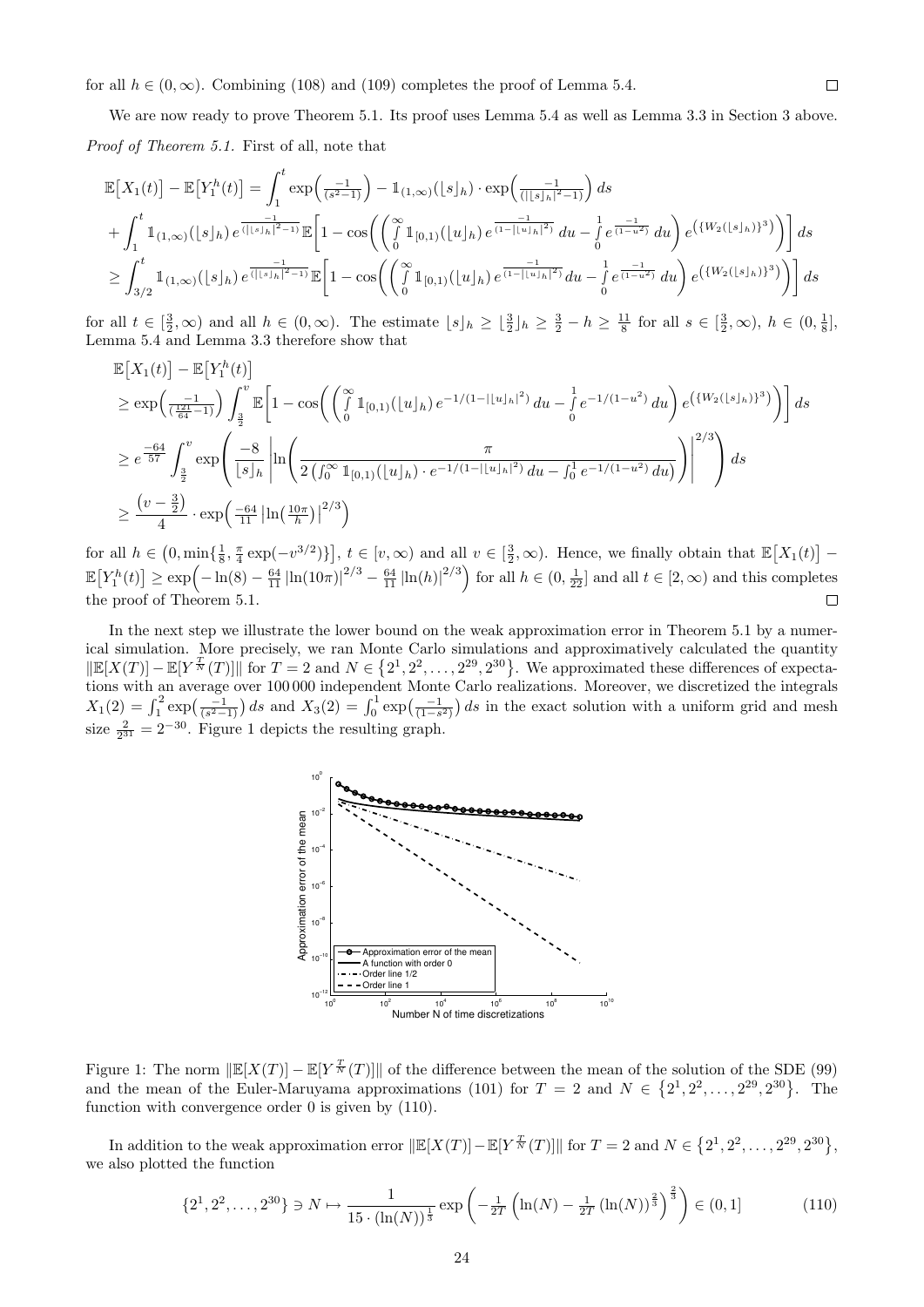(a function with order 0), the function  $\{2^1, 2^2, \ldots, 2^{30}\} \ni N \mapsto \frac{1}{15\sqrt{N}} \in (0, 1]$  (order line  $\frac{1}{2}$ ) and the function  $\{2^1, 2^2, \ldots, 2^{30}\} \ni N \mapsto \frac{1}{15\cdot N} \in (0,1]$  (order line 1) in Figure 1. In the standard literature in computational stochastics (see, e.g., Kloeden & Platen [42]) the Euler-Maruyama scheme is shown to converge in the numerically weak sense with order 1 if the coefficients of the SDE are smooth and globally Lipschitz continuous (see Chapter 8 in Kloeden & Platen [42] for the precise assumptions) and therefore, the order line 1 is plotted in Figure 1. Moreover, the function with order 0 is included in Figure 1 so that one can compare the graph visually with a function which has convergence order 0. According to our simulations, the approximation error for the mean  $\mathbb{E}[X(2)]$  does not drop far below  $\frac{1}{100}$  even for  $N = 2^{30} > 10^9$  time discretisations. This indicates that calculating the mean  $\mathbb{E}[X(T)]$  with the Euler-Maruyama method up to a high precision requires a huge computational effort. In particular, this suggests for applications that an approximation cannot, in general, be assumed to be very close to the exact value even after a very high computational effort.

#### Acknowledgement

We gratefully acknowledge Verena Bögelein, Weinan E, Alessandra Lunardi, Etienne Pardoux, Michael Röckner and Tobias Weth for helpful remarks and for pointing out useful references to us. Special thanks are due to Shige Peng for fruitful discussions about questions on uniqueness of viscosity solutions, in particular, for pointing out his quite instructive book [61] to us.

This work has been partially supported by the research project "Numerical solutions of stochastic differential equations with non-globally Lipschitz continuous coefficients" and by the research project "Numerical approximation of stochastic differential equations with non-globally Lipschitz continuous coefficients" both funded by the German Research Foundation.

## References

- [1] Alfonsi, A. Strong convergence of some drift implicit Euler scheme. Application to the CIR process.  $arXiv:1206.3855$  (2012), 8 pages.
- [2] Barles, G., and Perthame, B. Discontinuous solutions of deterministic optimal stopping time problems. RAIRO Modél. Math. Anal. Numér. 21, 4 (1987), 557-579.
- [3] Burrage, K., Burrage, P. M., and Tian, T. Numerical methods for strong solutions of stochastic differential equations: an overview. Proc. R. Soc. Lond. Ser. A Math. Phys. Eng. Sci. 460, 2041 (2004), 373–402. Stochastic analysis with applications to mathematical finance.
- [4] Cambanis, S., and Hu, Y. Exact convergence rate of the Euler-Maruyama scheme, with application to sampling design. Stochastics Stochastics Rep. 59, 3-4 (1996), 211–240.
- [5] CERRAI, S. Second order PDE's in finite and infinite dimension, vol. 1762 of Lecture Notes in Mathematics. Springer-Verlag, Berlin, 2001. A probabilistic approach.
- [6] Clark, J. M. C., and Cameron, R. J. The maximum rate of convergence of discrete approximations for stochastic differential equations. In Stochastic differential systems (Proc. IFIP-WG 7/1 Working Conf., Vilnius, 1978), vol. 25 of Lecture Notes in Control and Information Sci. Springer, Berlin, 1980, pp. 162–171.
- [7] Crandall, M. G., Ishii, H., and Lions, P.-L. User's guide to viscosity solutions of second order partial differential equations. *Bull. Amer. Math. Soc.* (N.S.) 27, 1 (1992), 1–67.
- [8] CRANDALL, M. G., AND LIONS, P.-L. Condition d'unicité pour les solutions généralisées des équations de Hamilton-Jacobi du premier ordre. C. R. Acad. Sci. Paris Sér. I Math. 292, 3 (1981), 183–186.
- [9] Crandall, M. G., and Lions, P.-L. Viscosity solutions of Hamilton-Jacobi equations. Trans. Amer. Math. Soc. 277, 1 (1983), 1–42.
- [10] Da Prato, G. Kolmogorov equations for stochastic PDEs. Advanced Courses in Mathematics. CRM Barcelona. Birkhäuser Verlag, Basel, 2004.
- [11] Da Prato, G., and Zabczyk, J. Second order partial differential equations in Hilbert spaces, vol. 293 of London Mathematical Society Lecture Note Series. Cambridge University Press, Cambridge, 2002.
- [12] Davie, A. M., and Gaines, J. G. Convergence of numerical schemes for the solution of parabolic stochastic partial differential equations. Math. Comp. 70, 233 (2001), 121–134 (electronic).
- [13] Dereich, S., Neuenkirch, A., and Szpruch, L. An Euler-type method for the strong approximation of the Cox-Ingersoll-Ross process. Proc. R. Soc. Lond. Ser. A Math. Phys. Eng. Sci. 468, 2140 (2012), 1105–1115.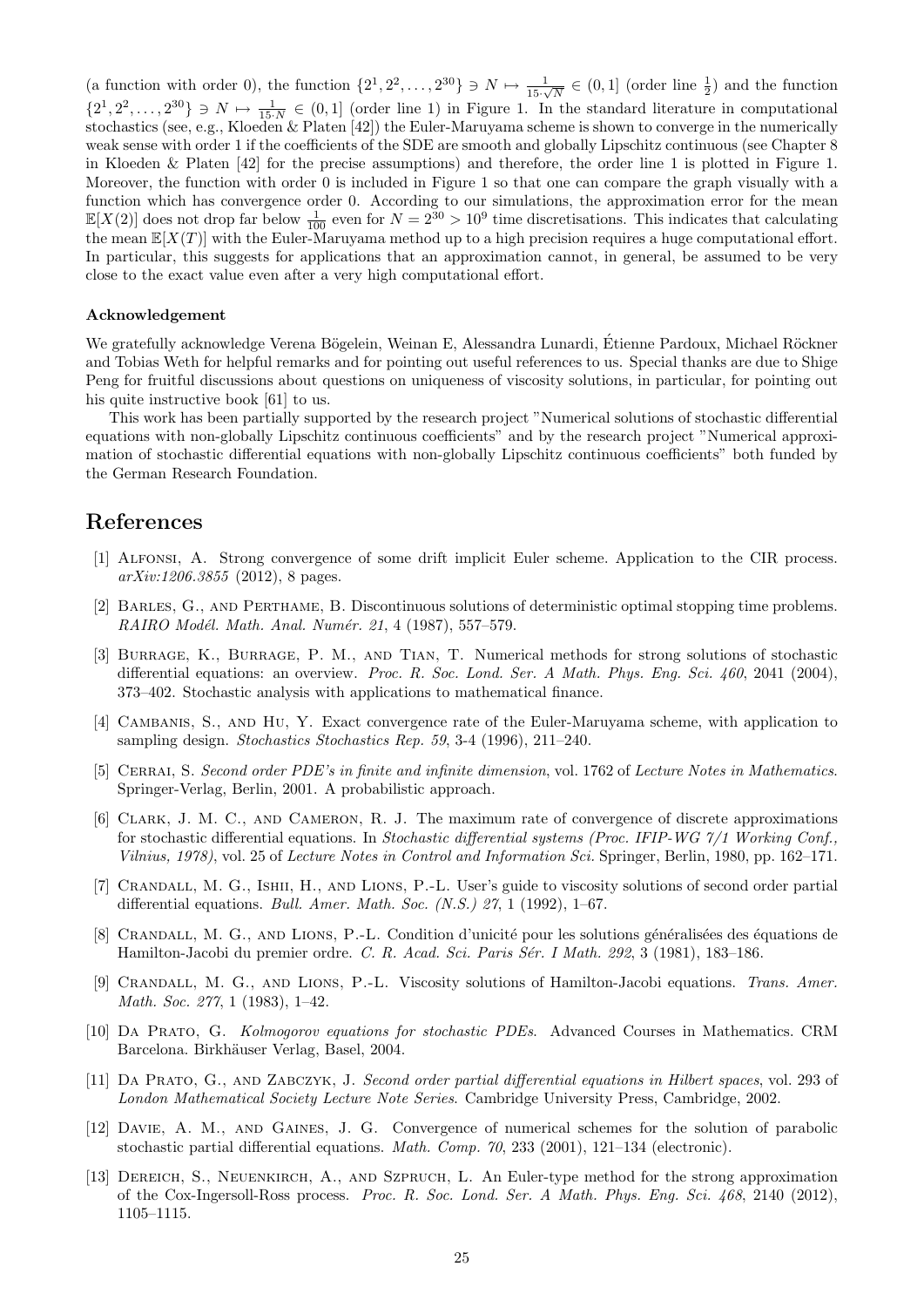- [14] DÖRSEK, P. Semigroup splitting and cubature approximations for the stochastic Navier-Stokes equations. SIAM J. Numer. Anal. 50, 2 (2012), 729–746.
- [15] Elworthy, K. D. Stochastic dynamical systems and their flows. In Stochastic analysis (Proc. Internat. Conf., Northwestern Univ., Evanston, Ill., 1978). Academic Press, New York, 1978, pp. 79–95.
- [16] Evans, L. C. A convergence theorem for solutions of nonlinear second-order elliptic equations. Indiana Univ. Math. J. 27, 5 (1978), 875–887.
- [17] Evans, L. C. On solving certain nonlinear partial differential equations by accretive operator methods. Israel J. Math. 36, 3-4 (1980), 225–247.
- [18] Evans, L. C. Partial differential equations, second ed., vol. 19 of Graduate Studies in Mathematics. American Mathematical Society, Providence, RI, 2010.
- [19] Fang, S., Imkeller, P., and Zhang, T. Global flows for stochastic differential equations without global Lipschitz conditions. Ann. Probab. 35, 1 (2007), 180–205.
- [20] Gan, S., and Wang, X. The tamed Milstein method for commutative stochastic differential equations with non-globally Lipschitz continuous coefficients.  $arXiv:1102.0662v4$  (2011), 23 pages.
- [21] GĪHMAN, I. Ī., AND SKOROHOD, A. V. Stochastic differential equations. Springer-Verlag, New York, 1972. Translated from the Russian by Kenneth Wickwire, Ergebnisse der Mathematik und ihrer Grenzgebiete, Band 72.
- [22] Glasserman, P. Monte Carlo methods in financial engineering, vol. 53 of Applications of Mathematics (New York). Springer-Verlag, New York, 2004. Stochastic Modelling and Applied Probability.
- [23] GYÖNGY, I. A note on Euler's approximations. Potential Anal. 8, 3 (1998), 205–216.
- [24] Gyöngy, I. Approximations of stochastic partial differential equations. In Stochastic partial differential equations and applications (Trento, 2002), vol. 227 of Lecture Notes in Pure and Appl. Math. Dekker, New York, 2002, pp. 287–307.
- [25] Gyöngy, I., AND KRYLOV, N. Existence of strong solutions for Itô's stochastic equations via approximations. Probab. Theory Related Fields 105, 2 (1996), 143–158.
- [26] GYÖNGY, I., AND RÁSONYI, M. A note on Euler approximations for SDEs with Hölder continuous diffusion coefficients. Stochastic Process. Appl. 121, 10 (2011), 2189–2200.
- [27] HAIRER, M. On Malliavin's proof of Hörmander's theorem. Bull. Sci. Math. 135, 6-7 (2011), 650–666.
- [28] HIGHAM, D. J., AND KLOEDEN, P. E. Strong convergence rates for backward Euler on a class of nonlinear jump-diffusion problems. J. Comput. Appl. Math. 205, 2 (2007), 949–956.
- [29] Higham, D. J., Mao, X., and Stuart, A. M. Strong convergence of Euler-type methods for nonlinear stochastic differential equations. SIAM J. Numer. Anal.  $40$ , 3 (2002), 1041–1063 (electronic).
- [30] HOFMANN, N., MÜLLER-GRONBACH, T., AND RITTER, K. Optimal approximation of stochastic differential equations by adaptive step-size control. Math. Comp. 69, 231 (2000), 1017–1034.
- [31] HOFMANN, N., MÜLLER-GRONBACH, T., AND RITTER, K. Step size control for the uniform approximation of systems of stochastic differential equations with additive noise. Ann. Appl. Probab. 10, 2 (2000), 616–633.
- [32] HÖRMANDER, L. Hypoelliptic second order differential equations. Acta Math. 119 (1967), 147–171.
- [33] HÖRMANDER, L. The analysis of linear partial differential operators. I, second ed. Springer Study Edition. Springer-Verlag, Berlin, 1990. Distribution theory and Fourier analysis.
- [34] Hu, Y. Semi-implicit Euler-Maruyama scheme for stiff stochastic equations. In Stochastic analysis and related topics, V (Silivri, 1994), vol. 38 of Progr. Probab. Birkhäuser Boston, Boston, MA, 1996, pp. 183–202.
- [35] HUTZENTHALER, M., AND JENTZEN, A. Numerical approximations of stochastic differential equations with non-globally Lipschitz continuous coefficients.  $arXiv:1203.5809$  (2012), 59 pages.
- [36] HUTZENTHALER, M., JENTZEN, A., AND KLOEDEN, P. E. Strong convergence of an explicit numerical method for SDEs with non-globally Lipschitz continuous coefficients. Ann. Appl. Probab. 22, 4 (2012), 1611–1641.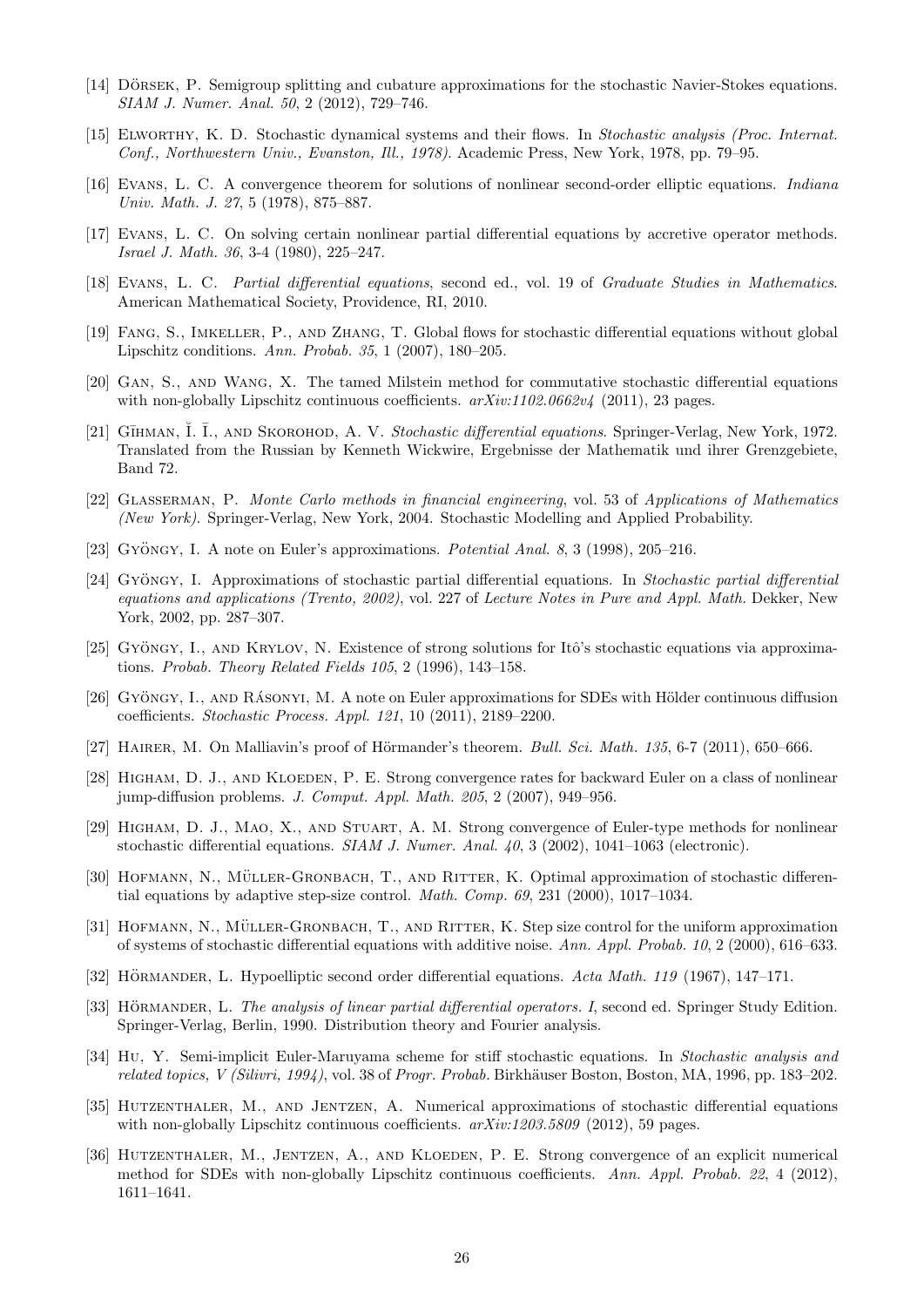- [37] Ishii, H. A boundary value problem of the Dirichlet type for Hamilton-Jacobi equations. Ann. Scuola Norm. Sup. Pisa Cl. Sci. (4) 16, 1 (1989), 105–135.
- [38] JENTZEN, A., AND KLOEDEN, P. E. The numerical approximation of stochastic partial differential equations. Milan J. Math. 77, 1 (2009), 205–244.
- [39] JENTZEN, A., KLOEDEN, P. E., AND NEUENKIRCH, A. Pathwise approximation of stochastic differential equations on domains: higher order convergence rates without global Lipschitz coefficients. Numer. Math. 112, 1 (2009), 41–64.
- [40] Klenke, A. Probability theory. Universitext. Springer-Verlag London Ltd., London, 2008. A comprehensive course, Translated from the 2006 German original.
- [41] Kloeden, P. E., and Neuenkirch, A. Convergence of numerical methods for stochastic differential equations in mathematical finance. preprint (2012), 1–28.
- [42] KLOEDEN, P. E., AND PLATEN, E. Numerical solution of stochastic differential equations, vol. 23 of Applications of Mathematics (New York). Springer-Verlag, Berlin, 1992.
- [43] KLOEDEN, P. E., PLATEN, E., AND SCHURZ, H. Numerical solution of SDE through computer experiments. Universitext. Springer-Verlag, Berlin, 1994. With 1 IBM-PC floppy disk (3.5 inch; HD).
- [44] Kolmogorov, A. N. Uber die analytischen Methoden in der Wahrscheinlichkeitsrechnung (in german). ¨ Math. Ann. 104 (1931), 415–458.
- [45] Kruse, R. Characterization of bistability for stochastic multistep methods. BIT 52, 2 (2010), 389–407.
- [46] KRYLOV, N. V. A simple proof of the existence of a solution to the Itô equation with monotone coefficients. Theory Probab. Appl. 35, 3 (1990), 583–587.
- [47] Krylov, N. V. On Kolmogorov's equations for finite-dimensional diffusions. In Stochastic PDE's and Kolmogorov equations in infinite dimensions (Cetraro, 1998), vol. 1715 of Lecture Notes in Math. Springer, Berlin, 1999, pp. 1–63.
- [48] KUNITA, H. Stochastic flows and stochastic differential equations, vol. 24 of Cambridge Studies in Advanced Mathematics. Cambridge University Press, Cambridge, 1990.
- [49] Li, X.-M., and Scheutzow, M. Lack of strong completeness for stochastic flows. Ann. Probab. 39, 4 (2011), 1407–1421.
- [50] Mao, X., and Szpruch, L. Strong convergence rates for backward Euler-Maruyama method for nonlinear dissipative-type stochastic differential equations with super-linear diffusion coefficients. Stochastics Stochastics Rep. (2012), 1–28.
- [51] Maruyama, G. Continuous Markov processes and stochastic equations. Rend. Circ. Mat. Palermo (2) 4 (1955), 48–90.
- [52] MILSTEIN, G. N. Numerical integration of stochastic differential equations, vol. 313 of Mathematics and its Applications. Kluwer Academic Publishers Group, Dordrecht, 1995. Translated and revised from the 1988 Russian original.
- [53] MILSTEIN, G. N., AND TRETYAKOV, M. V. Stochastic numerics for mathematical physics. Scientific Computation. Springer-Verlag, Berlin, 2004.
- [54] MÜLLER-GRONBACH, T. The optimal uniform approximation of systems of stochastic differential equations. Ann. Appl. Probab. 12, 2 (2002), 664–690.
- [55] MÜLLER-GRONBACH, T., AND RITTER, K. Lower bounds and nonuniform time discretization for approximation of stochastic heat equations. Found. Comput. Math. 7, 2 (2007), 135–181.
- [56] MÜLLER-GRONBACH, T., AND RITTER, K. Minimal errors for strong and weak approximation of stochastic differential equations. In Monte Carlo and quasi-Monte Carlo methods 2006. Springer, Berlin, 2008, pp. 53– 82.
- [57] Neuenkirch, A., and Szpruch, L. First order strong approximations of scalar SDEs with values in a domain. arXiv:1209.0390 (2012), 27 pages.
- [58] Oeksendal, B. Stochastic Differential Equations: An Introduction with Applications. Springer-Verlag, Berlin, 2000.